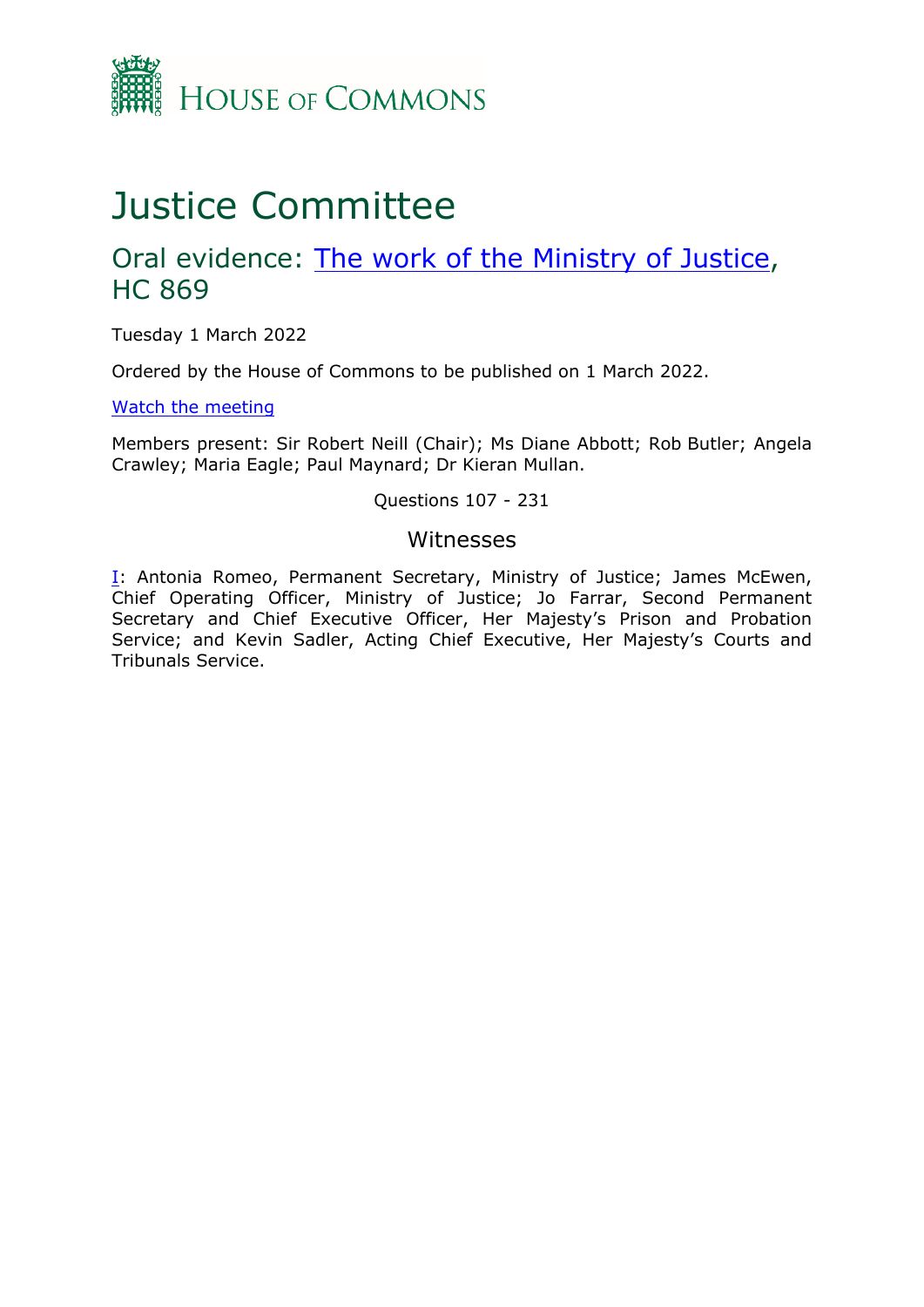

### <span id="page-1-0"></span>Examination of witnesses

Witnesses: Antonia Romeo, James McEwen, Jo Farrar and Kevin Sadler.

**Chair:** Welcome to this session of the Justice Committee. Welcome to our witnesses. I will ask them to introduce themselves in a moment. Before that, we have to make our declarations of interest. I am a non-practising barrister and former consultant to a law firm.

**Maria Eagle:** I am a non-practising solicitor.

**Rob Butler:** Prior to my election I was the magistrate member of the Sentencing Council and, crucially here, a non-executive director of HMPPS.

Q107 **Chair:** Ms Romeo and colleagues, it is good to see you. Perhaps you would like to introduce yourselves for the record, and then we will go straight to the questions.

*Antonia Romeo:* I am Antonia Romeo, permanent secretary at the Ministry of Justice and principal accounting officer.

**James McEwen:** I am James McEwen, chief operating officer at the Ministry of Justice.

*Kevin Sadler:* I am Kevin Sadler, acting chief executive of HMCTS.

*Jo Farrar:* I am Jo Farrar, second permanent secretary and chief executive officer of HMPPS.

Q108 **Chair:** Can I start with you, Ms Romeo? What are your top priorities for the Department? I understand that the Secretary of State has political priorities, but what are your operational top priorities? I have seen your report, the estimates and so on.

*Antonia Romeo:* First, the Deputy Prime Minister's priorities are policy and delivery priorities for the Department. My priorities are to ensure that the Department is fit for purpose to deliver those, and advising him on that as his principal policy adviser.

I have three main priorities as principal accounting officer. The first is the recovery of our services post pandemic. That includes ensuring that we have enough staff and resourcing in the right place to deliver that. We need to focus on all victims, in particular victims of rape and serious sexual offences, swift access to justice and getting our services back to normal.

Secondly, there are our major transformation programmes, including the courts reform programme. Doubtless, we will come on to talk about some of these. There is the major prison build programme—a huge infrastructure project—and the need to have a good grip on the delivery of those programmes. The third thing is capability and resourcing for the Department as a whole. This is about building capability. I have recently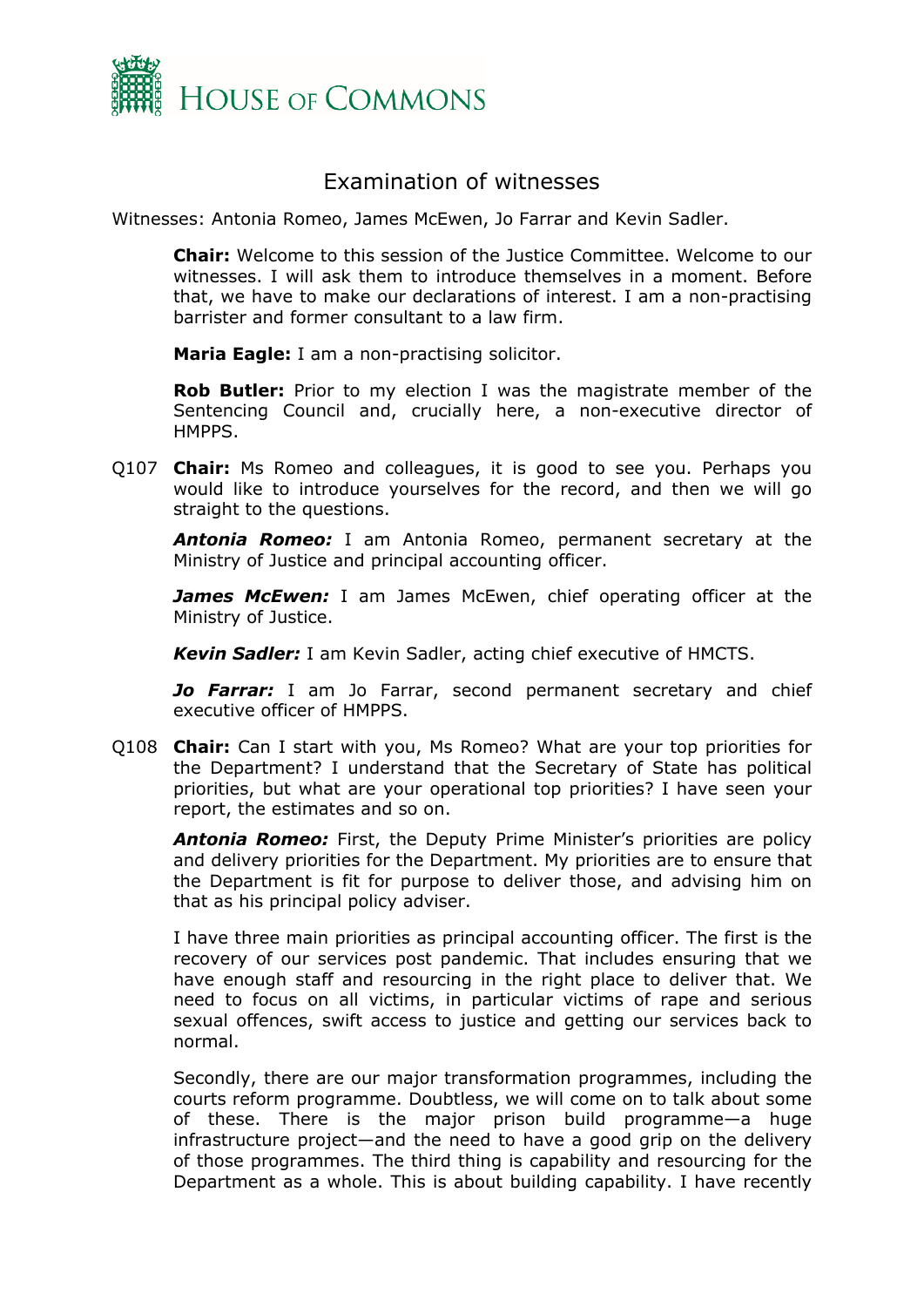

written to you, Sir Bob, on ensuring that we have increased capability on data delivery and digital, and that we have sufficient staff and resources, and that includes the process currently under way on the allocation of our finances.

Q109 **Chair:** Your predecessor said he wanted to see the Department as the most data-driven in Whitehall. Where do you think we are in relation to that?

*Antonia Romeo:* I completely agree with Sir Richard. We are a very data and evidenced-based organisation. A lot of what we do is to take the flow through the whole of the criminal justice system, so we have to get our forecasting, data and evidence right. This is one of the reasons why I have just recruited, as you know, a new board-level director general to focus on performance, analysis and strategy, and in particular to put evidence at the heart of our decision making. I do not think we are there yet. We have a lot of excellent analysis and a lot of data. It is a very complex picture. We also work in a much broader system that includes the Home Office, the police and the CPS. Understanding that is something we have to do across the whole of the CJS, and we are working hard on it with partners.

Q110 **Chair:** I know you follow the evidence that we receive from time to time. You will know that Dr Byrom, for example, has often commented on the data situation. Do you disagree with her analysis? She is quite critical about linking the data with driving policy.

**Antonia Romeo:** Dr Byrom has done a very important report, to which we have responded, and we are doing a lot of work with her on that. Data never tells you the whole picture. There is a significant way we can go to improve it. I reiterate the invitation I made to the Committee the last time I was in front of you—an invitation to look at some of our modelling, if that would be helpful.

It is clear that we have to improve our understanding of data across the whole system. This is not something we can do alone. We are working very closely with the Home Office, the CPS, AGO and police colleagues. For example, understanding the flow from the 20,000 new police officers and what they will be focusing on, and what that means for both our court system and our prison capacity, is absolutely crucial. Understanding that, when you work on a lag time, as we do, on things like prison build is essential. We need to get an even better grip, but I do not think we are in a bad place. We are doing well, but there is a way to go to improve.

Q111 **Chair:** Will the new director general have a unit specifically to deal with those aspects? Will you reprioritise staffing, recruit additional staff or what?

*Antonia Romeo:* Yes. They will be responsible for analysis, strategy and innovation and performance. The Deputy Prime Minister is focused on ensuring that we have the right key performance indicators in place so that we know when we are on track. They will be responsible for all that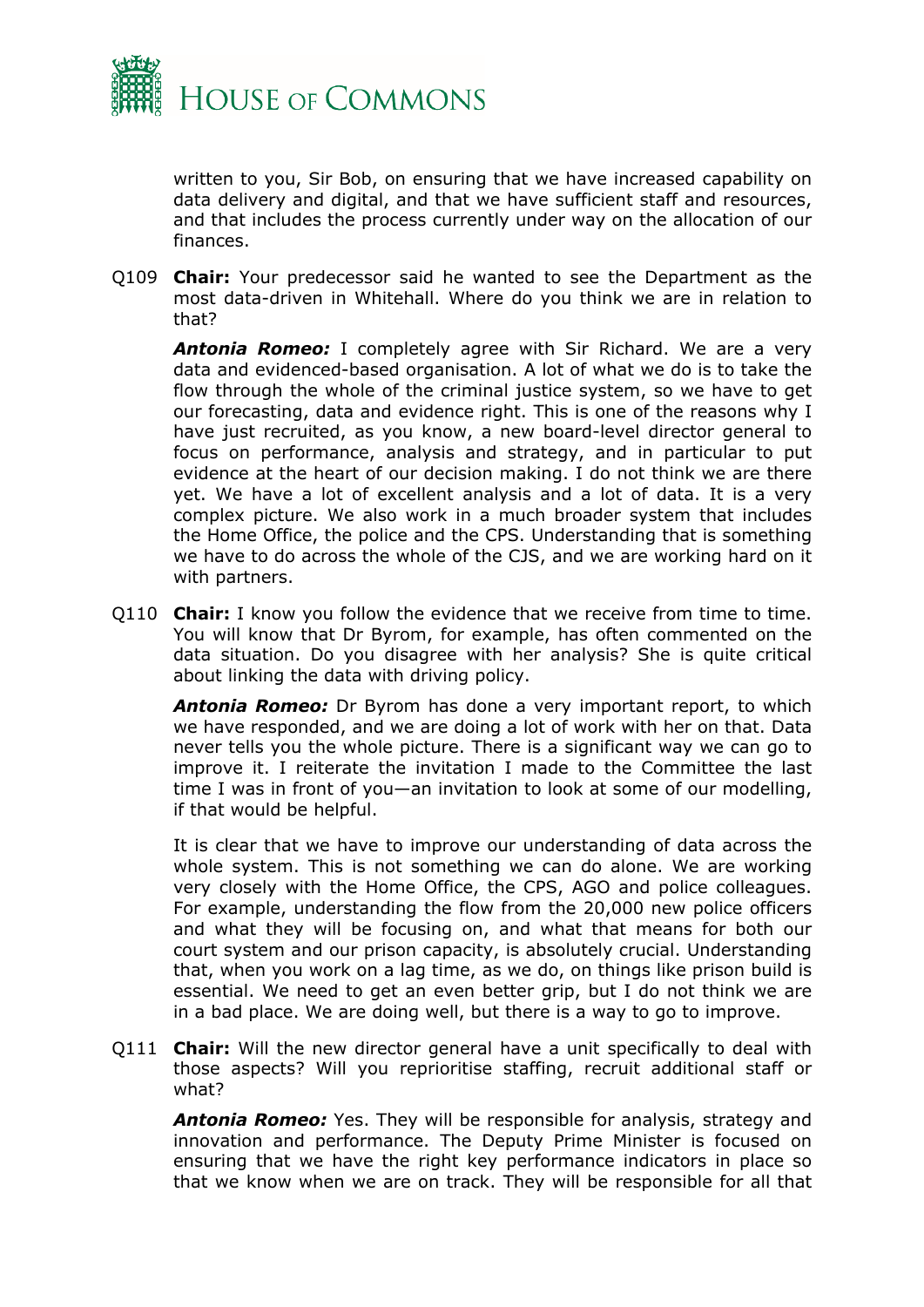

work. They will also be leading, with the Home Office, work to ensure that we are joined up across the CJS on data. That work will be really important.

Q112 **Chair:** Looking at your strategic objectives for 2021-22, in the delivery plan you have three strategic objectives: protecting the public from serious offenders; reducing reoffending; and swift access to justice. Would you say we have made progress on any of those? Are we protecting the public more?

*Antonia Romeo:* We have made a lot of progress in a number of those areas. To take protecting the public, we have already built 2,700 of the new prison places as part of our 20,000 prison-place programme, and we have brought over 7,000 staff into the probation service under the probation unification programme. Covid has had a big impact, but we have controlled it within our system and we are now coming out of that, so on protecting the public a lot of progress has been made.

On reducing reoffending, we secured £550 million over the SR to focus on prison leavers' work, accommodation and employment. This will be really significant in what we are able to deliver. We are spending £70 million in total on reducing reoffending work this year. That is a significant uplift. We have also been rolling out additional tags—alcohol abstinence and so on—as the Committee is aware. A lot of work has happened already and progress has been made on reducing reoffending.

On swift access to justice, the pandemic has had a significant impact on our ability to keep the flow going through the courts, but we have a big programme to reduce the outstanding case load. We have 32 Nightingale courts until the end of this year. On the remainder of our estate, the reduction of social distancing requirements has made a significant difference to our ability to get that flow going. The national scorecards that we have recently published will make a real difference in understanding where in the process the system is slower and what we can do to improve that. It has been a big year for us so far, but we have a massively ambitious programme that the Deputy Prime Minister is leading and we are very much geared up to delivering it.

Q113 **Chair:** Is there a systemic problem in protecting the public? One of the things the public might think about in terms of protection is outside your Department's remit: preventing the crimes, as opposed to locking people up once they have committed them. Do we need to look again at the structure of Departments?

*Antonia Romeo:* Criminal justice is a system, so it is all about how we are working together. You can make any number of structural changes; there will always be a line or a border somewhere. What matters is whether the whole system is geared up and aligned with the right incentives in the right place to deliver. I think that under the criminal justice action plan that we launched last year, which we are very closely tracking, we are in a position to do that.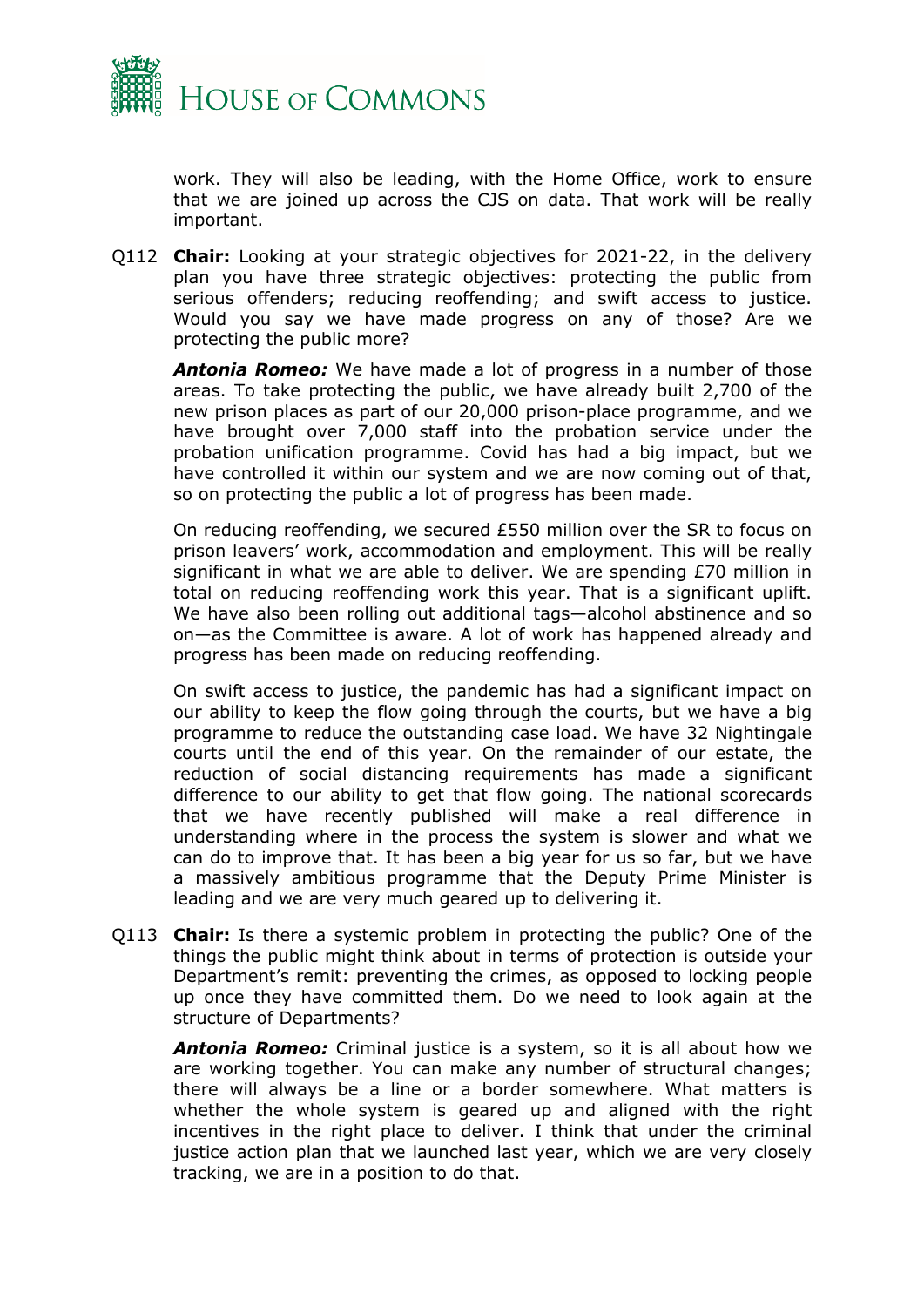

The Deputy Prime Minister chairs regular meetings with the key principals on that. I chair a meeting, the criminal justice action group, with the DPP, the permanent secretary to the Home Office and a number of others. The police, the courts and a number of other players are there. We work together to ensure that we are all focused on reducing the outstanding case load, a better service for victims and a better flowthrough. The scorecards are a good example of that, because they are all about improving timeliness for victims and everyone involved but also ensuring that we maintain quality. We are very aware that we must not end up in a position where one part of the system can improve its own timeliness by kicking the can down the road to another part of the system. It is all about quality and working together, understanding that we need a wholesystem approach.

The Prime Minister's criminal justice taskforce, which sets a number of metrics for us, is a crucial way we do that, because the metrics are all about shared ownership. It is about understanding what individual Departments are accountable for, but also how we need to work together to deliver for the benefit of citizens, victims, witnesses and other users of the system.

Q114 **Chair:** From an official's point of view, how does that taskforce work in practice?

*Antonia Romeo:* The flow is really good. As you know, I have recently marked a year back in the Department. The joint working across the various bits of the system is as good as I have ever seen it. A lot of that flows from the fact that the PM is chairing the taskforce. That then flows down. The DPM is chairing a steering group. We have action groups underneath that. We have a good flow through the system of the things we all need to focus on to improve timeliness, quality and other things in the system.

Q115 **Chair:** You referred to swift access to justice and the pandemic. That is fine, but we have plenty of evidence to show that the backlog was unacceptable, particularly in the Crown courts, way before the pandemic, and has been for a number of years. I assume that the ambition has to go further than simply making up the backlog from the pandemic; we want to drive it down below the figures pre-pandemic, don't we?

*Antonia Romeo:* As is public information, we have been funded to drive down the backlog—the outstanding case load—to 53,000, which we think is achievable. We want to recover the system as quickly as possible, but in a way that is achievable. There are a number of constraints, including constraints on judicial capacity. We seek to recruit a number of additional judges to help speed up the system.

Having taken quite a significant hit to our ability to get those cases through the system, coming out of it is not just a physical capacity question; it is also whether we have the judges. Essentially, how many sitting days can we deliver? We have a known plan for that, which is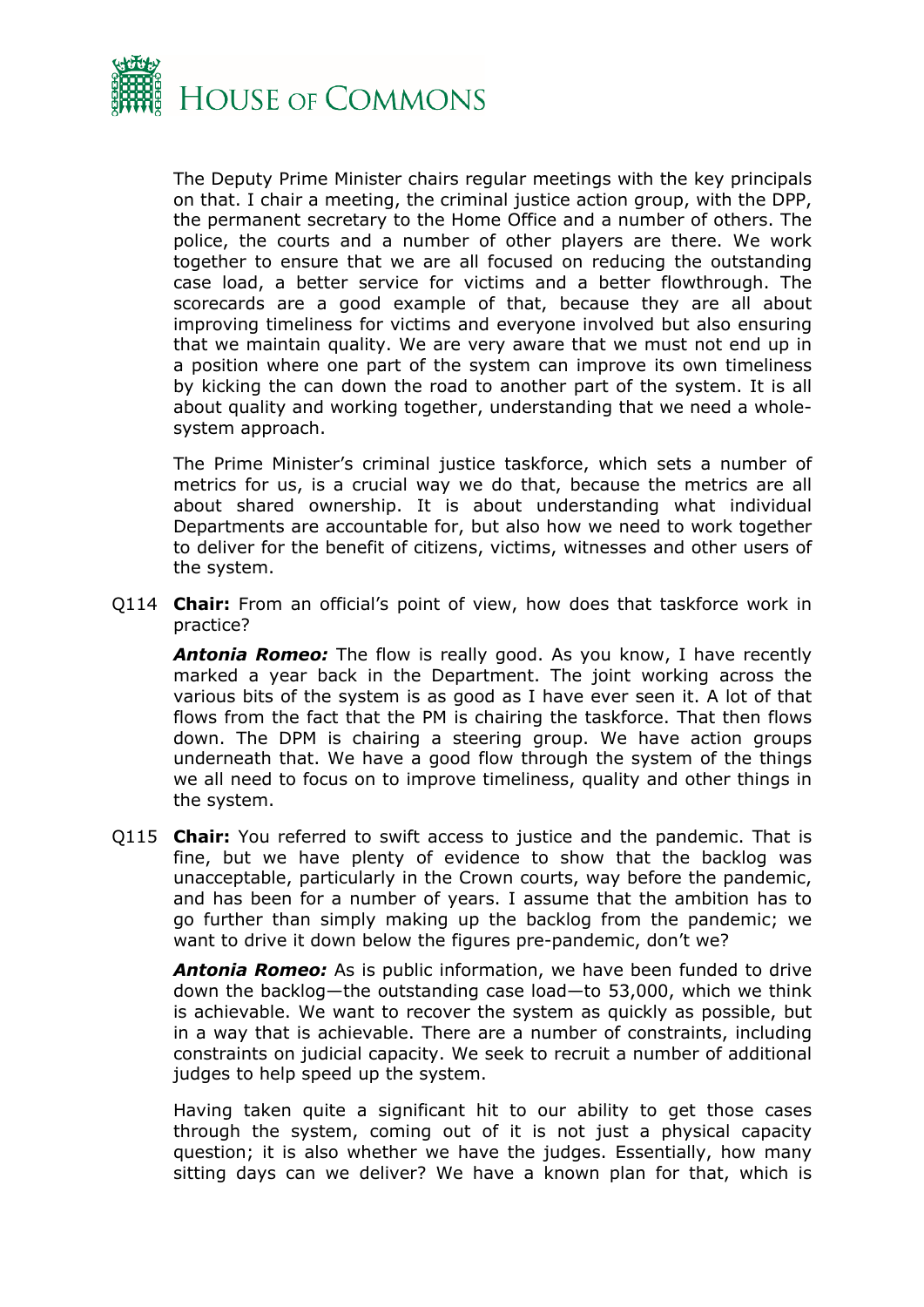

105,000 sitting days and 106,500 in the three years of the spending review. We have been funded for that. That will get the backlog down to 53,000 by March 2025. Of course, if there are opportunities to bring it down further faster, we will seek to do that, within the obvious constraints of finances and judicial capacity.

Q116 **Chair:** What do you think is an acceptable delay in cases? We have seen it go up to two or three years before contested criminal cases are listed. That is clearly unacceptable, isn't it?

*Antonia Romeo:* We are very well aware that what really matters is the experience of an individual victim and of those involved in the case, and there is no acceptable delay on that front. We are operating a system which seeks to speed up timeliness as much as possible, although not at the expense of quality. I do not think any level is acceptable, but as accounting officer, what you would expect me to do appropriately and responsibly within the funding envelope that I have, and what is possible with judicial capacity, is to bring down that backlog as quickly as possible in a way that will benefit victims, citizens and users of our system.

Q117 **Chair:** You referred to the experience of victims in the criminal courts. What about the parties in civil matters? Are you satisfied that, particularly in the county court, they are getting an adequate service?

*Antonia Romeo:* Kevin will want to comment on this. It's difficult. There were delays throughout the system. The system as a whole took a big hit, like all systems, by the way; it is not exclusive to the justice system. All systems in the public and private sectors took a big hit due to the pandemic. We have had outstanding cases. The waiting list in family cases, as well as in civil cases and tribunals, is something we want to reduce significantly. We are concerned about all of it, and what we are seeking to do now through the allocations process is ensure that we maximise the funding we can deploy in order to improve timeliness.

Q118 **Chair:** Mr Sadler, we will go into this in more detail, but the sense I get from people who come to me—constituents and practitioners—is that, understandably, there is a lot of emphasis on the Crown court because it handles more serious, high-profile cases and custody matters. A lot of investment has gone into the High Court, which has worked efficiently and well, but at county court level, the smaller numbers of civil cases and family work have been the Cinderellas in all of this. Do you recognise that criticism?

*Kevin Sadler:* I have heard that criticism.

Q119 **Chair:** It is a fair one, isn't it?

*Kevin Sadler:* There are two points. The first point is that reform is not yet complete in the civil jurisdiction and, therefore, the civil jurisdiction suffered more because of its reliance on paper than other jurisdictions as a result of the pandemic. That did not help us. I am looking forward to completing reform and delivering the kind of resilience and digital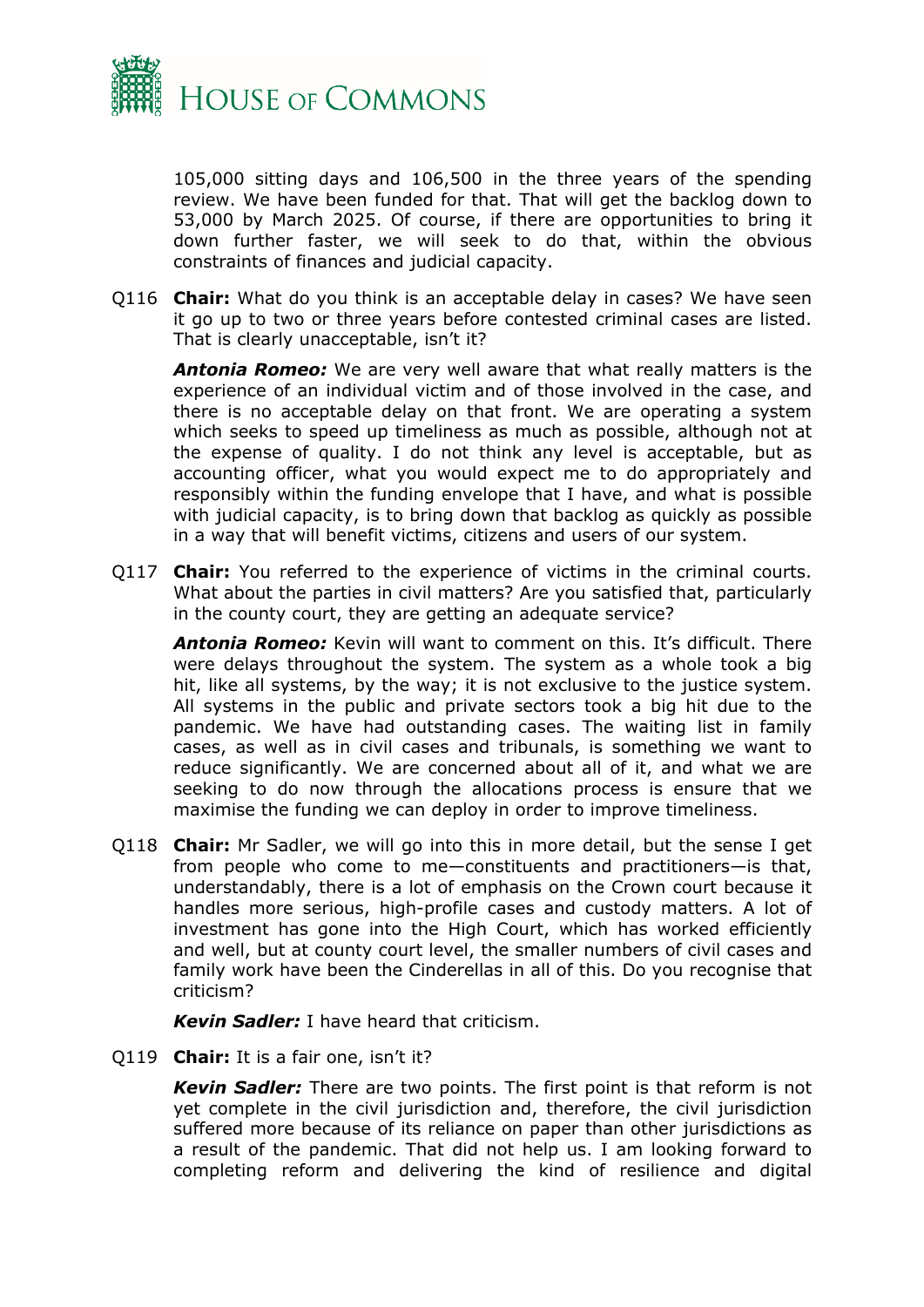

working that we have demonstrated we can achieve in other parts of the system.

The second point is that we are very focused on improving civil performance. We have sat more sitting days in civil jurisdiction than ever before. It was 9% higher in January 2022 than in February 2020, pre-Covid. In most of the country, you can get a hearing date within the next three months in civil. Noting your location, we have a particular challenge in London and the south-east.

Q120 **Chair:** You anticipated where I might be going.

*Kevin Sadler:* We do not have enough judges in London and the southeast. Unfortunately, our recruitment requests for district judges have not been met in full over the last few years. That has been particularly the case in London and the south-east. It used to be quite easy to get them in London and the south-east, and it was in the south-west and northeast that it was a struggle, but now it is much harder to get district judges in London and the south-east.

We are working very closely with the Master of the Rolls to look at whether any district judge activity could be done by administrators rather than district judges, and we are looking at the benefits of digitisation. We are working with the Department on dispute resolution to see whether we can solve people's problems before they even get to court, which is obviously helpful for the people involved. It is definitely an improving picture, and we need to get London and the south-east to catch up with the rest of the country.

Q121 **Chair:** Is there perhaps an argument for differential rates for fee-paid judges if you want to attract people in London and the south-east? I am told there is also a shortage of recorders in civil.

*Kevin Sadler:* That would be a matter of judicial policy which is outside my responsibility. It also might get us into a bit of trouble in an employment tribunal.

Q122 **Chair:** Given those constraints, how do we attract them? At the end of the day, all the other changes are fine and dandy, but ultimately judges make the decisions. How do we get more?

*Kevin Sadler:* For me, it is about digitisation and making the process better, improving the environment in which district judges work, providing them with better support, and giving them more effective jobs, so that they are more interested in working with us.

Q123 **Chair:** Maybe being a district judge is not terribly attractive, given working conditions and other matters at the moment.

*Kevin Sadler:* District judges enjoy their job as a matter of course, but a number of them have told me they would enjoy their job more if our accommodation was better, we were better able to retain staff, and the systems were better, all of which we are working on.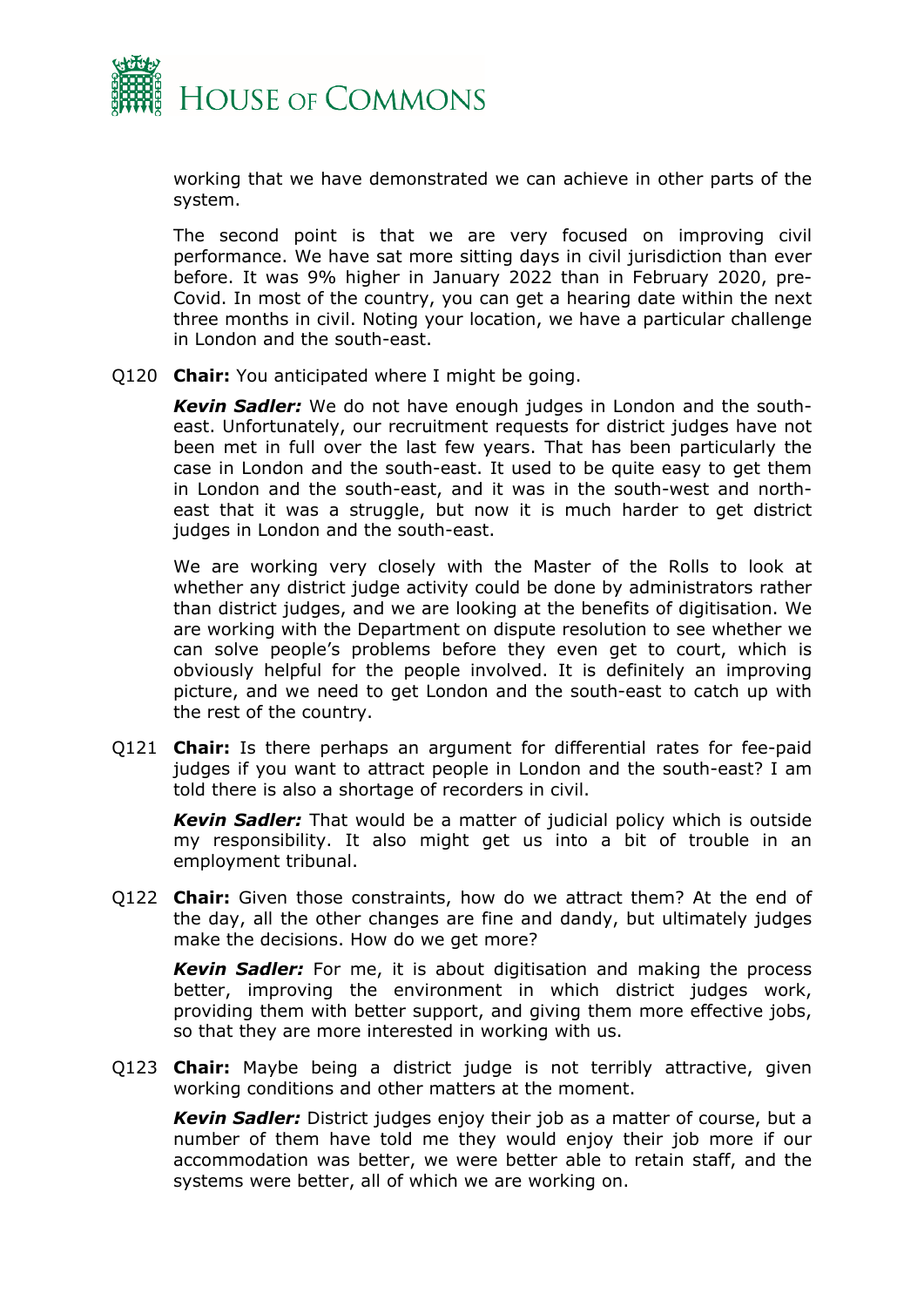

Q124 **Chair:** What is the timeline? You said that you wanted to see civil justice reform completed, which is fair enough.

*Kevin Sadler:* It is a big job and it is running right through to the end of the reform programme in December 2023.

**Chair:** We may come back to some of that later.

Q125 **Maria Eagle:** It is good to see you all again. Looking at the annual report and the numbers, the original estimate was net expenditure of  $£10.2$ billion. There was an increase in the supplementary estimate to £11.2 billion, but your actual net expenditure for the year was £10.3 billion, not that far away from the original estimate. Therefore, you got an additional £1 billion in the supplementary estimates. You went along to the Treasury and told them you absolutely had to have this money in order to do what you are doing, but you have not spent it, or that is how it looks on the face of it. What happened there, and why is that?

*Antonia Romeo:* I have a number of things to say about this, and James as CEO may want to comment as well. This was the year of the pandemic. First, there was a significant amount of uncertainty about services and a degree of needing to focus. We had some particular impacts on things like income, which had gone down significantly, offset partly by what was happening on legal aid, but we also believed we would need more money in order to recover our services.

Uncertainty about the operational elements meant that the judgment was taken—it was before my time, but I completely see why it happened that we would need to put in a bid for additional money in supplementary estimates. That was in addition to the fact, as you noted, that we already expected via the original main estimate an increase in funding. We had an uplift on the previous year of £330 million, which was to do with probation reform—that was the largest part of it. There was an additional £55 million for demand from the additional police coming on stream, some money for prison security, and so on. We already had an uplift baked in, plus we had some money that we were given as part of the Budget measures that year, which was £138 million.

Taking those two things together, we then sought to secure an additional increase when making a judgment for the supplementary estimates, which was in autumn of the year. The thing that made the most significant impact was that in the following January, at exactly the point we were drawing down on our supplementary estimates, we went into a third national lockdown, which meant that our ability to move swiftly out of the pandemic at that point was significantly reduced. The national lockdown meant that spend on the prison regime was significantly decreased, and our ability to operate the courts was significantly decreased. There were a number of things. Our income took another hit.

In the world of managing public money, you have to take judgments and de-risk against an overspend and not exceeding your control totals. In an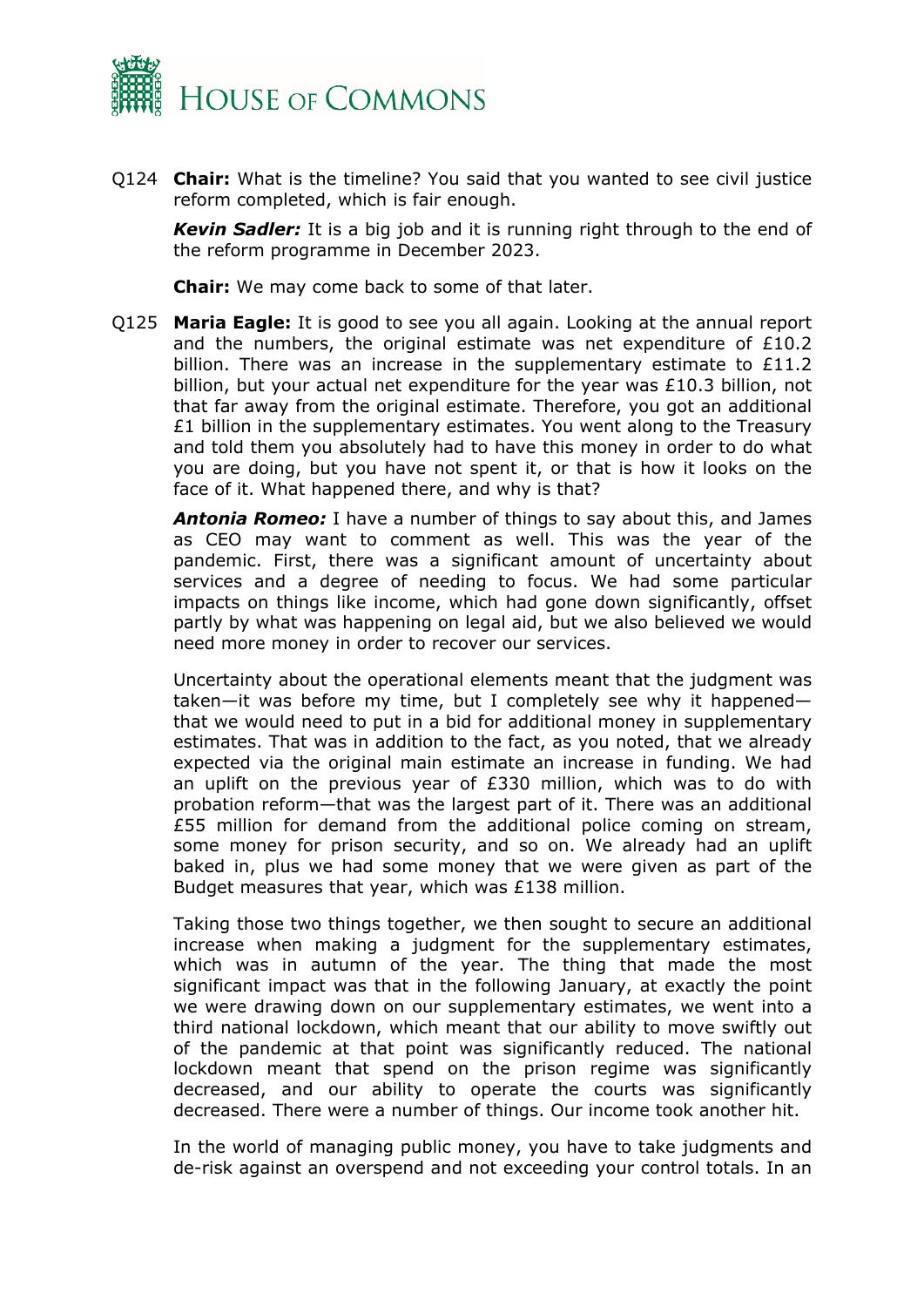

autumn when you think that you will be coming out of a pandemic and powering through, you take the judgment that you have to have the money to be able to do that. As it happened, the third lockdown massively reduced our opportunity to do that. By that stage, we had already drawn down on supplementaries, so we ended up being underspent on the resource side, but not significantly on the capital side. That, essentially, is the story.

Q126 **Maria Eagle:** In the world of having to deal with the Treasury on supplementary estimates, however, going to them in one spending review and saying, "We desperately need £1 billion" and then not spending it does not do a lot for your credibility the next time you have to ask for a supplementary estimate—or have they become a lot more understanding in the years since I was dealing with them?

*Antonia Romeo:* First, this was happening across Government; the impact of the pandemic inevitably meant that forecasting became incredibly difficult. We are in a service delivery business, and what we were trying to do, as rightly directed by Ministers, was power out of the pandemic and recover our services. Then we took a hit with the third national lockdown. The Treasury may not have become less tough, but that was an argument they had to understand. Secondly, we were talking to them throughout, and it became clear in January that year that we would not be able to do the full recovery we were expecting. At that point, we were discussing with them what that meant for the supplementaries, which we had already drawn down by that stage.

We did not do the thing I think the Treasury likes the least, which is to make a surprise announcement at the 11th hour that this was what had happened. We were working very closely with them throughout.

Q127 **Maria Eagle:** Have they let you keep the money to spend on other things?

*Antonia Romeo:* One never keeps the money, as it were. We then had SR20, which was one year, and now we have got ourselves in a good position through SR21. We still have to do the things that we thought we would be doing, which are to recover the system. It will be challenging for us. One of the things is gearing up the system and ensuring that we can keep it going at full throttle. It is not without risk, but that is something we are managing very closely.

Q128 **Maria Eagle:** You had significantly increased gross expenditure, less than half of which was the result of Covid activities; I think it was almost £1 billion. Gross expenditure increased by 9%, which is about £1 billion, and the spend relating to Covid activity was less than half of that—£411 million. What accounts for the remainder of the increase?

*Antonia Romeo:* James will want to comment on this, but the £411 million is resource only. You are talking about our RDEL spend from Covid, which was the additional money we got out of the reserve. That went on a number of things—for example, on helping to clean the courts.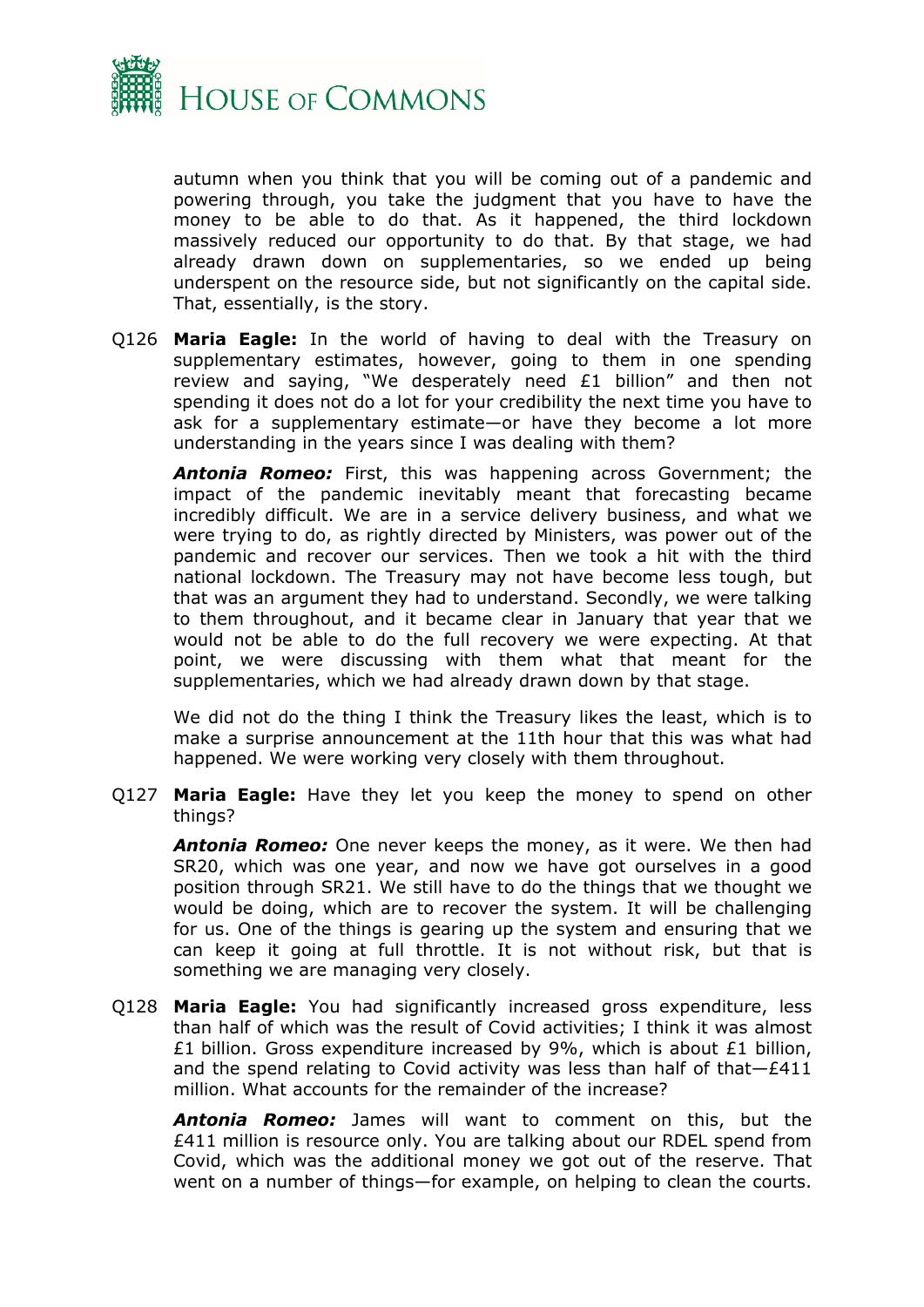

A sum of £105 million was for the courts, but there were a number of other things as well, including in HMPPS. That was the £411 million.

You talked about growth, but we had a £380 million reduction in income. Although it is not a difference in the amount we are spending, unfortunately it increases the burden on the taxpayer when we do not get it via income, which was an inevitable consequence of what was happening in the system.

*James McEwen:* If you control for that income change, you see that between 2019 and 2021 there was about a £420 million change in expenditure, which neatly ties in with Covid. There are lots of overs and unders across the system, but that is what happened. A large proportion of our funding is through income, so we are managing that volatility, volume changes in the courts, and investment in our Covid response, and that is where we come out overall.

Q129 **Maria Eagle:** I note from the supplementary estimate 2021-22 request that there is no additional resource expenditure, which you have kind of explained already, but what you have requested is a surrendering of capital funding for future years, due to the timing of activity under the future prison places programme. Quite often, one gets delays in capital expenditure. The Department has had a lot before and not delivered prison places when it has promised to deliver them. Is this another example of that?

*Antonia Romeo:* I have a couple of things to say. Jo as accounting officer from HMPPS will want to comment on prison places. I know that you are talking about SR20, but to set the context, for SR21 we have got the money for an additional 2,000 prison places on top of that. The profile, because of what we are expecting in the forecast, has grown even further. What happened in SR20 and then in our supplementary estimate request for this year was a re-profiling of that within the build, so we are on track. We are over where we were expecting to be at this stage, having delivered 2,700 places, including Five Wells, which will open in due course, and we have Glen Parva coming up. That is a significant delivery of builds, but inevitably you expect some re-profiling across the years.

Our main job, which we take very seriously, is to have enough prison places for people who are sentenced. We have to make sure that we have the house blocks coming on stream. Our actual numbers in prison are below our public forecasts for this point, so the re-profiling is about ensuring that we have the places coming on track at the time we need them, and managing that series of programmes and that portfolio very tightly.

Ms Eagle, if you are happy, I will bring in Jo to say a bit more.

#### **Maria Eagle:** Sure.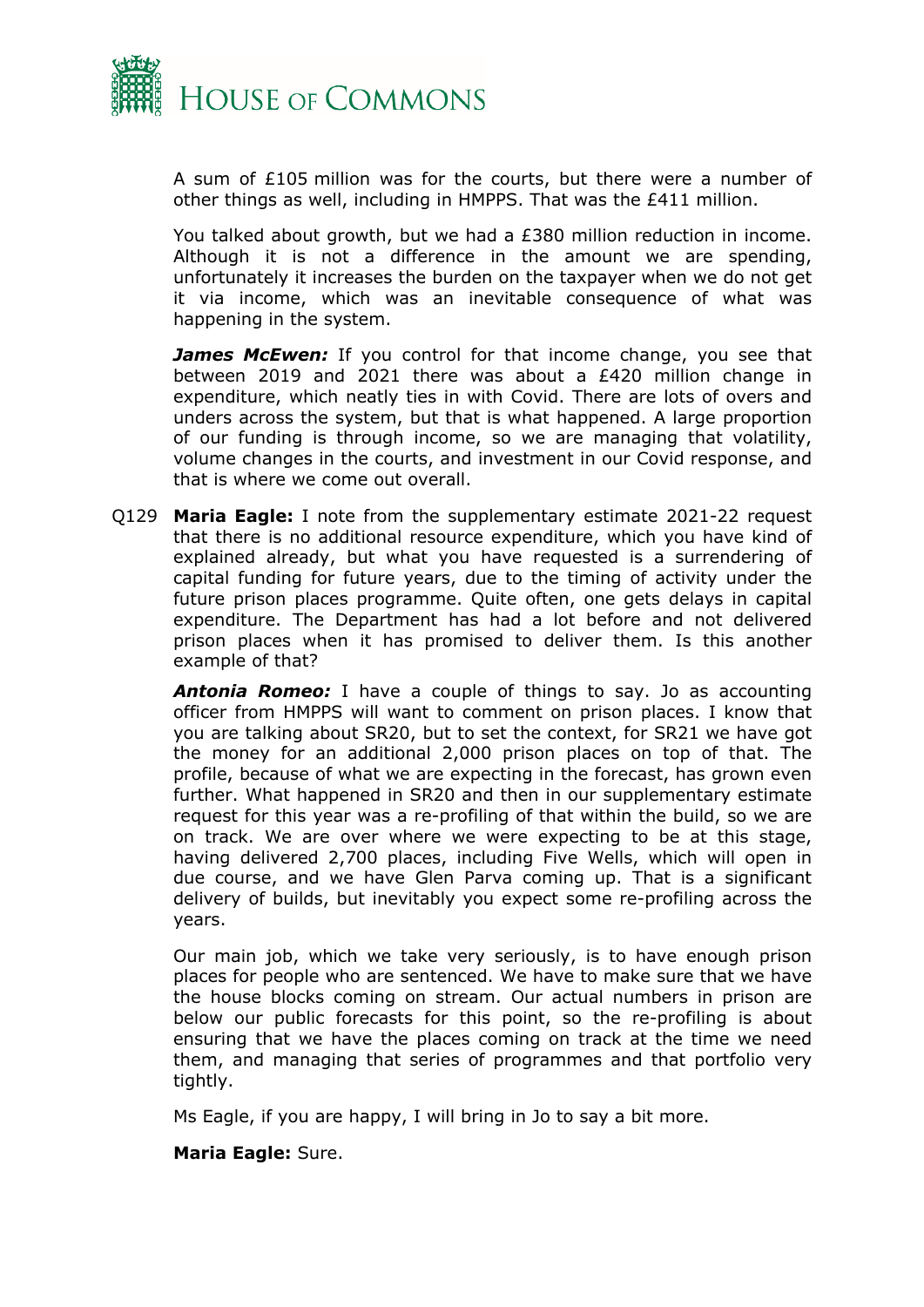

*Jo Farrar:* On the prison build programme, as the permanent secretary said, at the moment we are achieving beyond what we had expected. We have 2,700 places and are about to open our new prison, which the Committee is very welcome to visit. I would be happy to arrange that. This is a tightly managed programme. There are big challenges in these big programmes. Currently, we are negotiating planning permission for four new prisons.

Q130 **Maria Eagle:** For which the delivery confidence is amber/red.

*Jo Farrar:* Yes. They are two years in the distance. We are negotiating planning permission at the moment, and the delivery confidence will change once we have been through the planning process. We have to work through that. It is important that our forecasts are right and that we show where things are amber/red. If you remember, the prison at Five Wells was amber/red or red for most of its build and went green in the last few weeks before delivery.

Q131 **Maria Eagle:** Just in the nick of time.

*Jo Farrar:* Absolutely. It was delivered on time despite the pandemic, so that has been a big success for us. We have a good team on it, and it is tightly managed in the Department.

Q132 **Maria Eagle:** I want to ask a quick question about how ready you and the court system are. We have the situation going on in Ukraine. There has been a sudden imposition of sanctions, and a sudden bringing forward—about time, some of us might say—of the Economic Crime Bill and legislation to deal with dirty money, for want of a different way of putting it. That will only ever be as good as its enforcement.

Ms Romeo, you made the point earlier that the entire system is not just the MOJ; your scorecards demonstrate that you understand that, and obviously the National Crime Agency, the Home Office and the police have a lot to do with enforcement. What work has been done by the MOJ to make sure that when these new tough provisions and sanctions come into force, which will be very soon, they can be swiftly, fully and extremely well implemented and enforced? What work have you been doing and what resourcing do you have to make sure that this does not fall down, once the legislation is passed, through lack of proper enforcement?

*Antonia Romeo:* This is all very live work and there is a lot going on. We are working in detail with colleagues to understand the justice impacts. As you know, the norm is that when new laws come in there will be a justice impact. We have to understand that, but, like the rest of Government, we are hugely leaning in and working at pace to ensure that what Ministers want to do will be delivered. It will be our job to ensure that we know what is required and we have the right resourcing in place to do that, which is what we are focusing on. As I say, it is all live at the moment. Everybody is working across Government full pelt to ensure that we have all the right bits in place.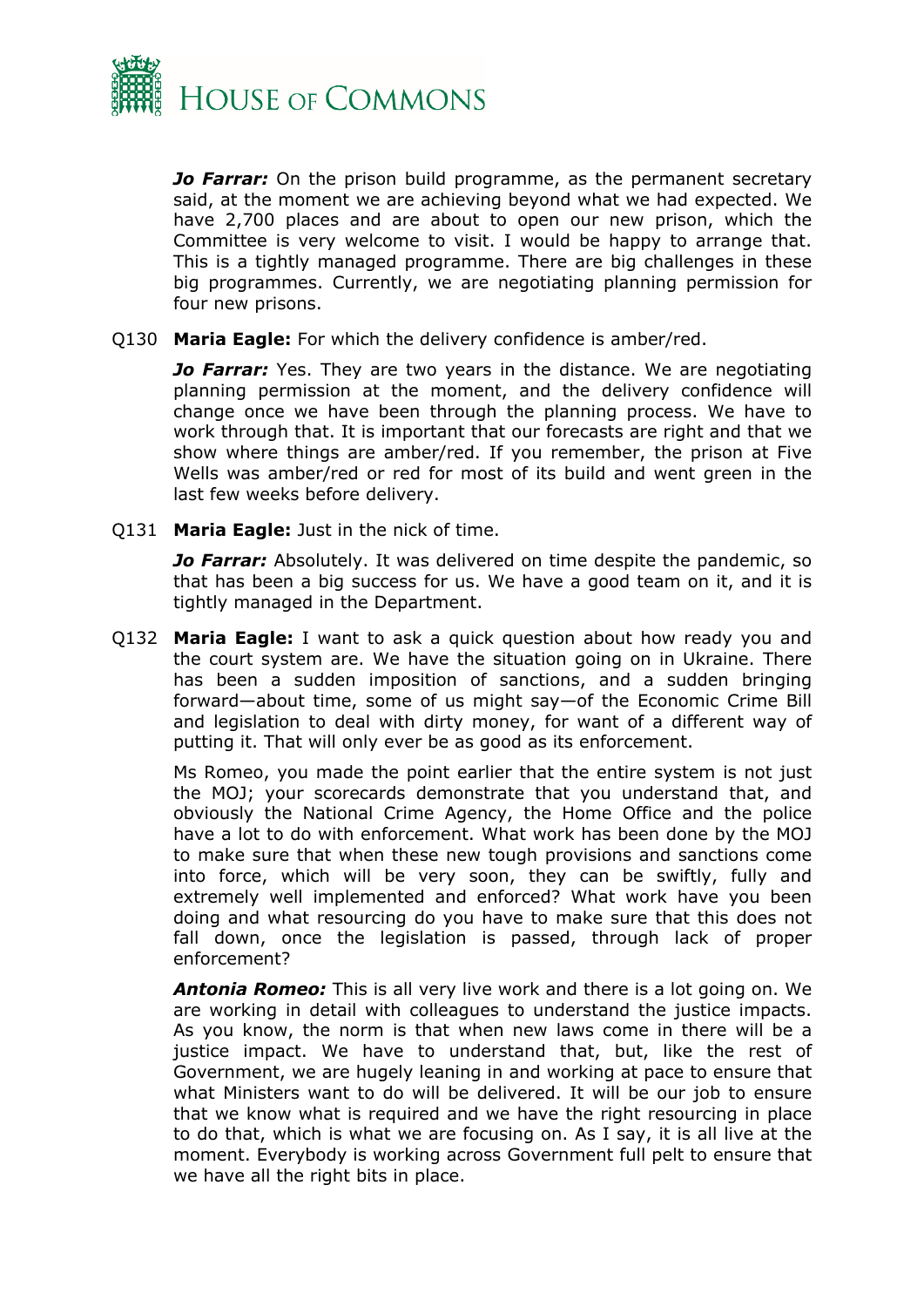

Q133 **Maria Eagle:** Unexplained wealth orders have been available for a period of time to deal with some of this issue, yet only about three or four have ever been achieved. In part, it is an issue of enforcement. There is no point us having these sanctions if they cannot be implemented. Are you absolutely clear that you have the resource, capacity and what is necessary in MOJ to do your bit of this, so that we make sure that the sanctions can be properly enforced?

*Antonia Romeo:* Our part of it is to ensure that the justice system is able to do what is needed. That is what we are working up at the moment. The commitment is that we will make sure that we have in place what we need, and that for everything that is enforced, we will have our bit ready. I do not know whether at the moment I have sufficient resource. One assumes I have it. This will be a top priority, and one assumes I will have it within the money I already have, but that is the work we are doing. The joint Government work and commitment is to ensure that we all understand what the implications will be for all bits of government, and then ensure that we have the right resourcing in the right place to deliver it.

#### **Maria Eagle:** Thank you.

Q134 **Rob Butler:** If I may take you back to spending for 2020 to 2021, there is £167 million for youth custody services. Given the crisis in the secure training centres, do you think you are getting value for money?

*Antonia Romeo:* Jo may want to comment first because YCS is her area, and then I might say something.

*Jo Farrar:* On youth custody, the Government have committed to delivering the first secure school. We have had issues with the secure training centres. As you know, the one in Medway will become the first secure school. We have had recent performance concerns at Rainsbrook and Oakhill. We have seen improvements recently in Oakhill and we are determining the future of Rainsbrook.

We are introducing some new capacity for youth. The Keppel unit at Wetherby is currently taking girls. That provision seems to be working well. We are interested in whether we can have more bespoke provision, particularly for children and young people. The question is whether we are getting value for money.

Q135 **Rob Butler:** To put it politely, the providers of the STCs seem to be failing.

*Jo Farrar:* We need to performance manage the providers of STCs tightly to make sure we are getting the right provision for children. These contracts were negotiated some time ago. In the work we are doing at Oakhill, we are seeing improvements. The latest Ofsted inspection showed improvements at Oakhill. We are now looking to place more children there. We have quite a low population of children at the moment in the youth custody sector, and we continue to work with our providers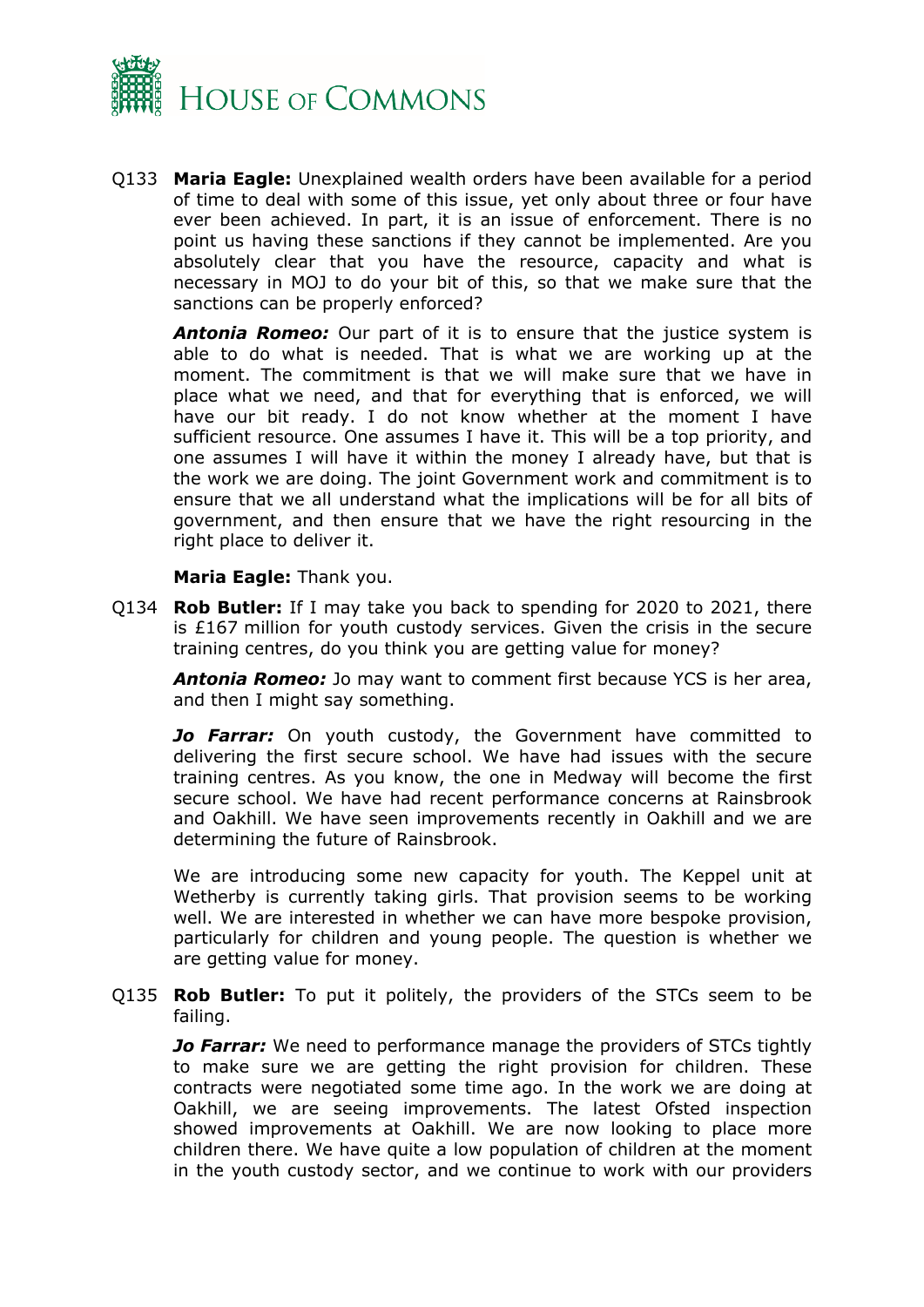

to make sure that we get value for money, and that they are meeting their obligations.

Q136 **Rob Butler:** How do you think we should assess whether we are getting value for money in the youth estate, because reoffending rates out of youth custody are still shockingly high? Is that an appropriate measure or, given the very complex situation children find themselves in before they get to custody, is it not a reasonable measure? How should we judge that?

**Jo Farrar:** At the moment, we have a very different profile of children in custody from what we used to have, so it is very hard to compare reoffending rates now with reoffending rates in the past. We deal with some very challenging children in our system. There are much lower numbers requiring quite a high level of support.

Reducing reoffending is one of the things we are really interested in in the youth estate. Part of the £550 million that the permanent secretary mentioned will be spent not only specifically on young people in custody, but on working with our partners to see what can be done to prevent more children coming into custody. That is an exciting piece of work that we have under way. As I say, we continue to work with the providers of some of our youth custody services and the Youth Justice Board to make sure that we are looking across the system to get the best results for young people in our care, so that they are prepared for adulthood, whatever that brings.

#### Q137 **Rob Butler:** Ms Romeo?

*Antonia Romeo:* How we judge value for money is exactly the right question. This is an incredibly difficult cohort, as Jo said. We have had a significant reduction in the number of children in custody, but, equally, focusing on reducing reoffending must be crucial, because at the end of the day, reducing reoffending and therefore protecting the public is the business we are in.

With the commercials, one wants to ensure that the contracts are incentivising exactly the right thing. As Jo said, some of the contracts are quite old, and we have to look at them. I am sure we will come on to risk, but the financial and commercial risk we are carrying is not insignificant in some of these areas, and we are looking at that now. Value must include reductions in reoffending overall.

As you rightly note, a lot of these problems happen upstream, so again it is a story of being part of a wider system. A lot of these children were themselves victims of something earlier. We have to connect with DHSC in terms of the environment they grew up in with their parents, and with schools, DFE and so on. A lot of the work we are doing with the reducing reoffending money is joined-up funding, with lots of Departments having different pots of money. We have to ensure that we are working together to deliver a better outcome for everyone.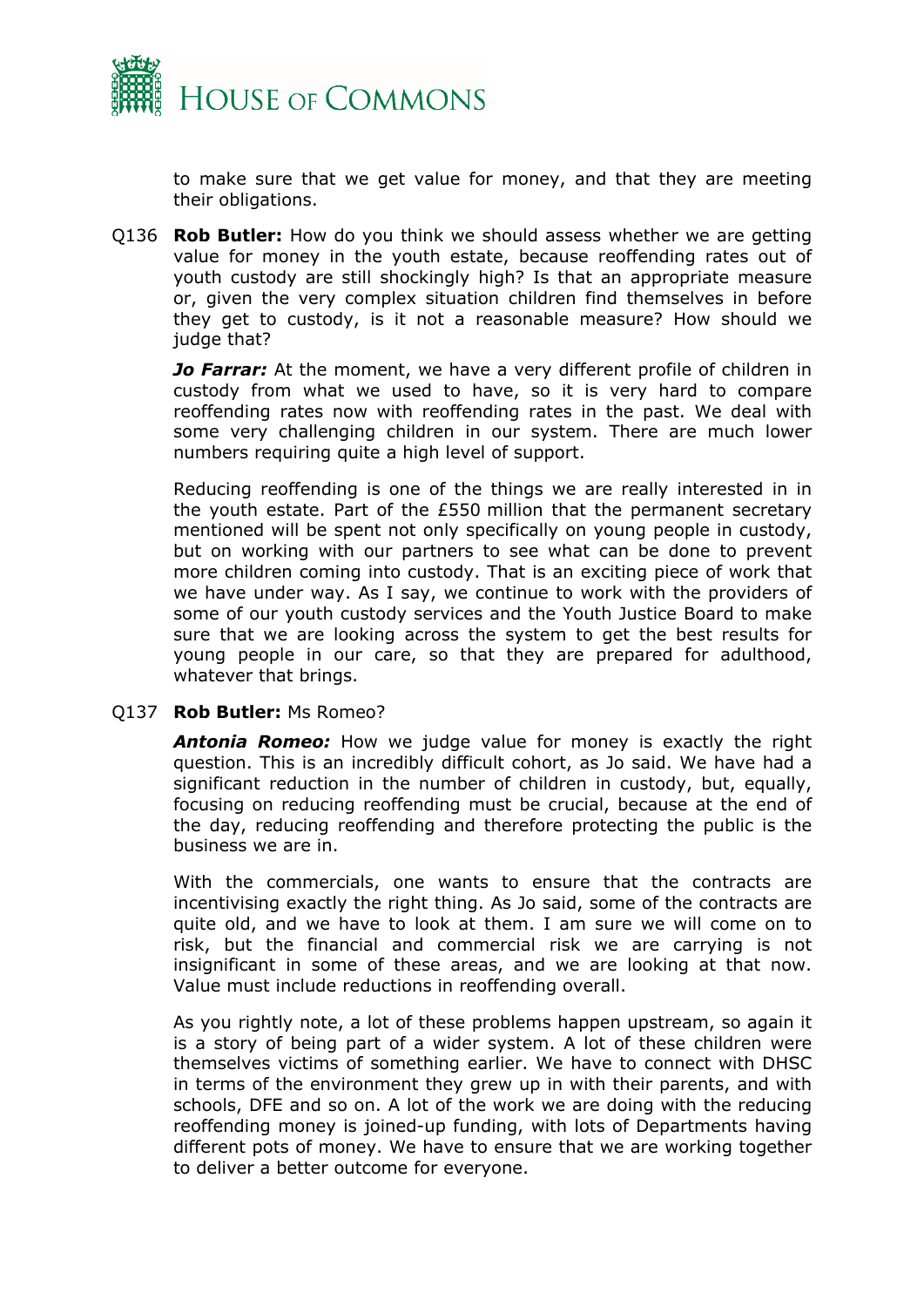

Q138 **Rob Butler:** To push that a little bit, I was a monitor at Feltham young offenders institution back in 2006 or 2007. At the time there were about 11 YOIs in the country; now there are far fewer. That is a real mark of success, because there are far fewer children in custody, but those who are in custody tend to be there for much more serious offences and for much longer periods of time. In fact, many of them are not released into the community from youth custody but go on to adult YOIs or adult prisons, including Aylesbury in my constituency. What are you preparing them for with the regime in youth custody these days? Are you preparing them to be able to survive effectively in the adult prison estate? What are you trying to help them achieve?

*Antonia Romeo:* In a way, the answer has to be both, but Jo can speak to that.

**Jo Farrar:** Ministers are considering carefully the strategy for youth custody at the moment. The new secure school we have been talking about is aimed at providing a holistic model based around education, rather than custody with education. It is education in a secure setting to make sure that young people have every chance in life.

You are right; a number of people go into the adult estate. We need to make sure that they are prepared for that and that they have a smooth transition. A number of these young people, some of whom I spoke to recently, will be released into the community in their late 20s or early 30s, so it is important that we prepare them for release into the community for work. Some of the things we are talking to our young people about and introducing are the new apprenticeships for young people, the new work with employers, and proper training and education provision to prepare young people for a successful future, because they will leave prison still at a young age. A large number of our younger population are released and have short prison sentences. It is important that we get the right mix of healthcare, therapeutic support and the right education or work opportunities, and that we give them the right balance so that they can be released into the community without reoffending.

#### **Rob Butler:** Thank you.

Q139 **Dr Mullan:** You received £2.2 billion extra in the spending review last year, one of the biggest increases in a decade. What are the priorities for spending that money, and how do you expect to deliver an impact for our constituents with it?

*Antonia Romeo:* Are you talking about SR20?

**Dr Mullan:** The announcement last year.

*Antonia Romeo:* On SR21, we had a 12% uplift over the period in real terms. One of the main things, as we have discussed already, is the reducing reoffending money. We had a significant multi-year capital settlement. We already had a significant amount of money from the previous year's SR to do the prison build. We have an additional £324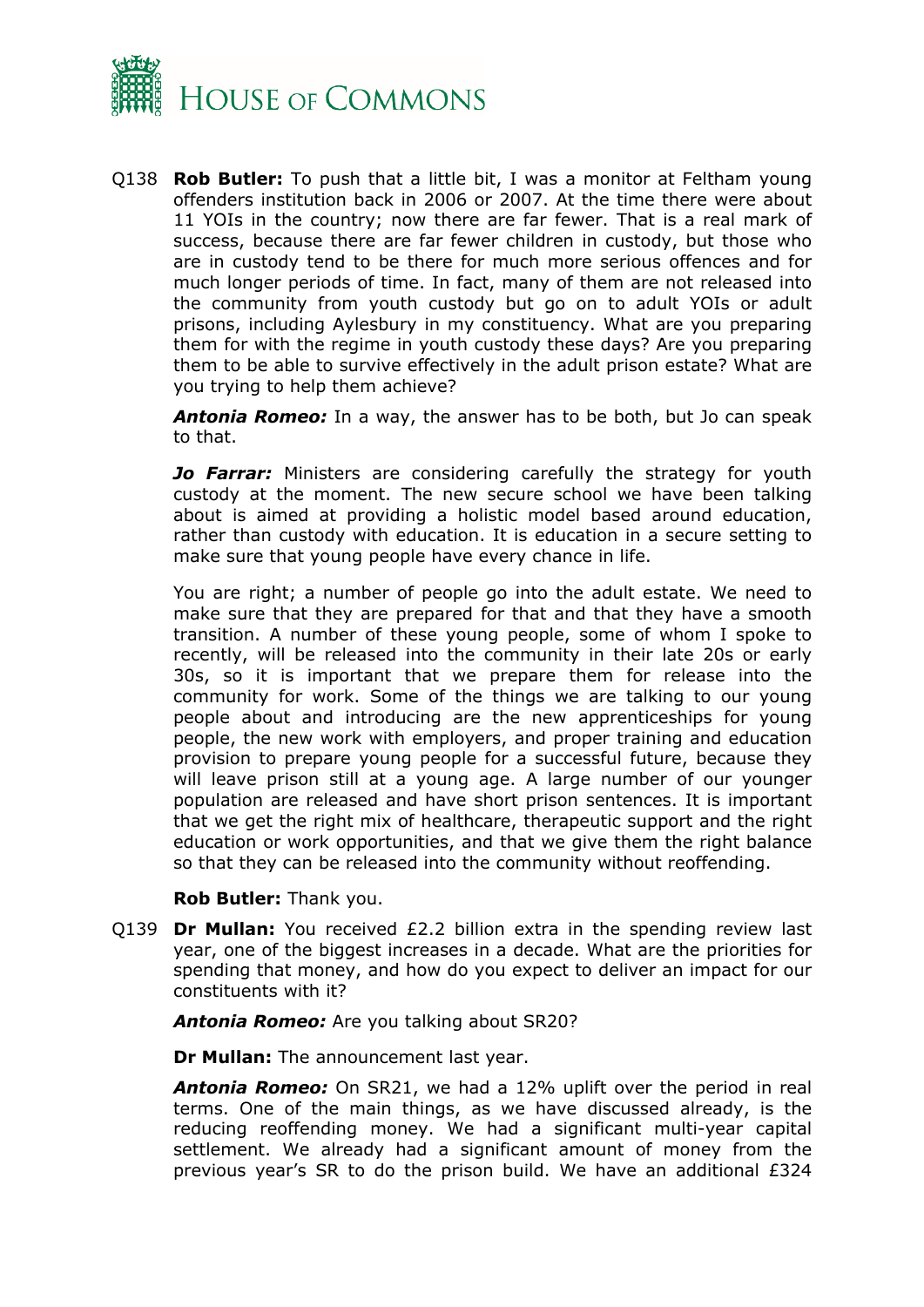

million for civil, family and tribunals, and we got £477 million, which is the consequence of reducing the backlog. Essentially, it is the work in the courts and the subsequent additional prison places that will flow from that. We have had a good settlement. Inevitably, one never gets all of the money one wants. There are still hard choices, even when one has a significant uplift. We have a big focus on the work supporting victims overall, but particularly victims of rape and serious sexual offences. We have launched our consultation on the Victims Bill. Work like that will require additional money, so we have to look closely at allocations, which is the process we are going through at the moment.

Q140 **Dr Mullan:** You mention that you do not always get the money you want. What are the biggest budgetary pressures or pinch points for delivery?

*Antonia Romeo:* The way it works is that one puts in one's bids. Some things are given explicitly, so are essentially noted. The money we got for a reduction in the outstanding case load in the courts, including what that will mean in the prison estate, has been noted. The rest of the money we sort out through allocations, so essentially it is a choice. These are the choices that ultimately the Deputy Prime Minister, the Secretary of State, will make, and we are in the process of finalising that.

We have a number of big priorities. We want to deliver everything in the prisons White Paper; we want to support the work on the drug strategy; and I have already mentioned the work on victims. We have the Bill of Rights work and the Victims Bill coming up. We have a lot of major priorities and we have to deliver on all of those, as well as keeping the system going coming out of the pandemic, with all of the operational pressures that that delivers.

One final thing to mention is staffing. We have to ensure that we have enough staff. Like the rest of public service and the private sector, we are facing a potential squeeze in the staff we can recruit. This is one of the risks we are focusing on. Ensuring we have the money to be able to attract and retain those staff will be crucial.

Q141 **Dr Mullan:** Across all of the priorities, would you say staffing is the biggest thing that cuts across everything in terms of risk?

*Antonia Romeo:* I wish I had only one thing on my risk register. One of the things I am most concerned about is resourcing overall in terms of staffing and retaining our top staff. There are other risks: cyber-security, information security and legacy IT systems. Investment in that is crucial and getting more important. We have a number of property risks around maintenance of all parts of our estate. We have already referenced some of the risks around deliveries of the really big complex programmes that often operate in amber/red. There are a number of risks there as well. Those are perhaps my top five.

Q142 **Dr Mullan:** If you are thinking about the prison building programme,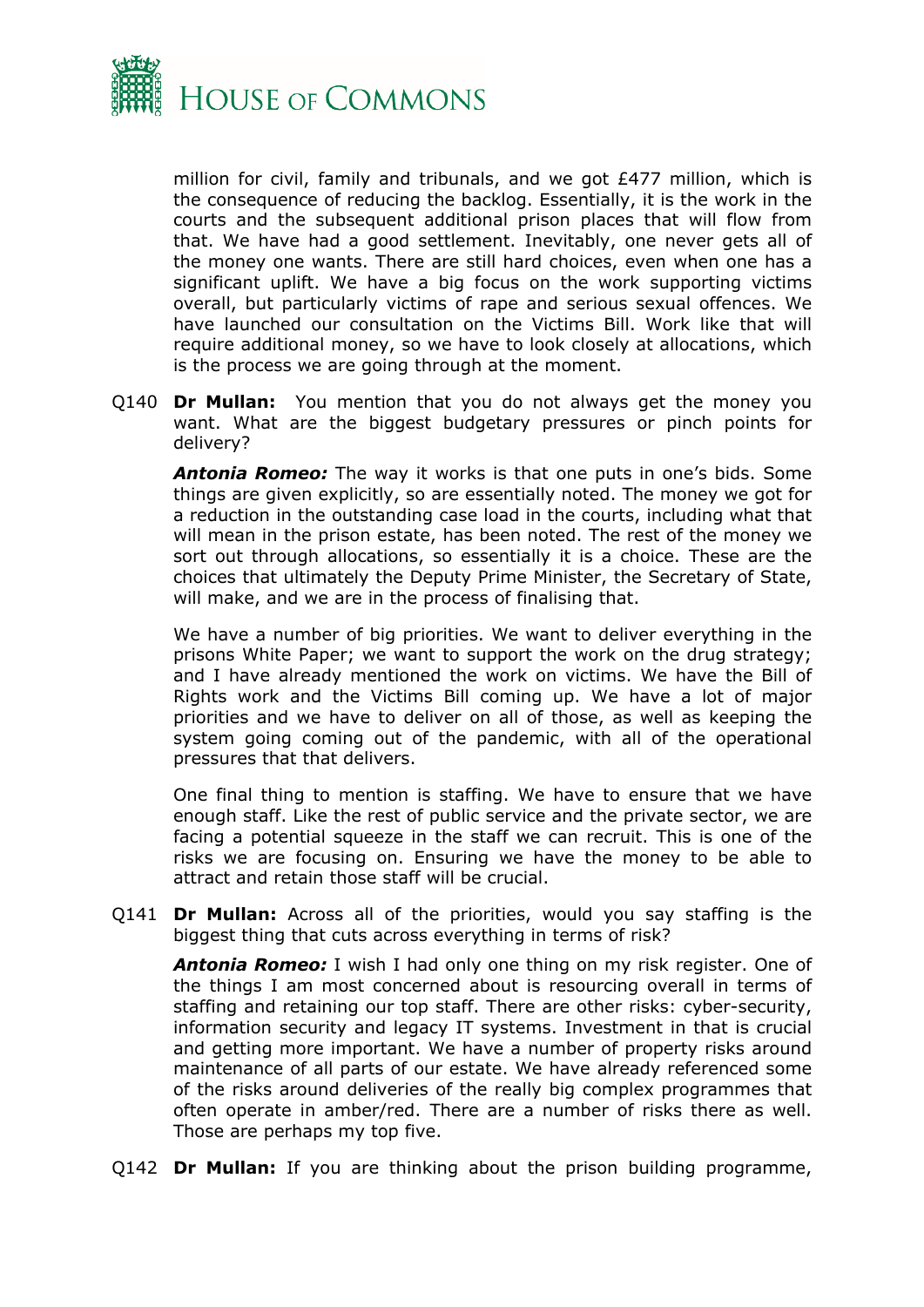

addressing the backlog, court reform and probation reform, of those key priorities, which is the most challenging, or where will it be most difficult to deliver on your ambition?

*Antonia Romeo:* They are all challenging. On the prison build programme, and having sufficient capacity and staff to operate the prisons, this is essentially a multi-year programme which is very complicated and subject to a number of things that we control, but also to things we do not control, such as planning permission. It is inherently a very risky programme. That is just the nature of big risky programmes. We have good teams on things and we control it as much as we can, but that has to be a big one.

Kevin and I spend a lot of time discussing the courts reform programme, digitising those systems, rolling out the common platform and all of those things. That is also a big and difficult programme. It is due to end in December next calendar year, so there is a lot of work to do between now and then. If one was looking at other things to keep one awake at night, operational support stuff, such as cyber-security and information security, would probably be one of them.

Q143 **Dr Mullan:** I want to ask you a couple of questions more in your role as principal policy adviser. We are doing a lot around changes to sentencing—things like Tony's law or Harper's law. When the Secretary of State says to you, "I want your advice on increasing sentencing," obviously you weigh up things like cost and other considerations. How do you factor in and weigh up what you might call the public good that is served by someone spending a longer time in prison from a justice point of view? How do you approach that and factor it into how you frame your advice to the Secretary of State?

*Antonia Romeo:* That is an interesting question. There are two different roles. As principal policy adviser, one isn't always just following one's accounting officer rule book. I could get out my copy of "Managing Public Money" and start talking about chapter 3.3, but when we are having a policy discussion we are really talking about the benefits. The Secretary of State will have a clear view about what the policy benefits will be. An expert team will look at sentencing policy and what that might deliver. We obviously look at the operational impacts, but normally they are not the decisive factors. They will be very relevant because we have to fund the operational consequences, but the conversation is more about the outcome you are trying to achieve and the best way to try to achieve that.

Q144 **Dr Mullan:** I understand that. The question I am asking is highly subjective. It is about the public good and how long, in terms of justice, someone should stay in prison for the offence they have committed. Putting aside the costs of that, which you quite rightly raise, how do you as a Department weigh that? What is the Department's thinking about whether it is a good thing for someone to spend eight, 10 or 20 years in prison for a serious crime? It is highly subjective. How do you frame your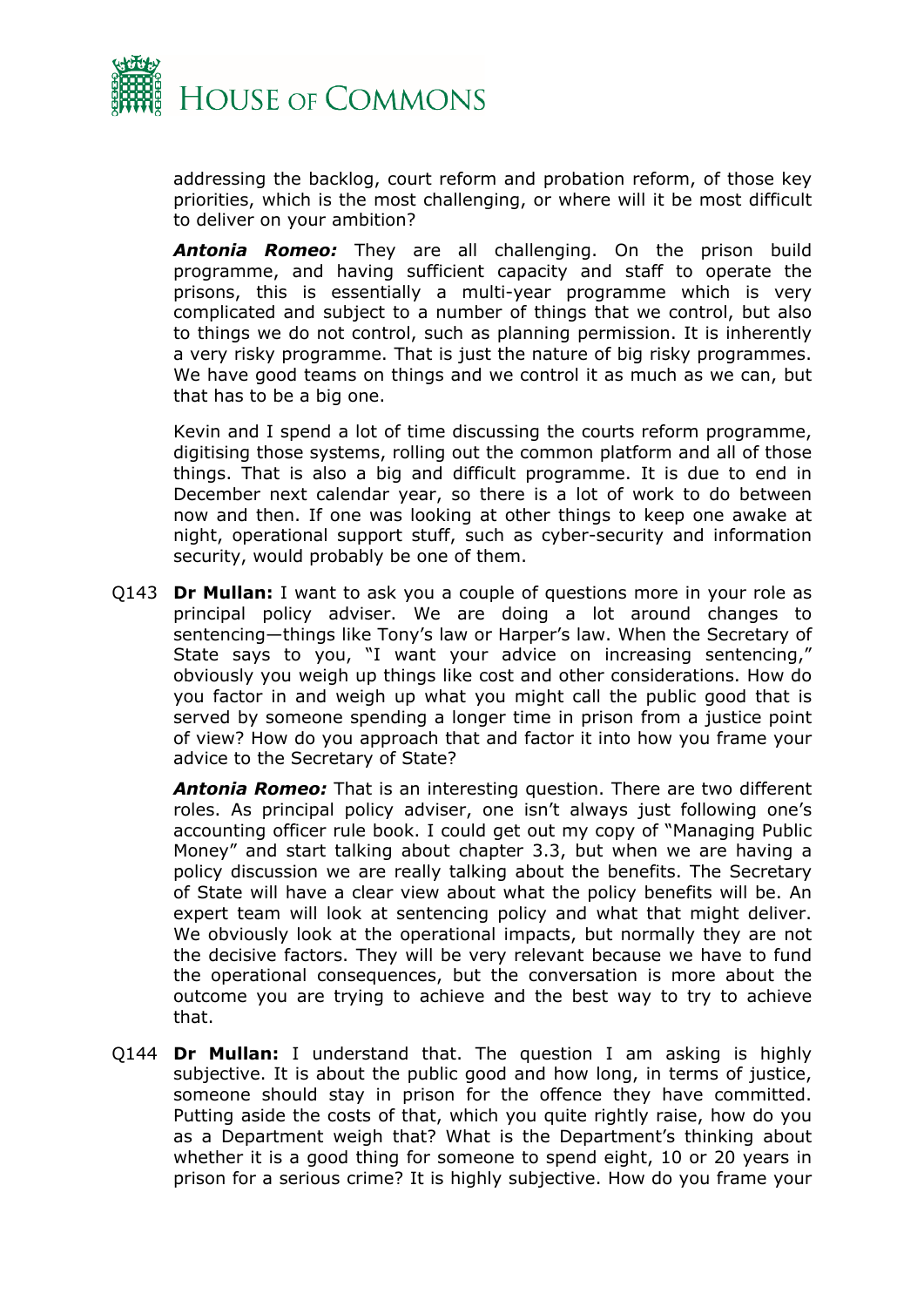

advice in a highly subjective area like that?

*Antonia Romeo:* The first thing to say is that individual sentencing decisions are a matter for the judiciary.

Q145 **Dr Mullan:** I understand that. I am talking about policy.

*Antonia Romeo:* Within the context of policy, we serve the Government. We are public servants who serve the elected Government, so we have views and thoughts, based on evidence, of what we think might work. Our job is to understand the outcome being sought and to advise on the best way to achieve that. We do that privately with the Secretary of State, and ultimately the Secretary of State makes a decision about the appropriate way forward. Then our job is to operationalise that. We have policy teams, legal teams and operational teams. The crucial thing is that our job is to give the best advice. One gives free and frank advice. That is how we operate within that space, but ultimately we are also serving the elected Government of the day.

Q146 **Dr Mullan:** I will try it once more. You are talking about giving advice about something that is highly subjective; there is no evidence about the public good served by someone being in prison for a shorter or longer length of time. There might be evidence about other things that flow from that, but as to whether a mother feels that the person who has murdered her child should spend a very long time in prison—a whole-life tariff or 20 years in prison—there is no evidence about that. That is what that person thinks and what the public think. In such a crucial area, when it comes to the advice that you give to the Minister, how do you guard against giving advice that might lean one way or the other when the issue is subjective?

*Antonia Romeo:* I do not think it is my job to bring my subjective views into account.

Q147 **Dr Mullan:** I understand that. You could perhaps say, "We don't tend to give advice on that element of it. We couldn't possibly comment on that; it is for politicians to decide." That might be one way of approaching it, but advice on a subjective area is derived from the thoughts and feelings of the people giving that advice, unless you say you tend not to comment on that element of justice policy.

*Antonia Romeo:* We would look at what evidence was available. For example, normally one is attempting to stop something happening or deliver some other outcome. You ask what outcome you are seeking to deliver. We will look at the past, and at years of changes in sentencing policy. That is the sort of conversation. Sometimes Ministers might feel very strongly about doing one thing in particular. One can turn up and say, "Have you thought about this, that and the other?" Part of the job is to ensure that different aspects have been thought of, and that can be a conversation, but I do not see it as the job of civil servants to say, "These are my own personal views," and for that to impact on policy. It is our job to try not to do that.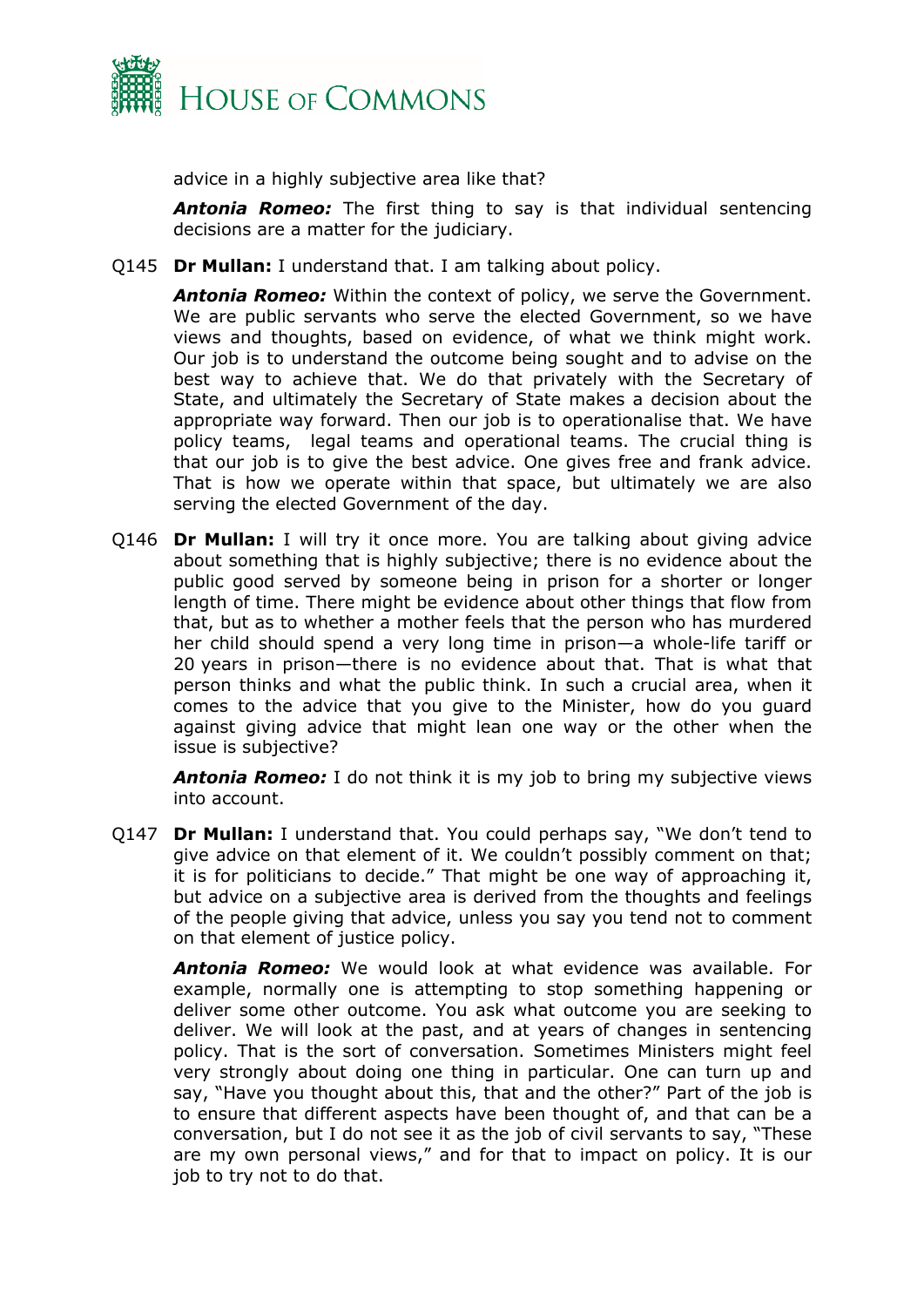

Q148 **Dr Mullan:** I understand that. Thank you.

*Antonia Romeo:* I am sorry if I missed the point.

**Dr Mullan:** If you did, it is not because you were deliberately doing so. Perhaps I am not articulating it sufficiently.

**Chair:** Thank you.

Q149 **Paul Maynard:** When I had the pleasure of being courts Minister, I visited courts and took my private office. We would have a competition over who could spot the most buckets, and the winner got a box of chocolates off me. We would look at threadbare seating and chipped paintwork, not because we were interested in interior design but because it had an impact on judicial morale. You have touched already on recruitment challenges in London and the south-east. In my in-tray, there would be a daily litany of collapsed roofs and broken air-conditioning that brought courtrooms to a halt and stopped cases progressing. Do you now have, thanks to all this Treasury largesse, a more structured long-term strategy to address what the Lord Chancellor himself said is an embarrassment in terms of the buildings in the estate?

*Kevin Sadler:* The Treasury has been quite generous over the last two years. We got an extra £105 million capital funding for building improvements, on top of our normal capital funding of £50 million in 2021. We have invested in 165 sites, or about half our estate, to improve its resilience. This financial year, we expect to spend about £105 million capital and £40 million resource on the estate. That is more than we have normally spent in recent years.

However, our estimate of our overall maintenance backlog is about £1 billion and Covid has created more challenges, because heating and ventilation systems have had to run harder than they normally would, and that means they need to be replaced more regularly, so we still have a big challenge ahead. We are in discussion with the Department at the moment about funding for next year and the year after, and we will want to do as much as we can within the available funding.

I think it would be unreasonable to expect the Treasury to cough up enormous amounts of money and, to be frank, we would not be able to spend it. Improving a courtroom means taking that courtroom out of action. At the moment, we need to use all of those courtrooms as much as possible, so there is a balance, and the allocation process will work that through. We still have a lot more to do, but we have made some improvements over the last couple of years.

Q150 **Paul Maynard:** Would you still say it is a reactive approach, rather than a strategic one to reduce the demand long term?

*Kevin Sadler:* The balance between reactive and proactive replacement has shifted over the last couple of years. We have got a little bit ahead in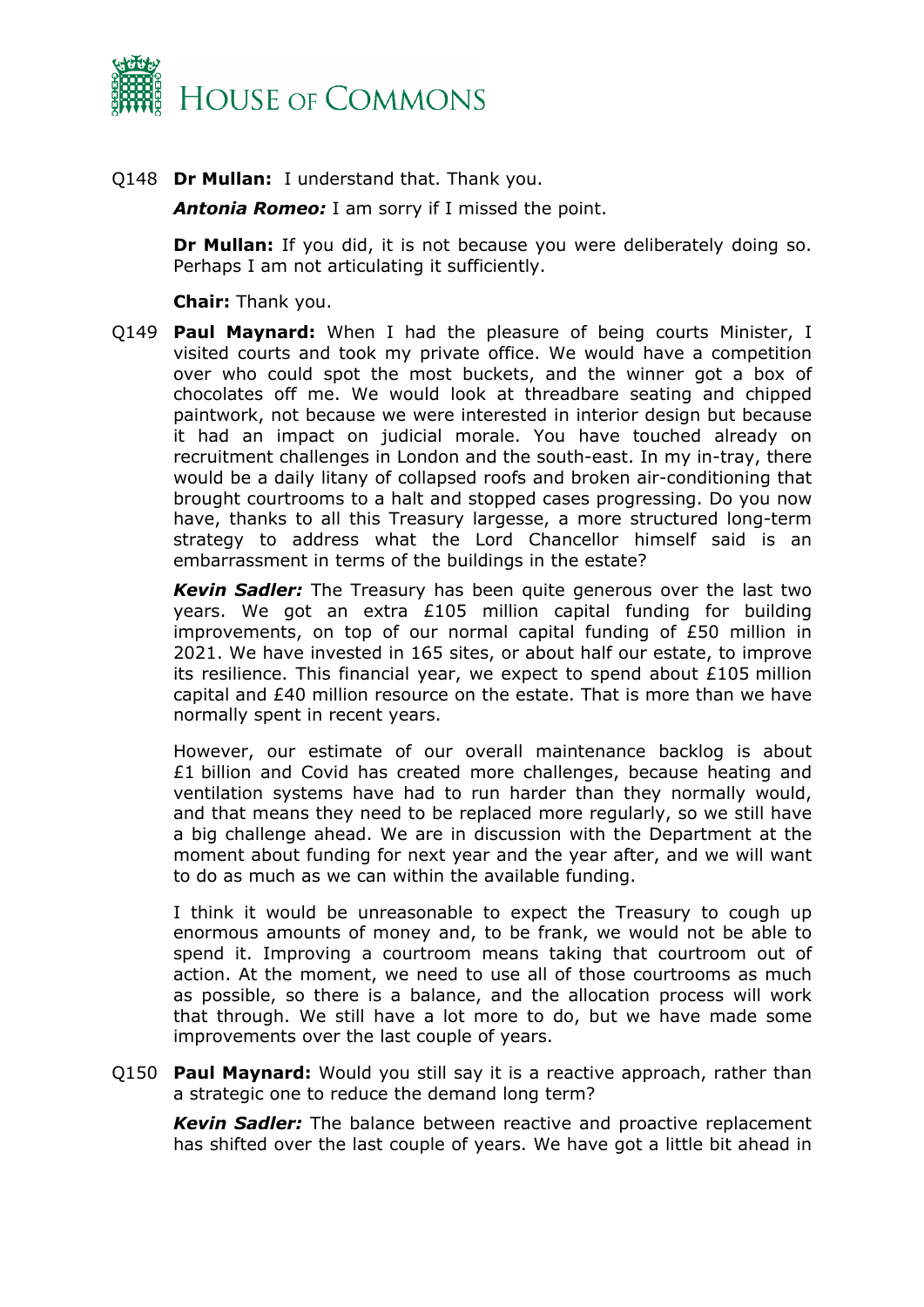

some places, but I am afraid we are still reliant on reactive maintenance in quite a lot of our estate at the moment.

Q151 **Paul Maynard:** When you are considering judicial appointments and pipelines, do you factor in investment in the courts infrastructure as part of that? You can spend loads of money trying to increase recruitment, but if the problem is that no one wants to sit in a freezing building, you can spend all the money you like trying to recruit more judges.

*Kevin Sadler:* Yes. One person's freezing building is another's overheated building, and that is one of the constant challenges. Beyond that, we have a risk register which specifically identifies the quality of the estate as an issue in recruiting judges, and in recruiting staff as well. These days everybody expects a good environment in which to work.

*Antonia Romeo:* Could I add one point?

**Paul Maynard:** You may.

*Antonia Romeo:* One of the things that has helped us in becoming a bit more strategic is the multi-year spending review. What has been difficult for Kevin and the team is to plan ahead strategically when you are just taking the money from one year and essentially doing what you can with it within that year.

Q152 **Paul Maynard:** I listened very carefully earlier to the exchange on data. I have to say it was quite exhausting listening to you; it felt like a battering ram on my head. It was a scrupulous system of good intentions and a desire to talk to all and sundry. What I could not hear were any specifics about how you were going to improve the Ministry's data collection. I know that senior civil servants like you hate being pinned down to what might occur over the year in case you get held to account, but what do you expect to happen in the next year that will improve the Ministry's data collection to help improve policy development and delivery?

*Antonia Romeo:* You said something about a desire to talk to all and sundry. Perhaps you could expand on that.

Q153 **Paul Maynard:** It was about this Department, that Department and so and so, and perhaps the Home Office. You were talking about lots of conversations, ambitions and aspirations and a lot of activity, but I was not quite clear what the specifics were going to be. What was the output of all of this activity?

**Chair:** What is the whole-system approach going to deliver?

*Antonia Romeo:* First, there is no issue about being held to account. You said that senior civil servants do not like being held to account. I am here to be held to account, and I am delighted to be held to account. The reference I was making about talking to other Departments is that we operate as part of a system. I chair something called the criminal justice action group that is aimed specifically at ensuring that we work together.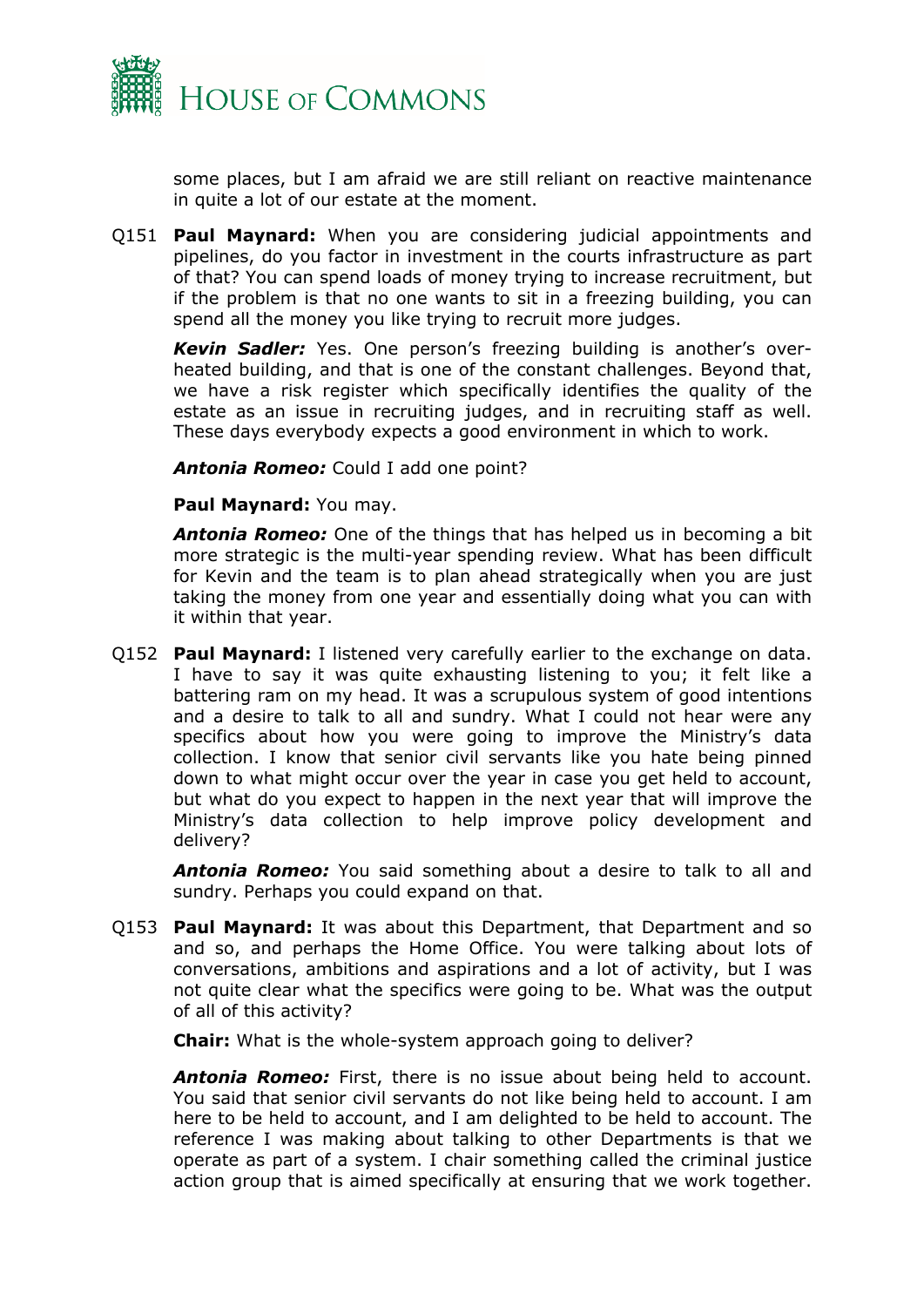

Working together is absolutely crucial. It is not an all and sundry group; it is a group of the key players, the key participants, in the CJS.

Q154 **Paul Maynard:** I am delighted to hear you are talking to them and meeting them, and I am sure that is very productive. If you were back here in 12 months' time, what would you actually have achieved for all the tea and biscuits?

*Antonia Romeo:* I am afraid to tell you there isn't any tea and biscuits.

#### **Paul Maynard:** Good.

*Antonia Romeo:* The first thing to say is that what has already been achieved is the roll-out of the national scorecards for the CJS. These are quite significant because they are capturing the data. They aim to deliver the speeding up in timeliness and the benefit in quality, so you will be able to hold to account anybody in the system based on the data in those scorecards.

As for what I have been trying to do, when I first came to this Committee after returning to the Department as permanent secretary, the key thing I was focused on was looking at how we would build our capability. One of those aspects is data. Therefore, I am in the process of recruiting a director general who will lead that work. We have a significant team of analysts, but I do not think that building that capability is unimportant or just activity. Making people accountable, putting them on the board of an organisation and saying, "You are focusing on performance," will be crucial. When we roll out the local scorecards, which we will be doing, that will be another example of specific data being gathered—specific data which is not currently in the public domain and will now be in the public domain. That is something for which you can and should hold me to account.

Q155 **Paul Maynard:** All of that is undoubtedly necessary and very good. No one loves a scorecard more than I do. I assure you that I adore scorecards, but you have delivered that already; that has already happened.

*Antonia Romeo:* The national scorecard was delivered. The local scorecards—

**Paul Maynard:** If you come back here in 12 months' time—

**Chair:** Let Ms Romeo finish her point.

*Antonia Romeo:* The local scorecards are due to be produced in the coming months. There will be local scorecards; the level of the area is to be determined exactly. You will be able to look at specifics on timeliness, quality and number of cases, from time of charge to referral to receipt into court and outcome. This will be data that you and everybody will be able to have a look at.

Q156 **Paul Maynard:** My apologies for interrupting you. If you come back in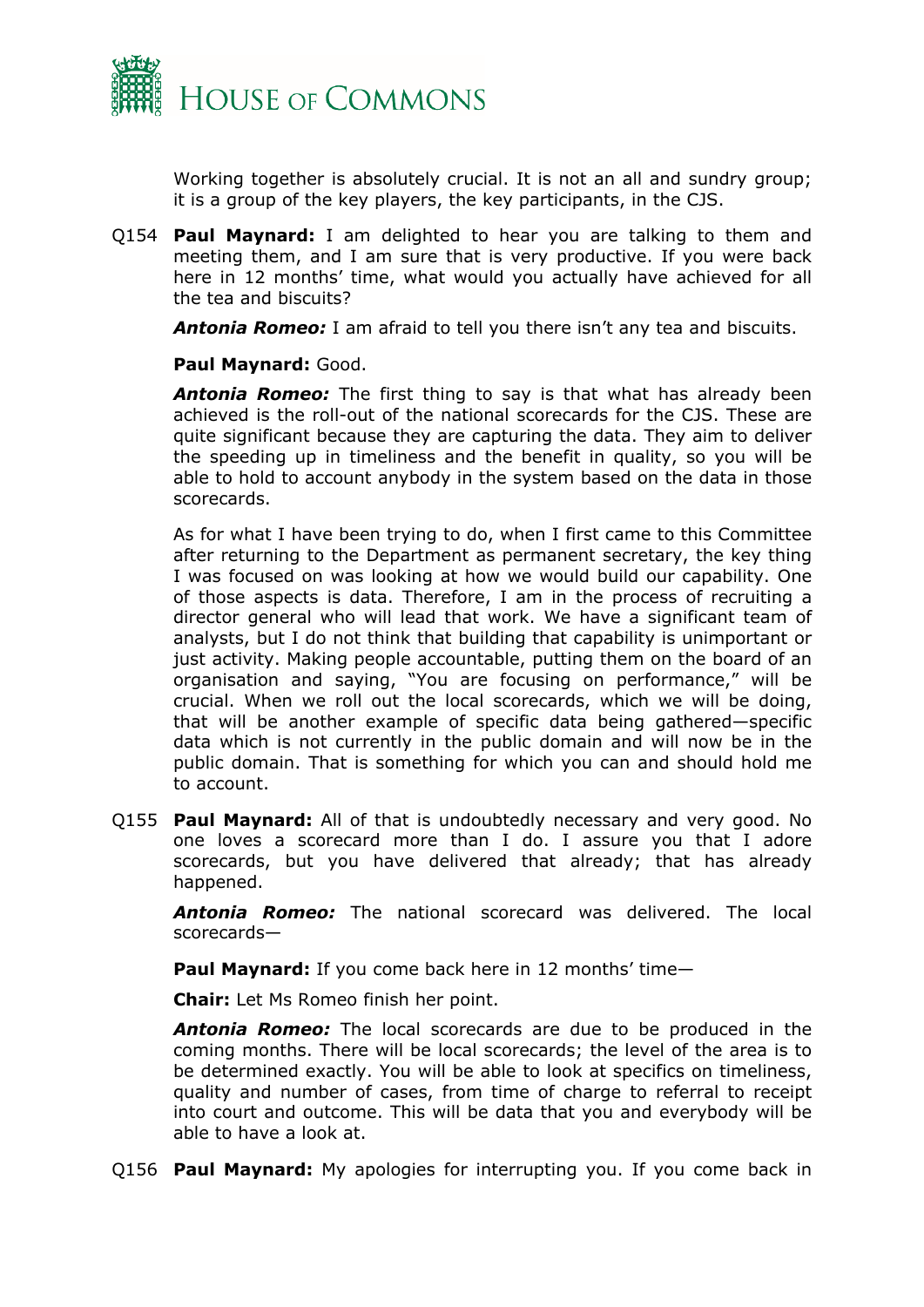

12 months' time, we can have a discussion over the fact that you have delivered local scorecards. Is that correct?

*Antonia Romeo:* That is correct.

**Paul Maynard:** Fine. Thank you.

Q157 **Ms Abbott:** I apologise for being late; I was in the Chamber for the statement on Ukraine.

You will have seen that the Public Accounts Committee concluded "that the Ministry faces significant risks across the full range of its services, without a clear sense of prioritisation." How would you comment on that?

*Antonia Romeo:* Ms Abbott, I think you are referring to the statement of about a year ago. Is that correct?

**Ms Abbott:** Yes.

*Antonia Romeo:* As you will have seen in our response to that, the Department did not recognise that we did not have a clear sense of priorities. What is clear, as we have discussed in the Public Accounts Committee, is that we have a number of very difficult programmes to deliver. I am afraid you missed the earlier part of the conversation about what the big priorities are, but we have big complex transformational projects; we have to recover our systems; we have to build our capability and resourcing, so there is a lot to do, and we are focused—

Q158 **Ms Abbott:** I hate to interrupt you—I am sure you are not used to it. To be fair, that all sounds very abstract to me. Do you have any concrete priorities?

*Antonia Romeo:* Apologies. You were not here when I set this out right at the beginning. With the Chair's agreement, I am happy to set out my priorities again.

**Ms Abbott:** Quickly.

Q159 **Chair:** Perhaps you could summarise for Ms Abbott what you have already told us.

*Antonia Romeo:* The Deputy Prime Minister has a number of crucial policy priorities that we are delivering. I can set those out if you so wish, but my top three priorities are recovering our services post pandemic, including a focus on victims in particular; delivery of our big transformation programmes; and building capacity and resource capability.

Q160 **Ms Abbott:** You did slip rather into the abstract.

*Antonia Romeo:* Sorry, I was asked to do it quickly.

Q161 **Ms Abbott:** Let me ask you something terribly concrete about a common IT platform. I was slightly surprised to find out that different arms of criminal justice do not share the same IT platform. Is there a reason for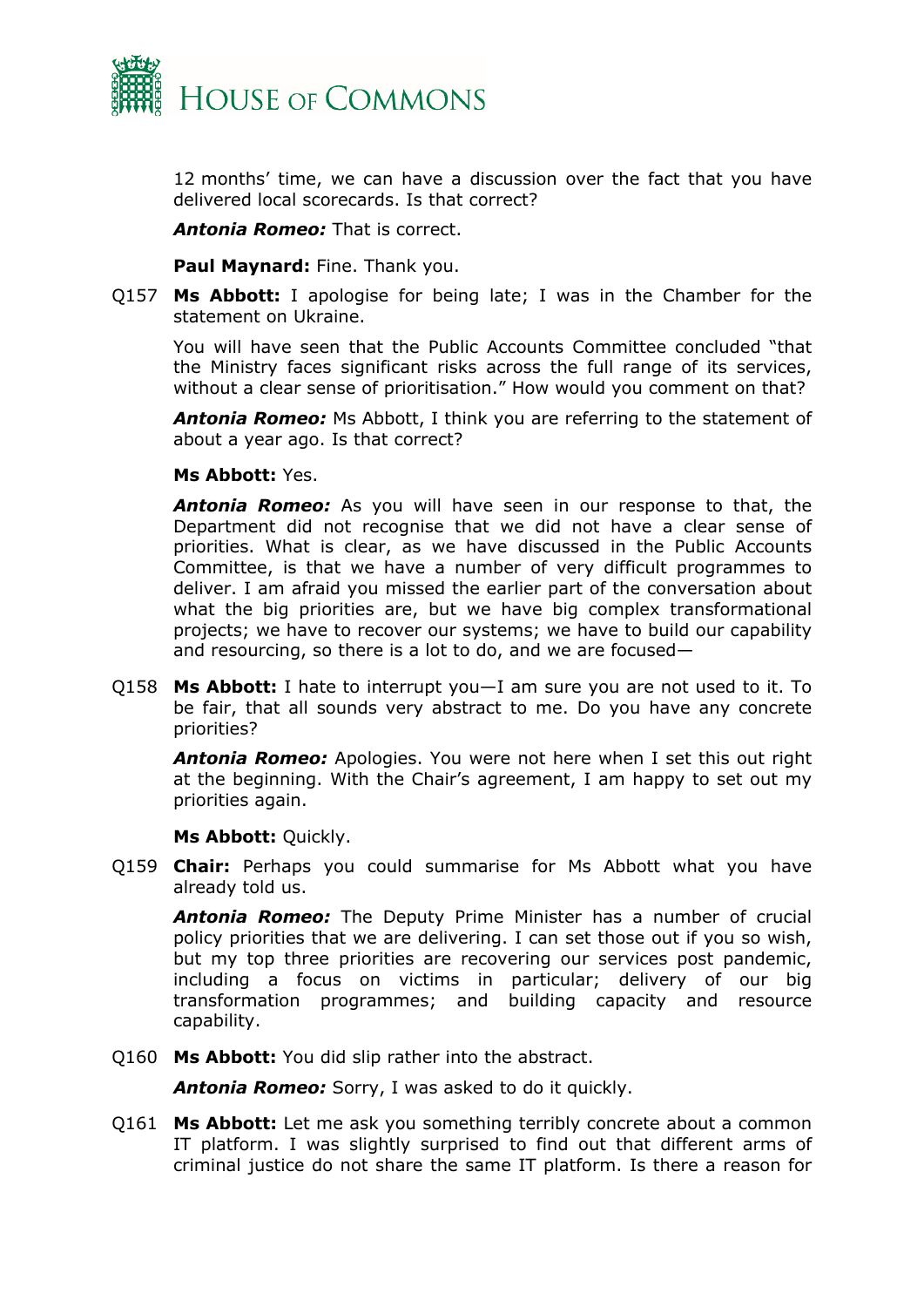

that, and what are you going to do about that?

*Antonia Romeo:* This is something we are rolling out as part of the reform programme.

Q162 **Ms Abbott:** But when and how? What is the timescale?

*Antonia Romeo:* In spring this year the common platform is being rolled out, but perhaps Kevin would like to comment.

#### **Chair:** Mr Sadler?

*Kevin Sadler:* The common platform is already live in 44% of our courts at the moment and we are hoping to restart the roll-out very shortly and complete it over the next few months. It is designed to improve engagement across the criminal justice system and enable defence practitioners to access CPS information as quickly as possible; it is designed to provide direct information to police and prisons and so on, to connect it all up so that we remove paper and remove scope for misunderstandings and error through the system. That is entirely what we are aiming to do.

We have paused roll-out for a little while. It was working more slowly than we wanted. We have taken action to address that and it has been performing well in recent months. We are poised to restart roll-out as a result.

Q163 **Ms Abbott:** You will have done 44% by the spring.

*Kevin Sadler:* That is right.

- Q164 **Chair:** It is 44% currently. *Kevin Sadler:* Currently.
- Q165 **Ms Abbott:** When will you have done 100%?

*Kevin Sadler:* Later this year.

Q166 **Chair:** When is later this year? Is it the autumn?

*Kevin Sadler:* We are expecting to restart in three counties in weeks, and we will very closely evaluate that, because implementation has been challenging during the pandemic. We have very stretched and exhausted staff and we want to make sure that they have the maximum amount of support available as we move it forward. We are looking very closely at how we complete that roll-out, because while we have been working on implementation we have been writing additional functionality. It now does more things, and rolling that out as the next stage might overlap with completion of the roll-out just to get the better functionality in faster.

Q167 **Rob Butler:** Recently, I spent a day in Aylesbury Crown court with Judge Francis Sheridan who showed me all of the new technology, much of which was absolutely excellent. He completely embraced it. Things like being able to dictate straight to a machine are incredibly effective.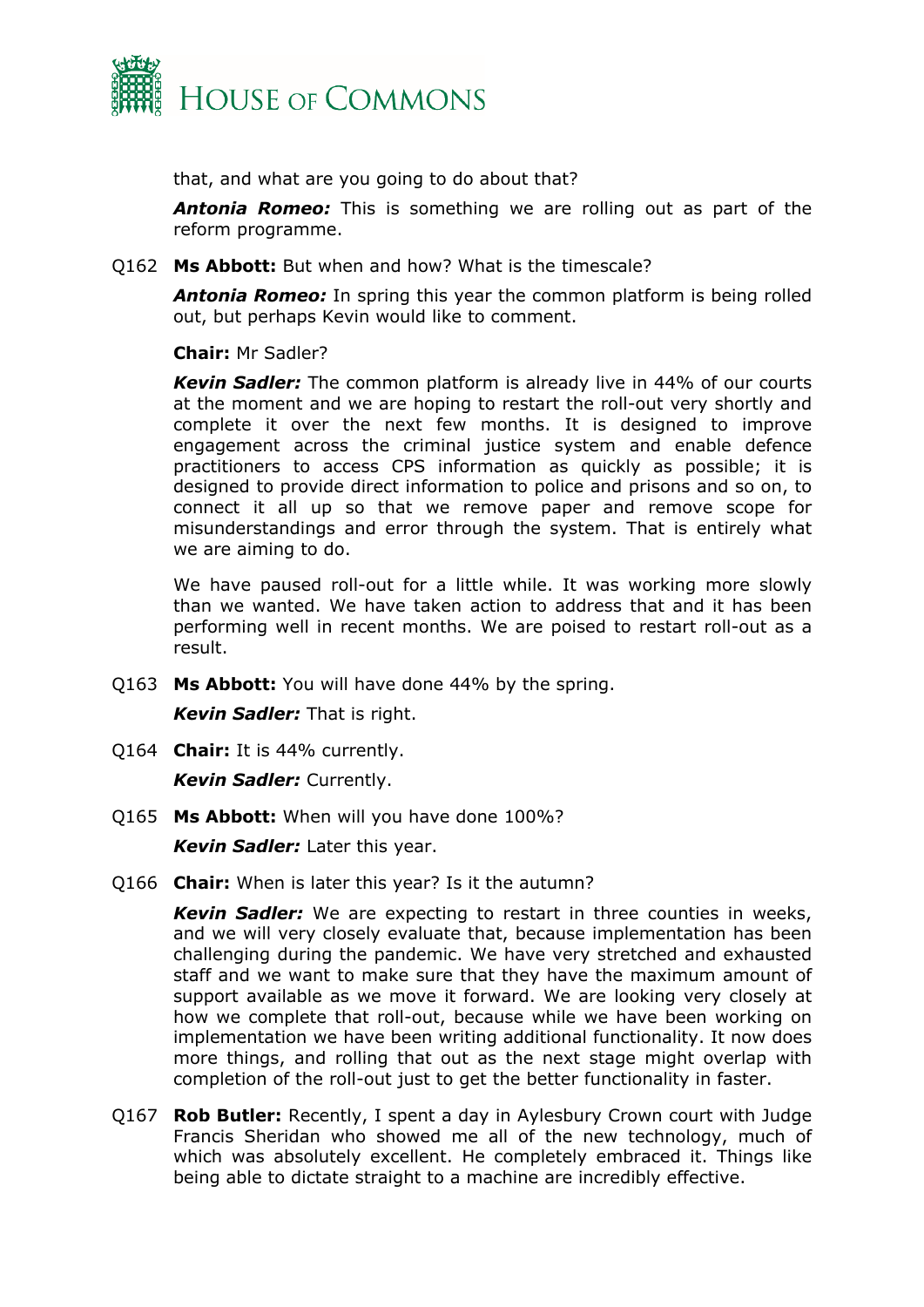

I want to check that you are getting feedback, and using feedback, from the judiciary and court staff, because there are glitches. For example, you can only get four appointments an hour on the common platform. If you have a judge who is incredibly efficient and gets through the work, he or she may easily be able to do more than four cases in the hour, but your tech does not currently permit him or her to do so. I just want to make sure that as you get to 100% anything that might in any way decrease efficiency is ironed out of the system.

*Kevin Sadler:* We are very keen to get feedback. I am very keen on judges who can work faster. A judicial working group works with the common platform programme team and signs off everything we develop. We get live feedback as we are implementing, and we feed back to the individuals involved where we have issues and so on. We are very keen to make sure that this is designed to make judges as effective as possible. We listen to that feedback.

#### **Rob Butler:** Thank you.

Q168 **Maria Eagle:** For the common platform, there has been a write-off of just under £18.5 million in the annual report as a result of changing CPS requirements that, it is said, render part of the project unusable. How does it fit into the roll-out and trying to increase efficiency if you are changing what you want it to do as you go, or bits of the system are changing what they want to use it for? Is there not also an issue with staff saying that it is not fit for purpose? There are some threats of strike action from staff over the fact that the common platform does not work, aren't there? Or that is what they say.

*Antonia Romeo:* Shall I say something first about the write-off? Then Kevin may want to add something. This is one of the consequences of programmes that go on for a long time, unfortunately. A lot of work had been done to develop something that would have the CPS fully integrated with the common platform. They did a review and looked at their requirements, and essentially that led to the write-off of, I think, £18 million for work that had been done to get them integrated, but they then did not need it because they had another system.

We are now working fully to integrate them—essentially to run an interface between the two. We think that will work just as well, but unfortunately the pre-work had been done. I would say that in a way it was slightly the inevitable consequence of long programmes that operate over multiple years. What one plans at the beginning, including the CPS planning that they would be fully integrated, ends up not being the best value for money a few years later.

*Kevin Sadler:* It is one of the consequences—largely a positive consequence—of the agile approach to development. In the past, I have experienced writing long lists of requirements for external suppliers to produce an IT system. By the time it is delivered three or four years later the requirements have changed, but our suppliers say, "We delivered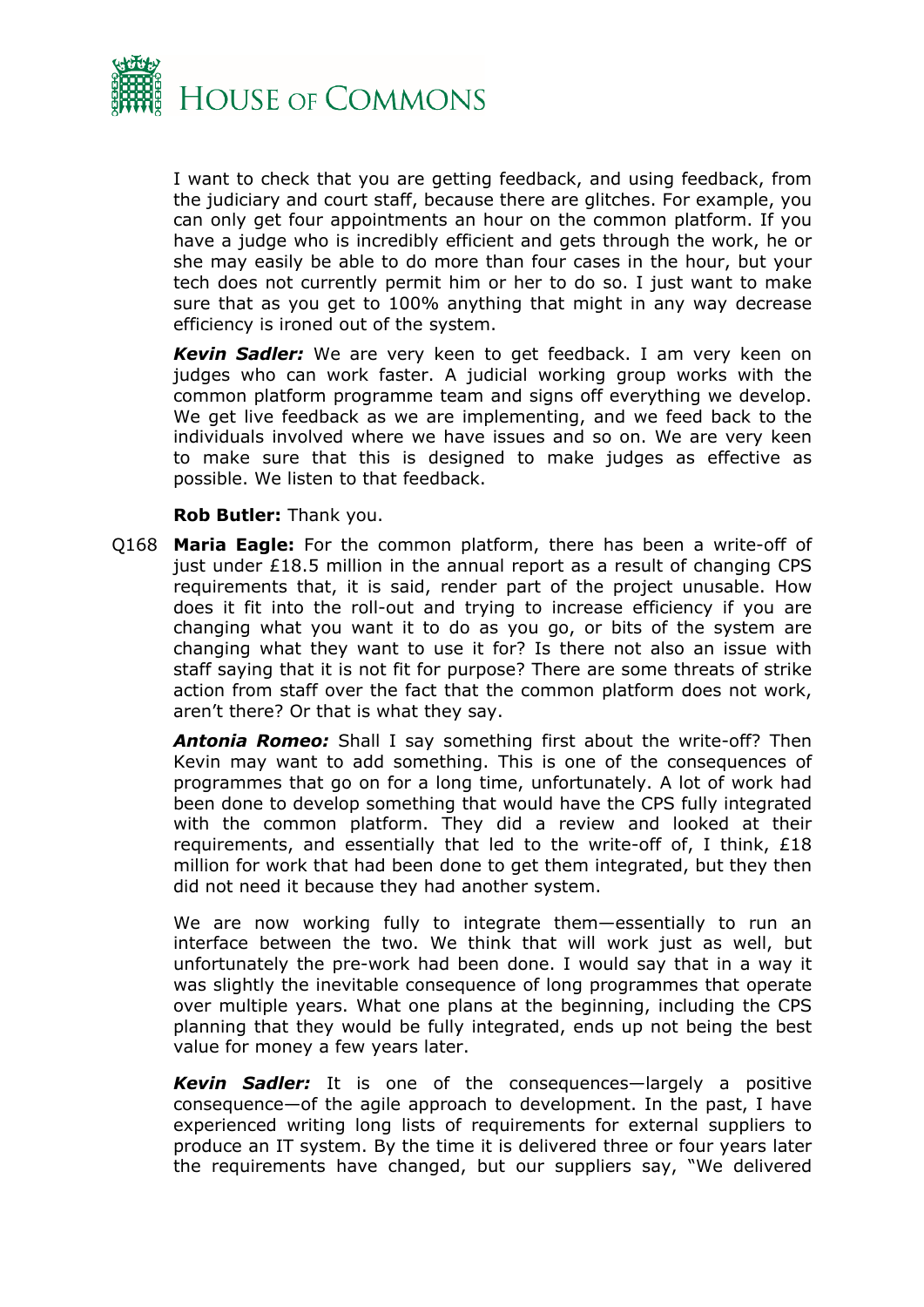

what you asked for," and you end up having to do a lot of work-arounds in the system.

With the common platform, we develop a minimum viable product and test it and apply it. In this case, the CPS world moved on between the initial pilot that we did in Liverpool on pre-charge work and the world we were in at the time the constructive loss came along, but it was better for everybody, and better for the criminal justice system, for us to take that constructive loss and design the most effective system to meet the business needs as they are now rather than those of three or four years ago. That is one of the challenges there.

On the unions—

Q169 **Maria Eagle:** Particularly the PCS.

*Kevin Sadler:* Yes. Three unions represent people affected by the common platform. One of those, the PCS, is in dispute with us at the moment about the common platform. The support they have had from their membership has been for continuing the campaign rather than for industrial action. There has been no firm vote about specific industrial action, and we are continuing dialogue with them. We have a shared aim, which is to make sure there is the maximum amount of support to people as we roll out the common platform because, as I said earlier, it is change at a difficult and strained time for the court system. We are working with them to make sure that we support people as effectively as possible. We are listening and are in constant dialogue. It has been a positive dialogue. I have met them several times. I have written to them and we continue to work with them on that.

Q170 **Maria Eagle:** They say it is not fit for purpose.

*Kevin Sadler:* Yes. They are concerned about the efficiencies that come out of the system. I disagree with their position on fit for purpose. It is working effectively in 44% of our courts already.

Q171 **Dr Mullan:** I want to ask some further questions about the losses and write-offs. The most significant loss of almost £100 million was in relation to discontinuing a new case management system, which I understand was thought to be necessary for electronic monitoring purposes. Can you take me through why the decision making changed?

*Antonia Romeo:* I will bring in Jo as the accounting officer in a moment because it is an HMPPS system. This was a programme with multiple parts; it was a complex system integration programme. A decision had been taken in 2019, subsequently endorsed by the GIAA, the internal audit, that it was right to continue at that point. When the programme was reviewed in 2021, there was some detailed analysis of benefits and costs, and it was no longer considered value for money to progress with this particular part of the legacy programme. Instead, it was better value for money to keep operating the current system rather than switching to the new Gemini system. A value-for-money decision was taken.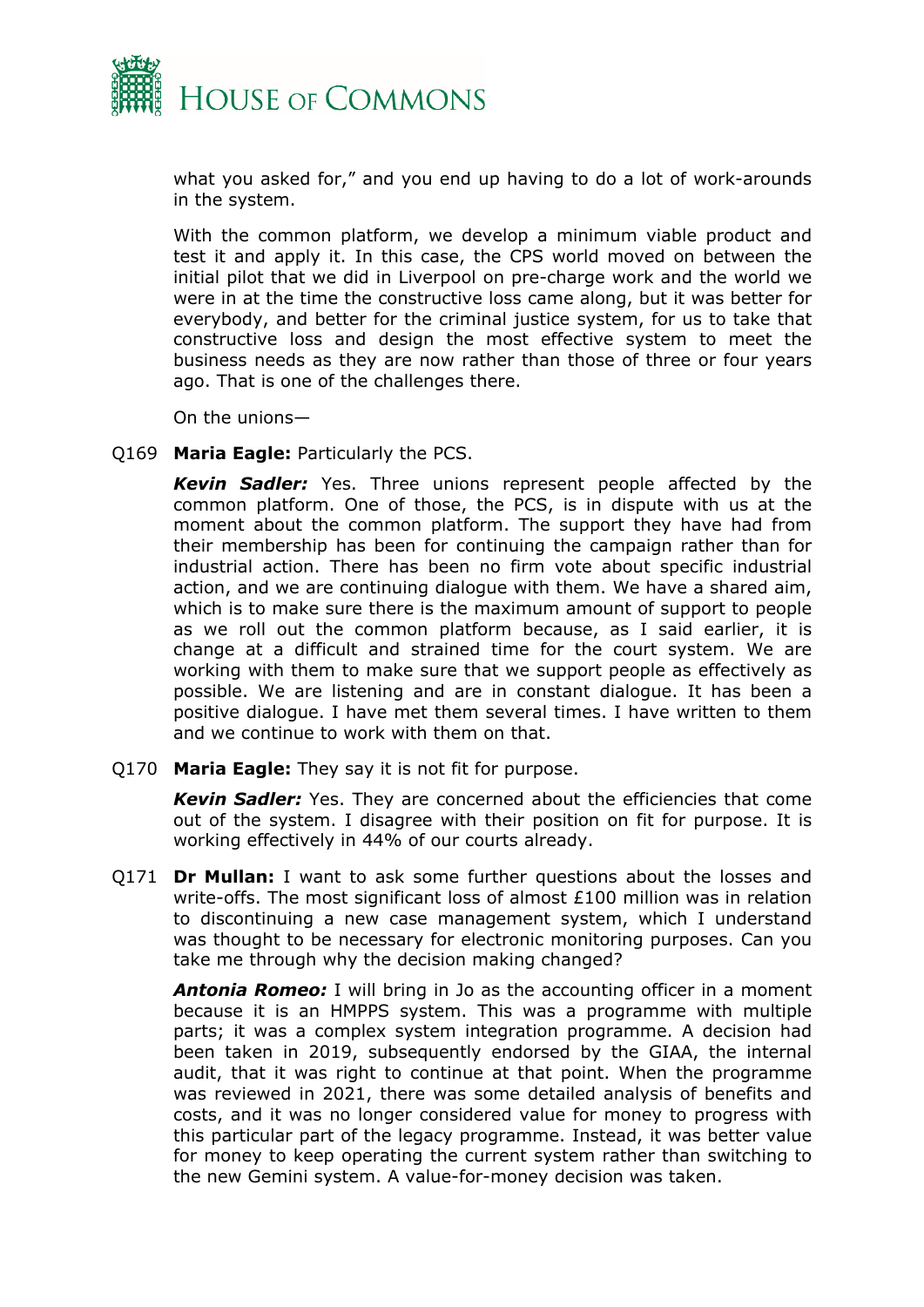

Q172 **Dr Mullan:** The loss was in that set of accounts. Were there other years of expenditure prior to that when it was considered that there were losses as a result of that?

*Antonia Romeo:* This was the cumulative loss. It was essentially considered a fruitless payment in the year of those accounts.

*Jo Farrar:* As accounting officer for HMPPS, this is something I took very seriously. As the permanent secretary said, the Gemini system was a complex system which had multiple stakeholders. It was very difficult to integrate the systems in a way that was not identified at the start of the programme.

We got to a stage in August 2020 when we talked to the provider about replanning. They replanned and we expected delivery of Gemini in February 2021. By the turn of the year, we had worked out that it was not happening. We had a red review from the IPA. At that point, we felt it would be better not to continue accumulating losses for a system that would not deliver, so we took it through the Government's process, and in May the then Lord Chancellor agreed to suspend the contract. We brought the contract to an end in October.

We learned a number of lessons from Gemini. One thing we have learned, and have implemented, is we need to make sure that we have real technical experts assessing our technical programmes. We are bringing in proper expertise to make sure that we challenge suppliers and ourselves to get the right outcome. We have strengthened the control environment. The permanent secretary has introduced a delivery board for our major programmes, which I chair, along with the lead nonexecutive director—our audit chair is on it as well—so that we can test and challenge these programmes, particularly some of those that are not delivering to time and budget. A number of lessons have been learned, but I am convinced it was the right decision to stop a loss to the taxpayer.

Q173 **Dr Mullan:** An external contractor was developing Gemini for you. You saw that it was on red, and that they were not delivering. Was that because of the Government's and the Department's co-operation in work with them, or did they just fail to produce a product you were satisfied with?

**Jo Farrar:** Having looked at this in some detail, the crux of the problem for me was the number of suppliers who needed to be involved, and the complexity of integrating those suppliers' systems, some of them being more ready than others. The contractor worked hard with us to try to overcome the problems. In particular, as the systems became older they became harder and harder to implement.

It was only one part of the EM programme. Other parts were a success. For example, increasing GPS tagging was a successful part of the programme—building a scalable operation so that we can roll out tags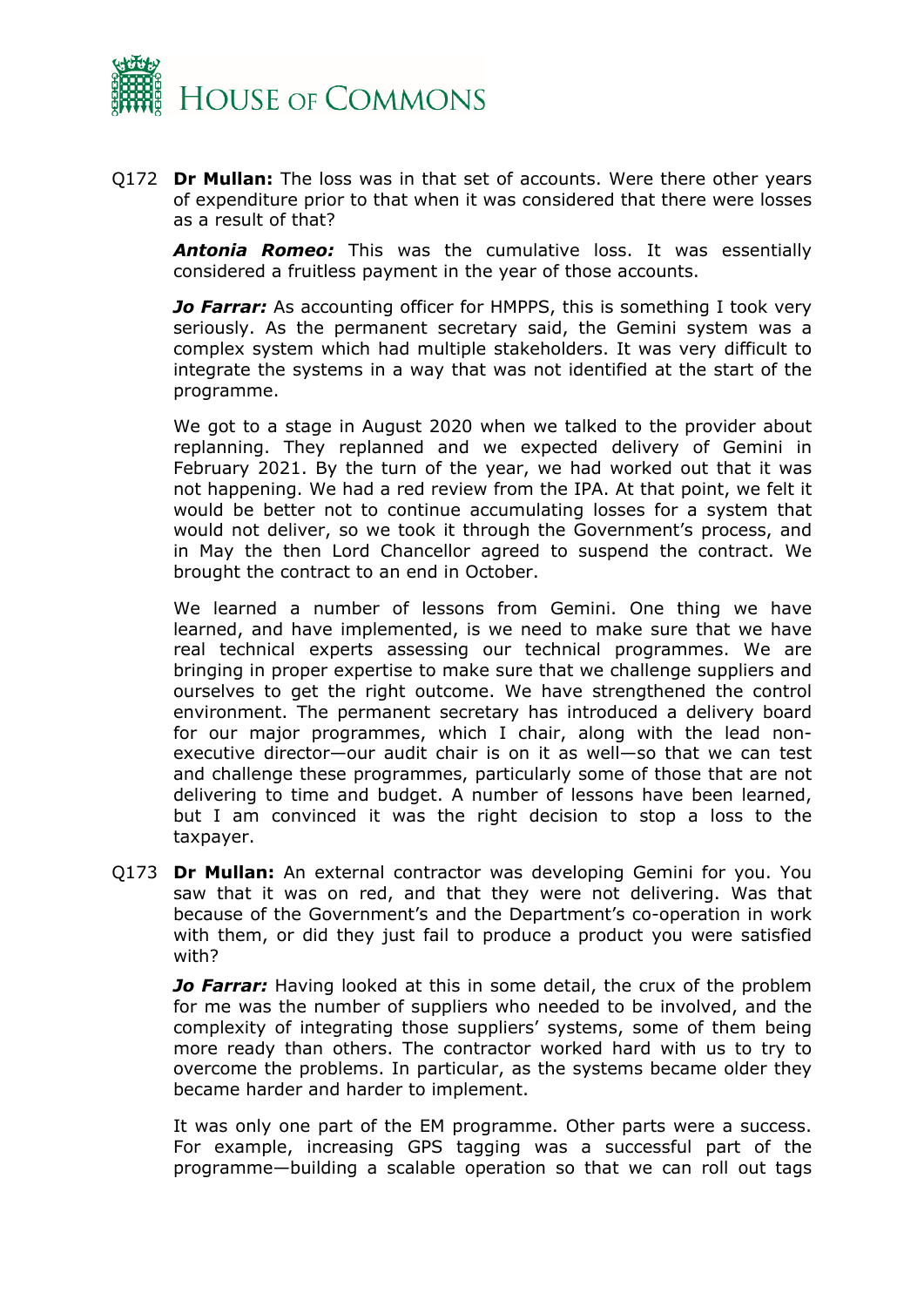

quickly and successfully. Those were all really good parts of the programme.

Q174 **Dr Mullan:** What is the functionality that we will no longer have and that you were aiming to secure, and how are you adjusting to that?

**Jo Farrar:** That is a really good question. We will not have a bespoke case management system, but we now have a way of managing our systems together. Bringing our systems together will help us to overcome that, so the need for it now is less than it was a few years ago.

Q175 **Dr Mullan:** I want to ask about the IR35 losses, which are over £70 million. What lessons have you learned from that, compared to other Departments? Other Departments have had losses, but you are one of the bigger ones. How did that happen, and how might you change how you approach these things?

*Antonia Romeo:* I will say something and then James will want to come in. As you know, essentially HMRC reviewed our own assessment of IR35 and determined that they did not agree with our interpretation. I note that the NAO came out with a report this month which said it was to be expected that a number of public bodies, given the time available to make the decisions, would, in their terms, make mistakes in how they did it. We accept what HMRC told us. As you say, we were not the only Government Department in this position. Is there anything to add on that, James?

*James McEwen:* We were not the only Government Department. We have been reviewing internally. The Government Internal Audit Agency has been reviewing our approach to IR35. We now have a series of recommendations and are implementing those; we have a working group looking at making sure that going forward we make correct determinations.

The NAO report suggests that we are still learning about implementation of this new approach; indeed, HMRC will be learning as they roll it out to the private sector. We are open to making sure that we do all we can to interpret properly the law with HMRC and how they plan to apply it in the Department. We are lucky to have a tax centre of excellence hosted in the MOJ to provide support to a number of Government Departments. They are working closely with us to make sure that we and, importantly, HMRC fully understand the intent behind what HMRC is doing with the implementation of IR35. We are at the frontier of that and not, as we were, slightly lagging behind and trying to catch up with guidance and tools that possibly did not quite fit the real world we lived in at the time. We have learned a lot of lessons from that.

Q176 **Dr Mullan:** Could you not say to HMRC when making these decisions and producing these tools, "Does this seem OK? Will this achieve our outcomes?" What is the nature of the dialogue that you were having with them?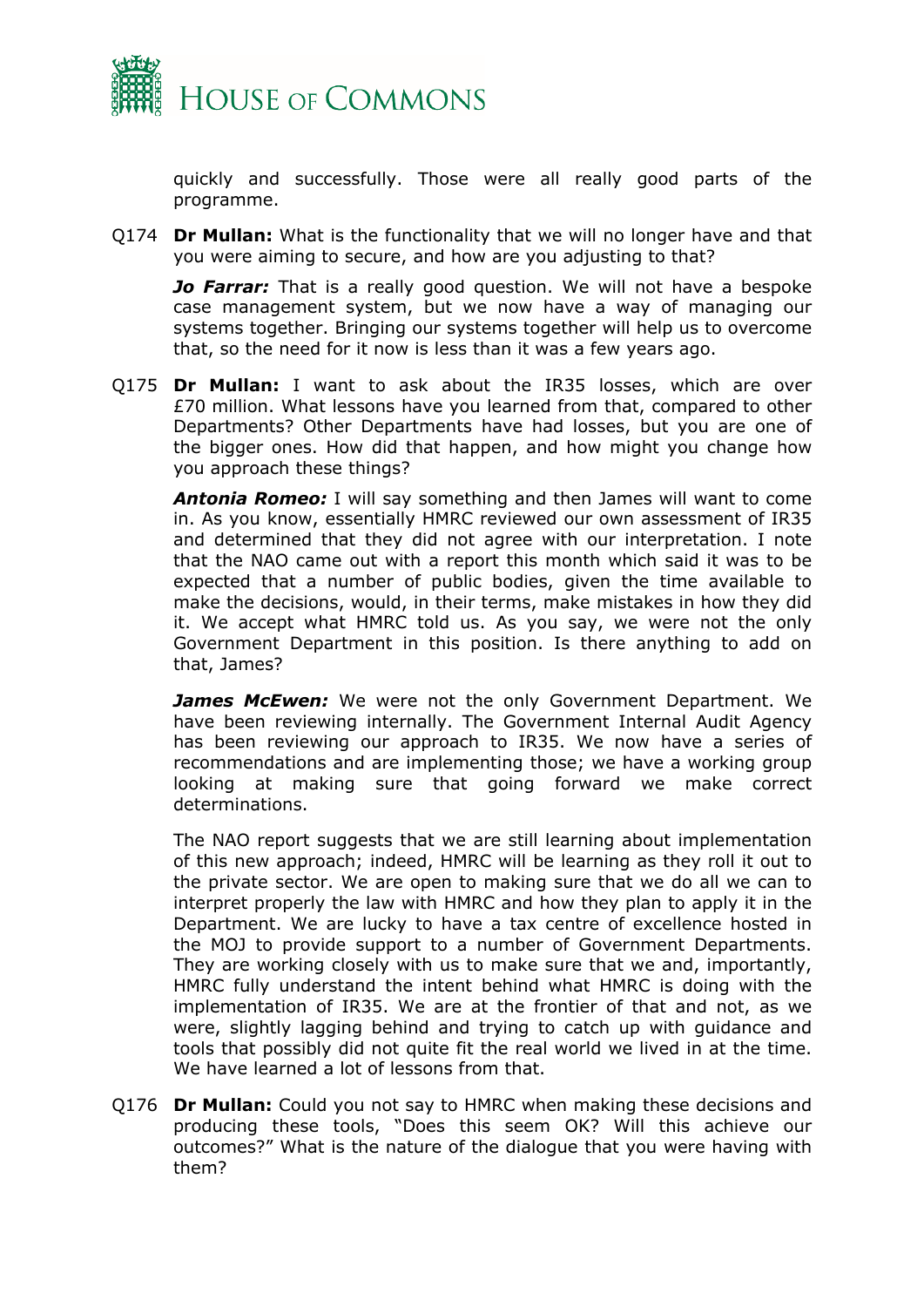

*James McEwen:* HMRC also holds us to account for compliance. At one level, the emphasis is on us to interpret it correctly. Everyone was acting in good faith. Obviously, HMRC put out tools and questionnaires that we could use to try to assess whether someone was in or out of scope of IR35. We interpreted that and applied those tools in good faith. On a few key questions HMRC said to us after the fact, "We wouldn't have interpreted it that way. We think you have misapplied the tools we have given you and as a result you have not been compliant," hence the adjustment in the accounts and the loss.

We have all learned through that process to make sure that we are engaging—to your point—and saying, "Hold on. Is this the right way to apply the tool?" We are trying to make sure that we are not being too hair-shirt in not asking the question. Our colleagues in HMRC are open to being able to say, "We know there is a compliance issue down the line, but let's make sure you interpret the guidance correctly." We have learned a lot through that.

Q177 **Dr Mullan:** As I said, it was not just you, but you can see that it does not look good for Government Departments not to comply with that.

**James McEwen:** I completely agree. The loss is a big number and it built up over a number of years. If you look at actual distribution, the guidance HMRC issued was improved around November '19. The vast majority of the cases where HMRC thought we did not reach the right determination were before that guidance improvement point. After that, it falls off a cliff and we applied it much more in line with expectations.

Q178 **Chair:** In a sense, they are treating you as an employer rather than as a Government Department.

*James McEwen:* Exactly right, yes.

Q179 **Rob Butler:** I want to move on to prisons and probation for a moment. We have talked a little about the prison building programme. Forgive me if I am wrong, but I am not sure whether I heard you say unequivocally that you are on track to meet the commitment to 20,000 extra places by 2026. Are you confident that you will achieve that number?

**Jo Farrar:** At present, we are profiling that we will deliver by the mid-2020s, as we have said. There are some big risks in the programme, not least planning permission, which we talked about earlier. Until we know where we are on things like that, we cannot say.

Q180 **Rob Butler:** Theoretically, you are on track for those 20,000 places.

*Jo Farrar:* Theoretically. At the moment, we have delivered 2,700, which is really good progress.

Q181 **Rob Butler:** How many of those additional places will be in singleoccupancy cells and how many in double occupancy?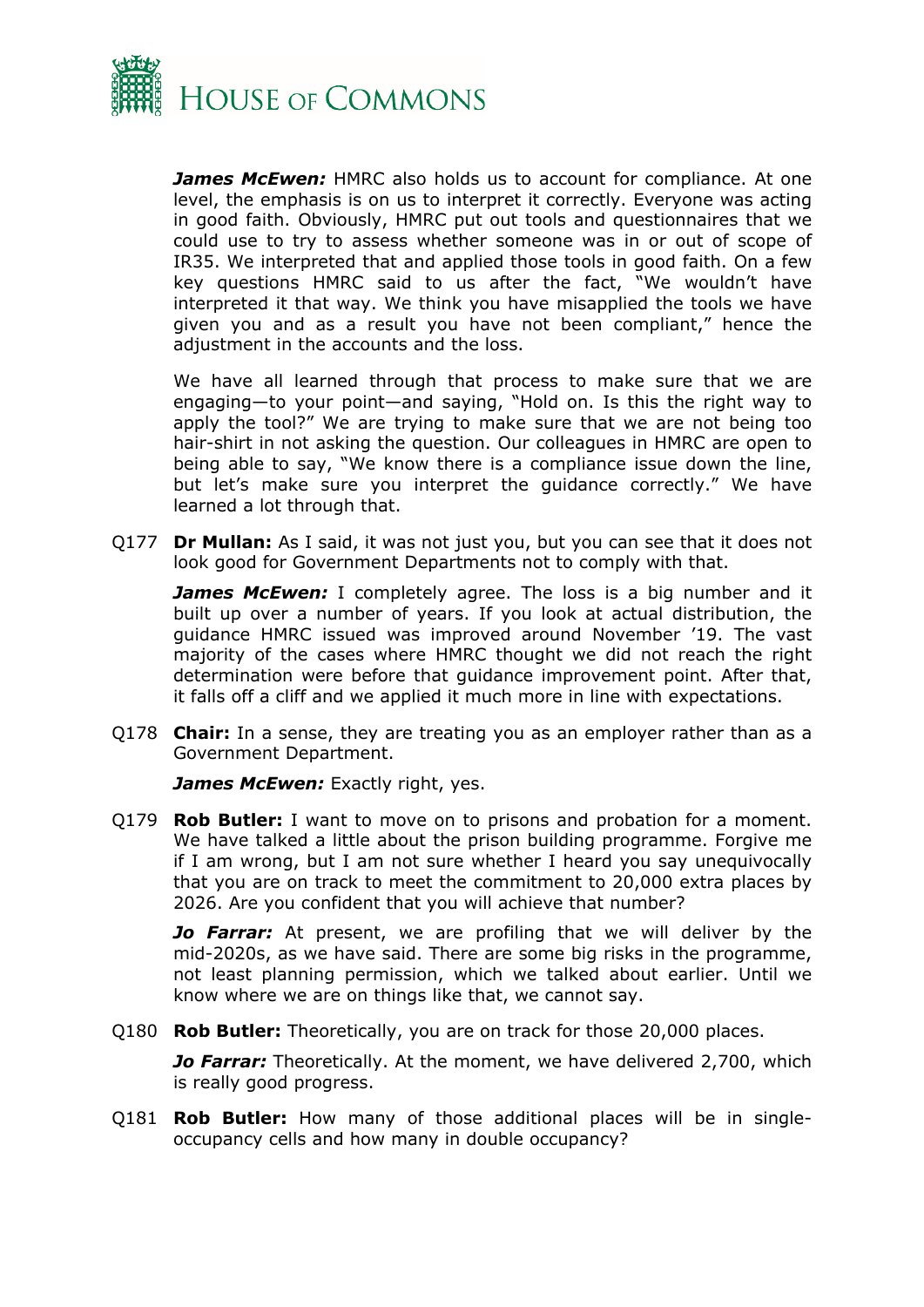

*Jo Farrar:* That is a really good question. We have been trying to reduce the number of double-occupancy cells. As a caveat, I should say that some prisoners prefer double cells, so we will not be losing double occupancy altogether. We are building our new prisons so that we have at least 10% double occupancy. It really helps some people's mental health and wellbeing. At the moment, we have about 64% single occupancy. With the 20,000 new places we should be up to 72% single occupancy, so that is a much better distribution.

Q182 **Rob Butler:** In the amount of money that is going on the physical construction of buildings, which I think you have been pretty clear about, how much will go on enhanced regimes? You mentioned that a lot of that work was lost, perfectly understandably, during the pandemic, but what investment is going into the prison regime to help achieve the Deputy Prime Minister's very clearly stated aim of tackling reoffending numbers and ensuring that when people leave prison they go on to live law-abiding lives?

*Jo Farrar:* A chunk of the £550 million was for reducing reoffending, as mentioned earlier, and that will help with employment and education both in prison and outside. The estimated cost of running the 20,000 new places is £580 million. The new places are designed much more with education, employment, wellbeing and health in mind. The types of spaces are completely different. We are reprofiling some of the money we spend at the moment. For example, in the female estate we are making sure that the money we would normally spend on prison officers' training is now being spent specifically on training prison officers on working with women. We have the same thing for children. It is hard to put an exact figure on it because we are looking at the whole of our budget and making sure that we focus all of our efforts on keeping people safe, protecting the public and reducing reoffending.

Q183 **Rob Butler:** How confident can you be that across the estate—the existing estate and what is coming down the line—you will have sufficient programmes for prisoners who are required to complete certain programmes, either because they are on IPP sentences or because there are other parole requirements? That is an area of real focus for this Committee at the moment. What we have heard at first hand from serving prisoners is that they are not able to complete the programmes in the prisons where they are currently housed.

*Jo Farrar:* That is really important. Through the pandemic we have not had as much movement as we would normally have, but prior to the pandemic we reprofiled the prison estate, so that we will have reception prisons and training prisons. There will be a real effort to make sure that people get to the right prison as soon as possible so that they can do the training they require.

Most of our new prisons are resettlement prisons. That is where people will get a really good and new opportunity to leave prison with a job, so there is a much bigger focus on workforce and the new employment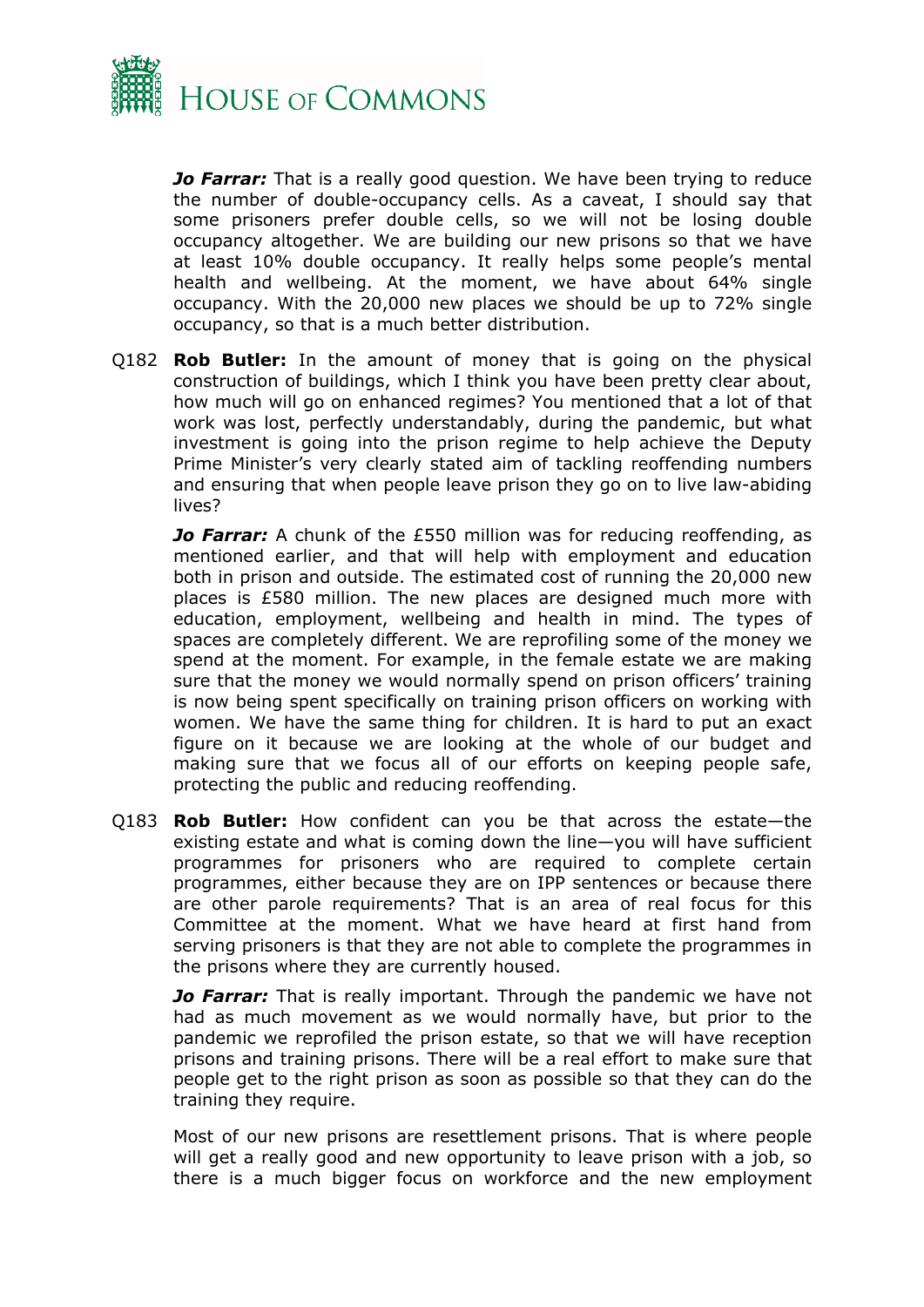

boards that bring together local employers and people who will be released to that area. We have seen some great examples recently. I was talking to one of what we call the accelerator prisons, one of the prisons where we are trialling this new way of working. In Norwich, some great work is going on with Lotus to look at how we can really help people in prison into work in Lotus and secure the same jobs on release. They have a good contract with Bernard Matthews, which is promising. They have just seen their first serving prisoner promoted to a managerial position. They will leave prison with a managerial job. That is a good job for the future.

The focus is to make sure that we look at the accelerator prisons, give the right provision in our training prisons—the prisons from where we release—and ensure that our officers are trained specifically to work with the cohorts they need to work with.

Q184 **Rob Butler:** You mentioned having the right people in the right prisons. You also mentioned public protection. Recently, there was a very highprofile situation involving somebody who absconded from an open prison. How are you ensuring that for a dangerous prisoner of that type that does not happen again?

*Jo Farrar:* Every prisoner who goes into an open prison is assessed to make sure that they are suitable for those conditions. Open prisons are important. As I was saying, I was talking to the governor of Norwich where we are helping to provide some more open spaces, because ROTL is a really important part of helping people to resettle in the community. Obviously if you have an open prison, there is a risk that people will abscond. There are very low levels of abscond. We have an abscond taskforce looking specifically at that case and others to make sure that we are doing all we can so that people are incentivised to use ROTL appropriately and make the most of their time so that they can be released.

Q185 **Rob Butler:** ROTL is release on temporary licence, but of course somebody can be released on temporary licence in a closed prison to go and do a day's work. What we are talking about here is an open prison. There has to be a very thorough consideration before somebody is placed in an open prison for their full-time accommodation. There may well be a low level of absconds, but if somebody who absconds commits a very serious crime, particularly against the person, it is still one too many as far as the public, and particularly the victim, are concerned. How can you reassure us that that will not happen again?

*Jo Farrar:* That is a really important point. Our assessment is very thorough.

Q186 **Rob Butler:** What went wrong there? It may be very thorough, but clearly something went wrong there.

*Jo Farrar:* There is a risk if someone is in open conditions. This was a tragic case. As I say, it is very rare. We have set up the taskforce to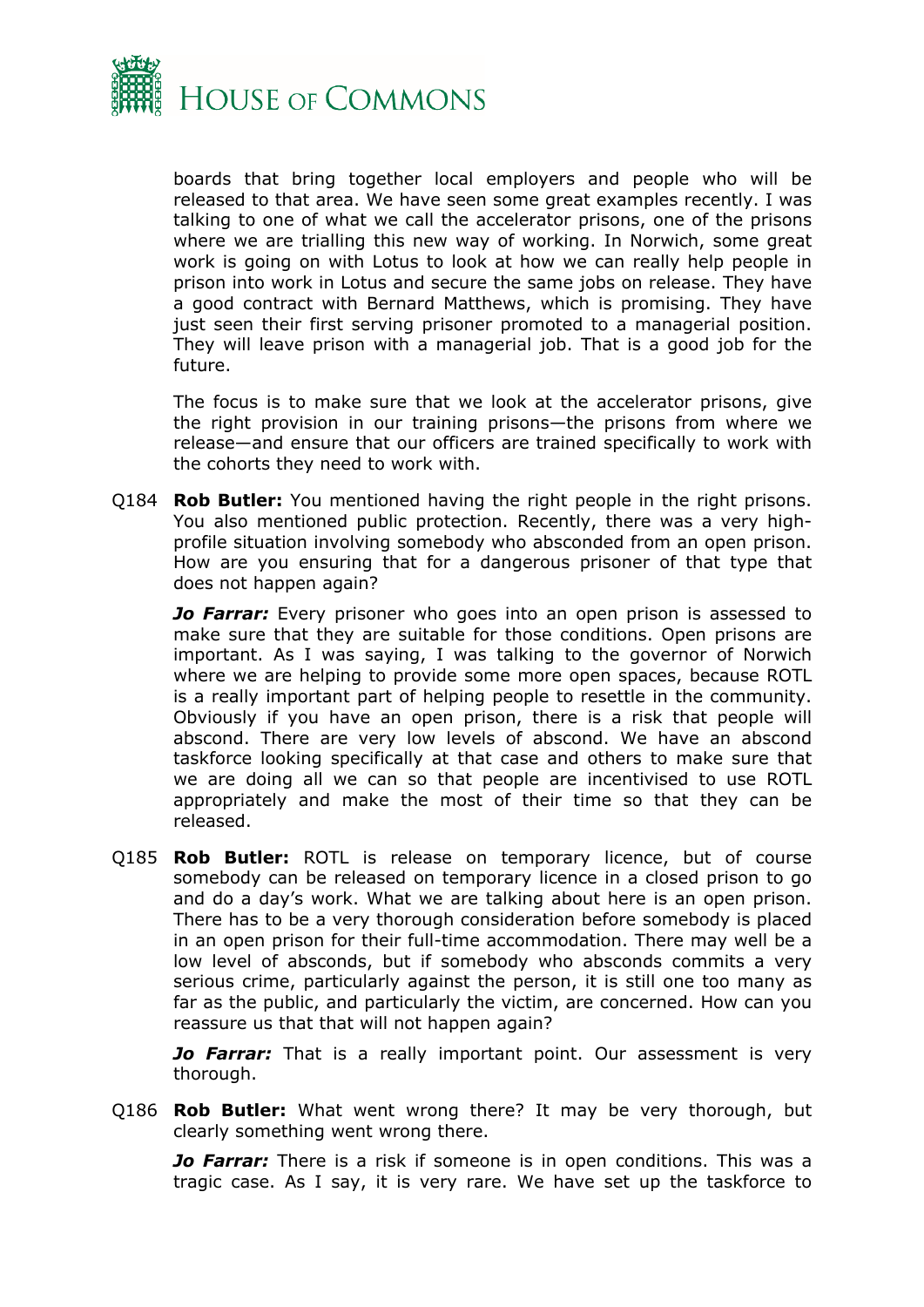

make sure we learn the specific lessons from that case and others to stop it happening again. There are a number of things we will put in place in our assessments of suitability and how they are agreed, and in the support we put around people in open conditions to encourage them to use that huge privilege responsibly.

*Antonia Romeo:* It is low and also declining, but it will not surprise you to know that the Deputy Prime Minister also agrees, as do we all, that one abscond is one too many and has asked for some very particular work looking at exactly the decision-making process, who makes it and at what point he and Ministers are involved.

Q187 **Rob Butler:** From a slightly different aspect, remand in custody is a concern for many people. It takes up a huge number of prison places. How much effort and resource are you putting into the effective use of alternatives to formal custody at the remand stage—for example, tagging, house arrest and ideas like that? What work are you doing at the operational level, or is that all policy?

*Antonia Romeo:* You are right. The number on remand went up significantly during the pandemic. Issues like custody time limits are one of the ways we are focusing on bringing that number down via the normal decision-making process, as you would expect. You will know that tagging has been a big focus. I have already mentioned alcohol abstinence tags, but there are also acquisitive crime tags in which we have recently made significant investment. The expectation is that over the next few years the number of those tags will be doubled.

Not all of those are alternatives to remand because some of them will be for people who come out of custody. None the less, the technology behind tags and the piloting that we are doing means that we hope to be able significantly to increase the use of tagging wherever Ministers decide it is appropriate. Tagging is not necessarily an alternative to custody; it could be an addition at the end, but the key thing is that new technology and things like alcohol abstinence tags will make a significant difference to the extent to which we can bear down on reducing reoffending.

*Jo Farrar:* The work we are doing on reducing reoffending to stop people coming back into the prison system by focusing on their accommodation—in some of the newer accommodation schemes we have, working closely with the Department for Levelling Up, Housing and Communities—is really important to us. The aim of focusing on accommodation, employment and treatment is to stop people coming back into custody, and that in itself will have a big impact on the remand population.

Q188 **Rob Butler:** If we talk about alternatives to custody post sentence, one of the big questions that has been around for a few years is whether sentencers really had confidence in the probation service. It could be argued that that was one of the factors that led to the move to a new probation model. How do you think that move is going?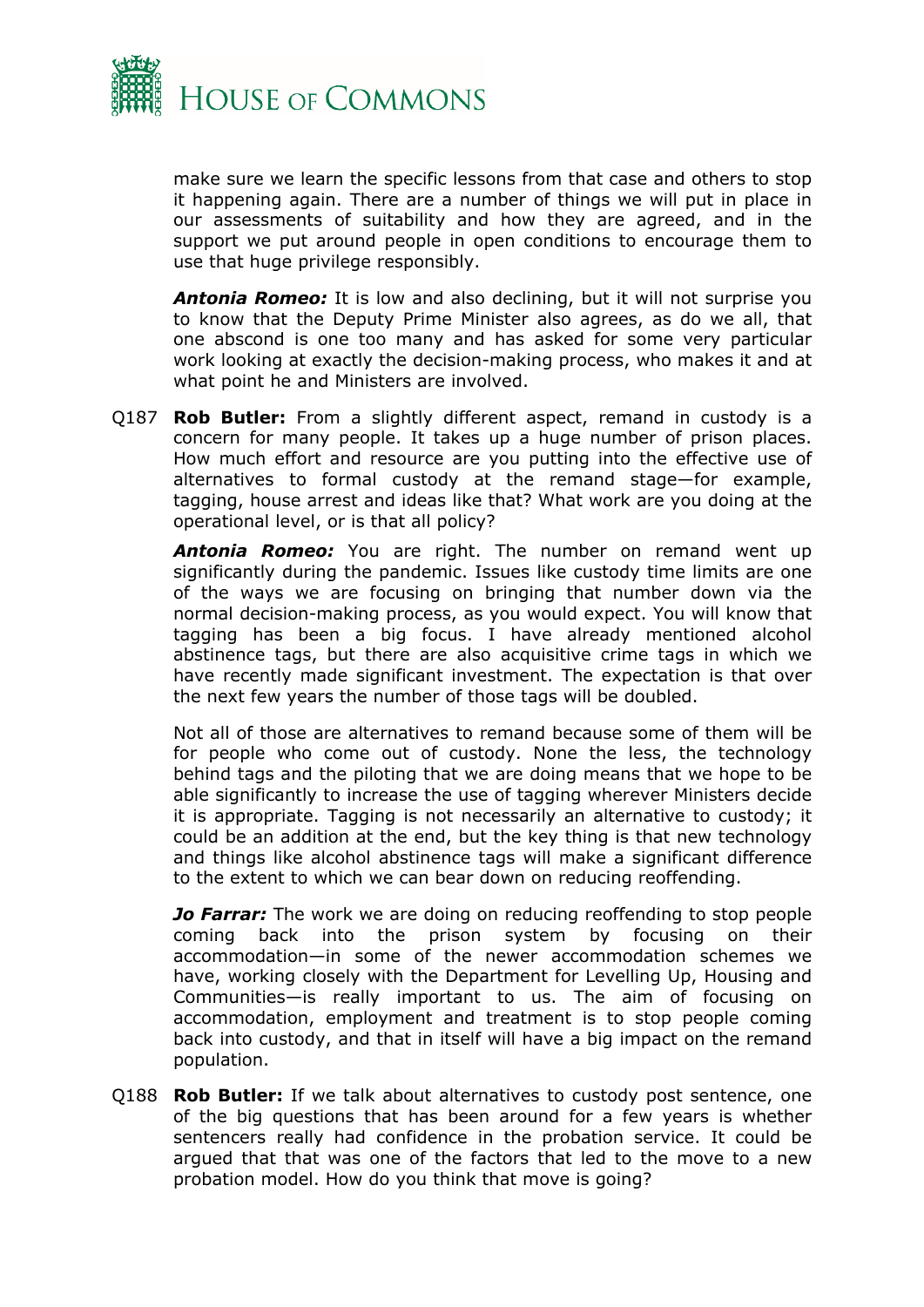

*Antonia Romeo:* Again, Jo may want to comment from the HMPPS perspective. You are exactly right; the decisions about whether somebody is on tag or in custody are for sentencers. The question is how we can increase their confidence and credibility in tools like tags.

On probation reforms, one of the outcomes of the probation unification programme is a significant increase in the number of probation officers. We recruited 1,000 last year, which was a significant uplift on the previous year, and we are going to do even more next year. That will also help to reduce case loads. One of the things we have done in the unification is to be able to give officers combined cases, so it is a mix. You are not doing just high risk or low risk; you are doing a mix, which we think will be better and overall should improve the credibility of the probation service in the eyes of sentencers, who will then be more inclined to use probation. It is already quite high.

Q189 **Rob Butler:** I realise it is quite early in the process to ask about that. Maybe we can follow it up in a year's time when you come back and see how it has been delivered.

*Jo Farrar:* On judges' confidence, one of the criticisms we have had was about pre-sentence reports. Making sure that we have enough people to do proper pre-sentence reports that can help judges to make appropriate decisions is important to us. For example, having bespoke pre-sentence reports for women is a new innovation that we have been able to introduce.

Q190 **Rob Butler:** Under the contracts that you had with the CRCs, the community rehabilitation companies, there were explicit performance targets and those were consistently missed. Are there equally explicit performance targets that we can all look at for the new unified probation service and, if there are not, how do we know whether it is performing effectively?

**Jo Farrar:** There are specific targets built into our new target operating model. As the permanent secretary said earlier, the Deputy Prime Minister is committed to making sure we have open and transparent targets. I am happy to share those with the Committee if that would help.

Q191 **Chair:** It would be very helpful. If you could supply us with that, we would be grateful.

*Antonia Romeo:* To add to that, they are aimed at three things. One is ensuring quality, focusing on the quality of the provision; one is looking at the actual outcome in reducing reoffending; and one is what we call getting the basics or fundamentals right, ensuring that the things you would expect to happen are happening. That was out of lessons learned from what had happened in the CRCs. That has been factored into the new measurement approach for the performance indicators for the new service.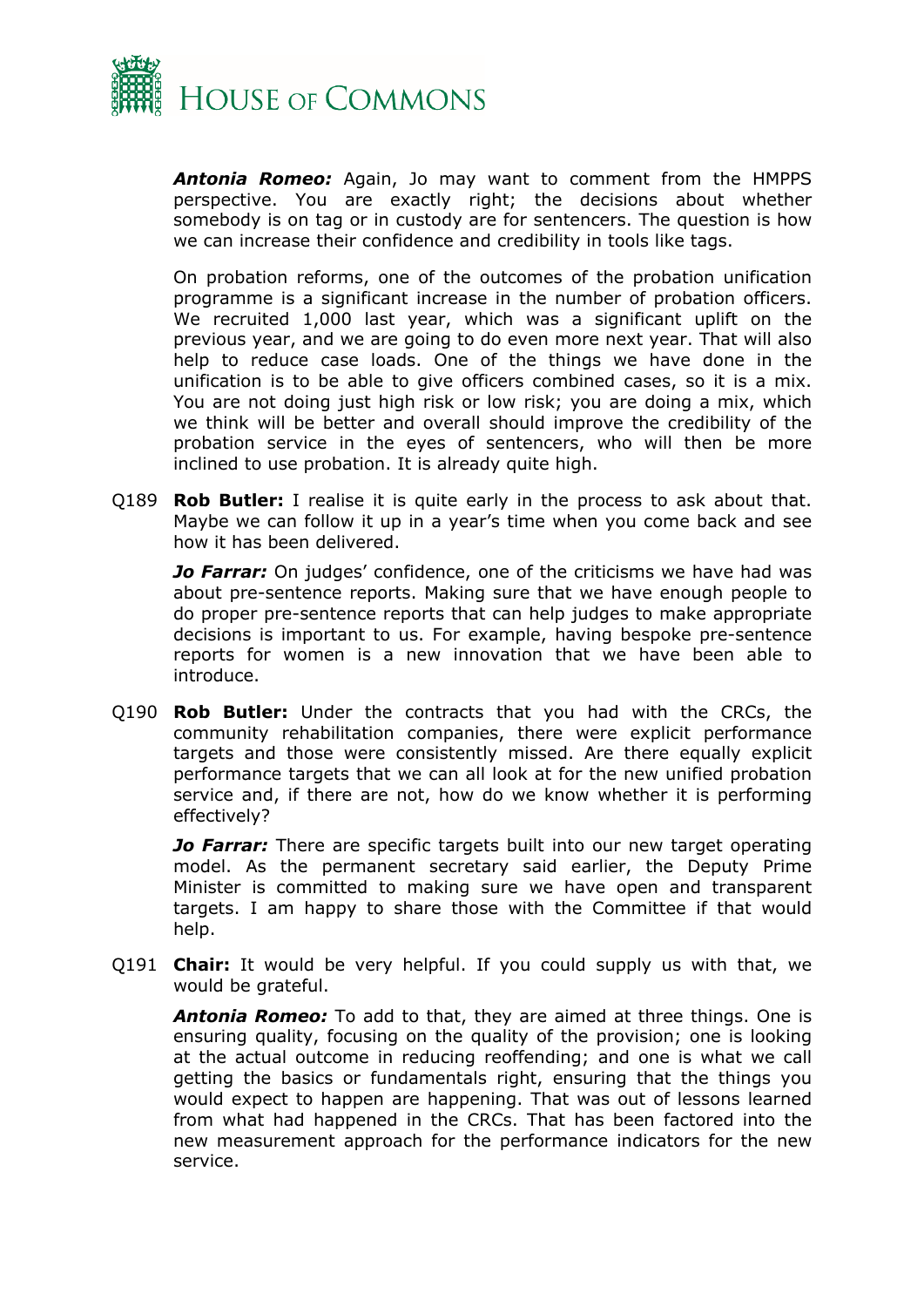

Q192 **Rob Butler:** My final question in this area is on exactly that: lessons learned from CRCs. There were not just bad lessons to be learned. Some CRCs were very good and did great stuff. One of the big problems was the intense variability between the good and the bad. Unfortunately, all of them ended up lumped together and had to be abolished.

How are you making sure you keep what was really good, feeding in innovation, some of the technological ideas and some of the really good people? How are you making sure that you retain them and they do not feel as though they are—forgive the language—part of a new, big and amorphous HMPPS blob, which was one of the concerns expressed to me?

*Antonia Romeo:* First, it is about spreading that best practice, but it is also about understanding what worked. In the dynamic framework we have rolled out, we are working very closely with voluntary service organisations, where we have over 100 contracts, to continue the delivery, because that was one of the original aims of the previous rehabilitation and probation programme that we now want to capture. We want to make sure that we are still working at local level with those organisations, and taking that into account in the new contracts that we will have with those organisations.

*Jo Farrar:* When we brought the services together we were really conscious of the need to show that it was not a takeover but a merger. We had good practice in both parts of the probation service. Some of the senior leadership team now in probation are from CRCs. They have been a great addition to our team. In the dynamic framework, we are introducing some of the things we have learned about technology and how nimble you can be in providing services and some of the programmes that were delivered by the CRCs. We are adopting those in our new ways of working.

**Rob Butler:** Thank you very much.

Q193 **Maria Eagle:** I have a couple of quick questions about staff safety in the prison system. Recently, three prisoners convicted of terrorism offences were found guilty of assaulting a prison officer. That happened in May 2020. As an aside, it has taken almost two years for that case to be dealt with by the courts. What steps have you taken to ensure the safety of prison officers dealing with offenders such as those since that happened?

*Jo Farrar:* The first thing I should say is that we do not tolerate any attacks on our hard-working and dedicated staff. Our prison officers have one of the most difficult jobs. We always push for the strongest punishment, and are pleased to see convictions in cases such as this. We work hard with the police to make sure that there is zero tolerance for attacks on people in our custody.

The assault you mentioned was motivated by people losing privileges. This can happen in any of our prisons and not just with our most serious offenders. We have been doing a huge amount of work on safety and security for staff to make sure that they are protected. Some of the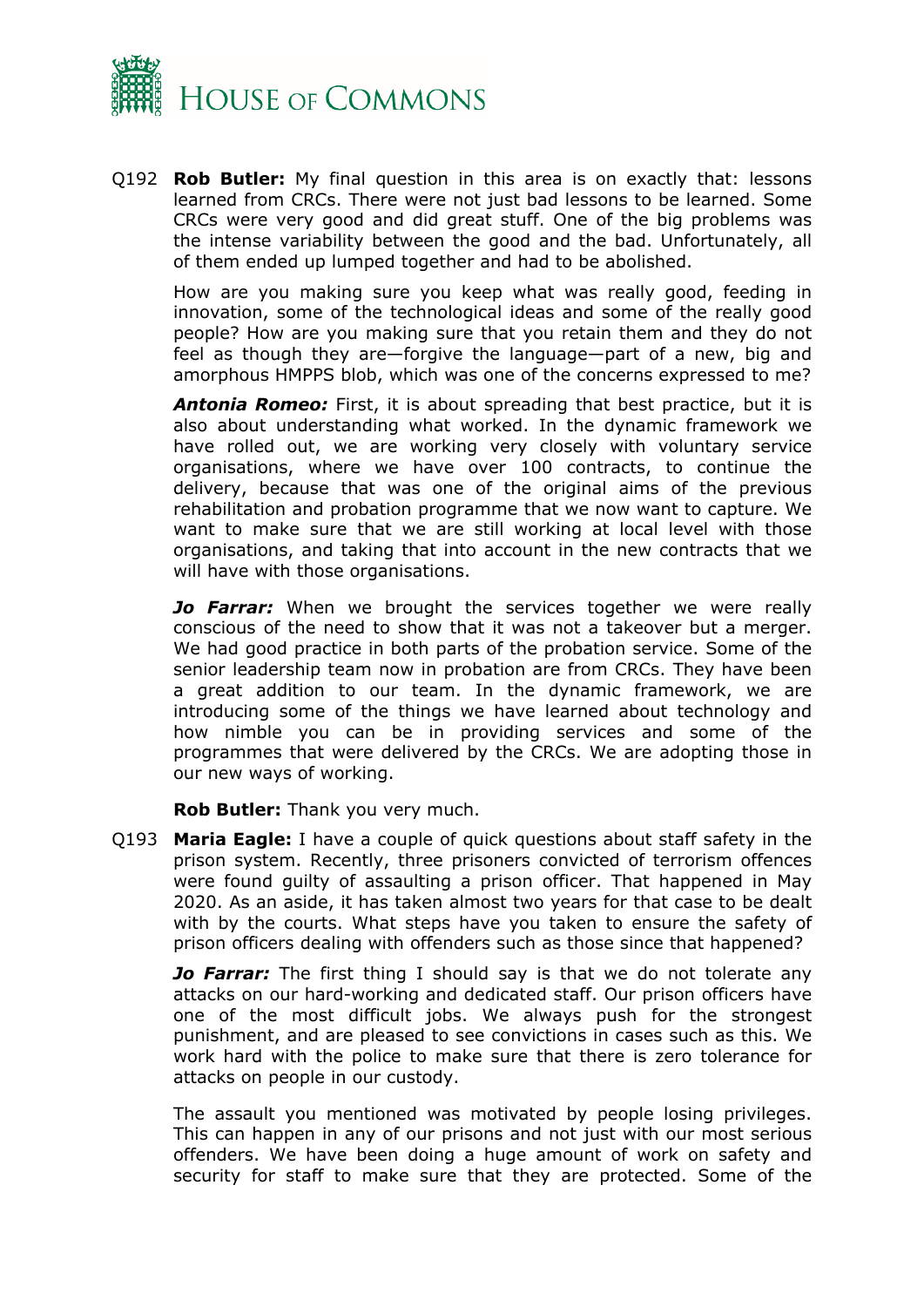

things we try to do, such as offender management in custody, are designed to help people feel less frustrated and able to talk about their issues, so that they do not get to the point where they do something completely inappropriate. I am pleased that the latest assault data that we publish show that assaults on prison staff have been reducing. We have put a number of measures in place. That was particularly encouraging.

Q194 **Maria Eagle:** It was when everybody was locked up because of Covid.

*Jo Farrar:* No. It was particularly encouraging because it followed a period of unlock, and we did not see the rises we might have expected. We have yet to publish later statistics. I am sure that as prisons open up we will see more incidents, but we aim to keep them below pre-pandemic levels. That is really important. Things like introducing PAVA in our prison system, and new security technology such as body-worn cameras, are all important, as are the types of training we give our staff and the new apprenticeship scheme for prison officers, which I am very enthusiastic about. Experience in prison, some training and then more experience in prison will elongate the training period and help people to deal with those quite difficult situations.

Q195 **Maria Eagle:** As is normally the practice, the annual report disclosed a number of compensation payments made to operational members of prison staff injured in the course of their duties. Six of them were over £300,000 and the highest settlement was £1.6 million, which suggests to me significant injuries and/or impaired capacity to continue in the job effectively. Given that, are you satisfied that there are sufficient procedures in place to support those working in the prison estate and in your system?

**Jo Farrar:** We work really hard to protect our great staff who are doing very difficult jobs in our prisons by giving them the right equipment, so that they are not injured in the course of their duty, and all the other things we have talked about in the new prison build to give them a safe working environment. The last thing we want to see is people having to leave their job because they were injured at work. The nature of the environment means there will be some injuries at work, but the things we do to try to minimise that are leading to a decrease in assaults on staff. The latest statistics show a decrease in the number of assaults on staff by prisoners. That is very encouraging and we need to make sure that it continues.

#### **Maria Eagle:** Thank you.

Q196 **Chair:** We have talked a little bit about courts and the common platform. Mr Sadler, I want to go back to backlogs. The Minister told us that in light of the allocation in the spending review there was enough money to reduce the Crown court backlog from 60,000 to an estimated 53,000 by March 2025. Is that the limit of the ambition?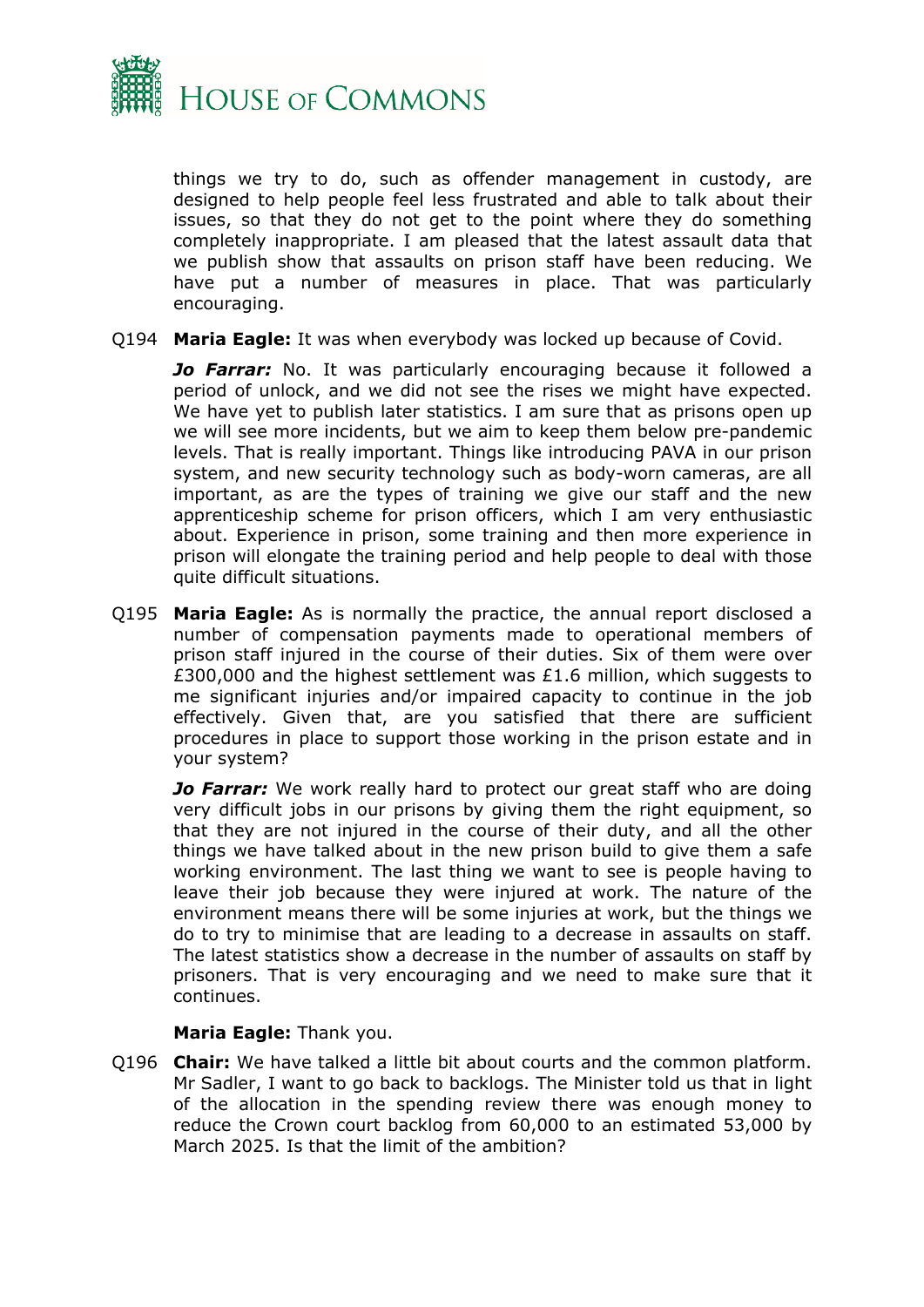

*Kevin Sadler:* My job is to make the best possible use of the resource allocation given to us. Court staff who see people going through the courts every day will be keen to get the outstanding numbers down to as low as possible, but it depends on the funding we get from the Department and the ambition set by the Department.

Q197 **Chair:** Depending on the priorities set by Ministers, is there adequate funding to get that backlog lower?

*Kevin Sadler:* I do not have a funding allocation for next year yet.

Q198 **Chair:** It will be a ministerial decision.

*Antonia Romeo:* It is through the allocation process I described earlier. We have been funded by the Treasury, as the Deputy Prime Minister said, to reduce the backlog to 53,000 by March 2025. We will be doing an allocation that is settled through the concordat between the Deputy Prime Minister and the Lord Chief Justice. That will determine the funding. That is the funding we have accepted from the Treasury.

In response to your question about the limit of the ambition, there are a number of reasons why the money was set where it is, partly judicial capacity and sitting days. If it turns out we could do more to get the backlog down more quickly, and we could find the money to do so, obviously we would want to do that because that is the way we will increase timeliness and quality in the system.

Q199 **Chair:** Basically, if we want to get the backlog below 53,000, we need more judges and more courtrooms and somebody will have to pay for it.

*Antonia Romeo:* Kevin will say something about that. It is partly true, but physical capacity is not the constraint at the moment.

Q200 **Chair:** It is judicial capacity.

*Antonia Romeo:* We are working very closely with the judiciary on this, but it is also funding.

*Kevin Sadler:* I confidently expect next year to be running the Crown courts at maximum judicial capacity. We are already listing into next year and that is what people are doing at the moment, but without more judges there is a constraint. The constraint operating at the moment is not rooms; we have enough rooms for all the judges we have.

*Antonia Romeo:* We have a significant recruitment of judges planned for this year. Another new circuit judge recruitment plan will be launched in October, I think, to get a large number.

Q201 **Chair:** When is the next new district judge round? We know there is a shortage of DJs in civil.

*Antonia Romeo:* I am not sure.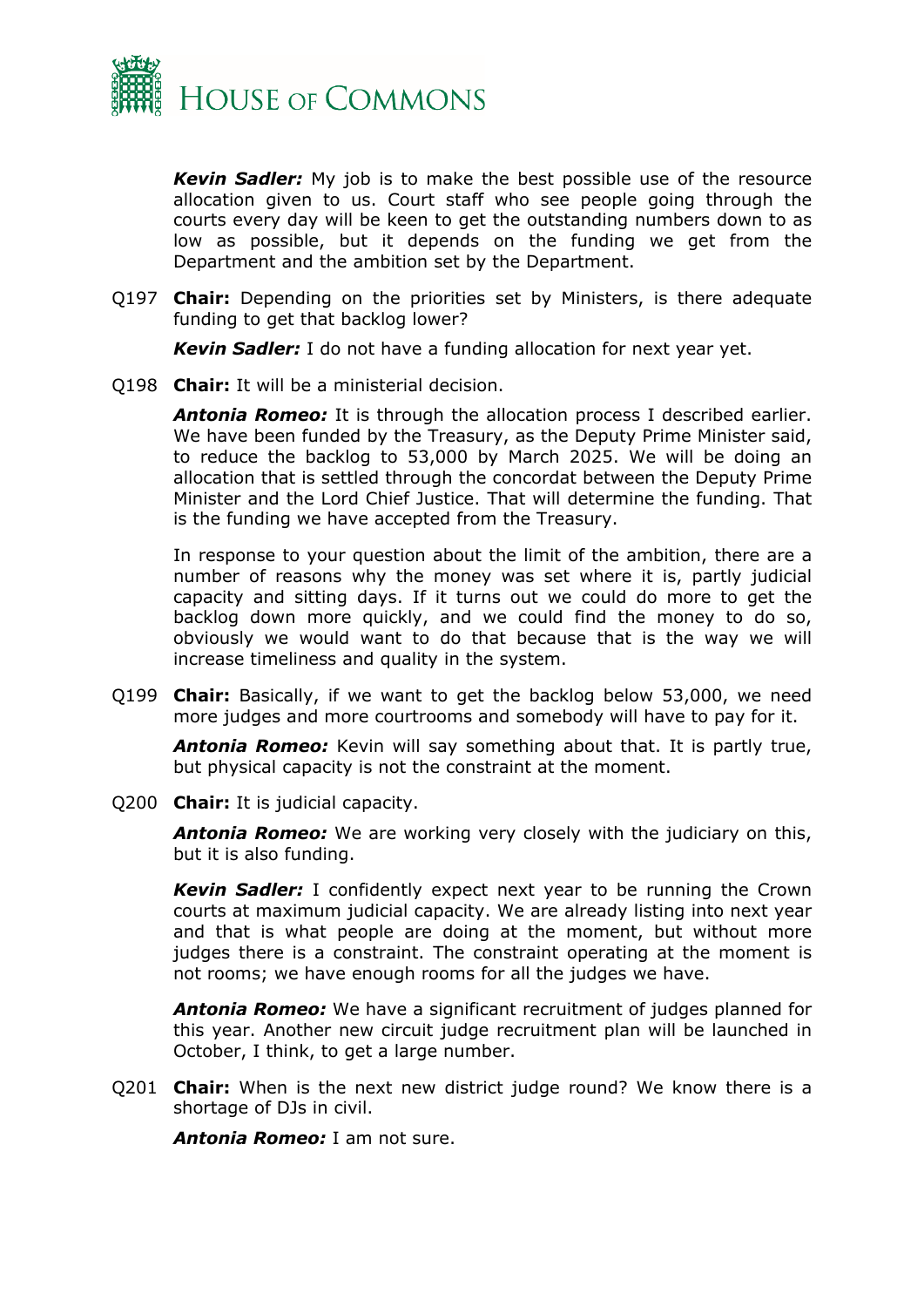

*Kevin Sadler:* I am afraid I do not have that. There is an annual competition.

Q202 **Chair:** If you could come back to us on that, it would be helpful.

#### *Kevin Sadler:* Yes.

Q203 **Chair:** Mr Sadler, you made the point that you were confident that you would be sitting to maximum judicial capacity in the Crown court. What about county and family?

*Kevin Sadler:* We have not finished the concordat conversations, but in county and family courts I expect us to be up there as well.

Q204 **Chair:** Up to capacity?

*Kevin Sadler:* Up to judicial capacity around that time.

*Antonia Romeo:* This is all part of the allocation process in the concordat. As Kevin said, it is difficult to say anything at the moment.

Q205 **Chair:** Do you have a view as officials, as practitioners, rather than as a policy decision, about how much money you put into the system? Is there an irreducible level of backlog? Will it always be there? Do the data suggest what that might be?

*Kevin Sadler:* If I knew the answer to that I would be a very happy person. We went down to a level of backlog of about 33,000 in 2018-19. I heard what you said about the position before the pandemic, Chair, but our performance in 2018-19 was particularly good and it was one I was really proud of. Our timeliness was excellent.

Whether that is the right level is very difficult to say. It depends on the composition of the case load. If there are more serious cases, you need more days to do the same amount. It depends on the receipts coming in and a variety of factors. There will never be a single number. The more capacity you are running in the courts, the more cases you need to have outstanding to make sure that no judge is waiting around for work to arrive. We will continue to work at that.

I can say very confidently that the number we have at the moment, which is about 58,000, is not the irreducible minimum. I would say that the kind of capacity we are expecting to run next year and beyond is over 33,000. There were times when we had 33,000 when some parts of the country were a bit short of work.

*Antonia Romeo:* As Kevin has rightly described, it is partly because of the way the system works. Some trials crack, which means that you need other things. It is about the listing process, just to explain the reason why zero is not the optimum number for efficiency. I reiterate that we are very aware that any wait for any victim is to be avoided. We have to manage the efficiency of the system while understanding that we have to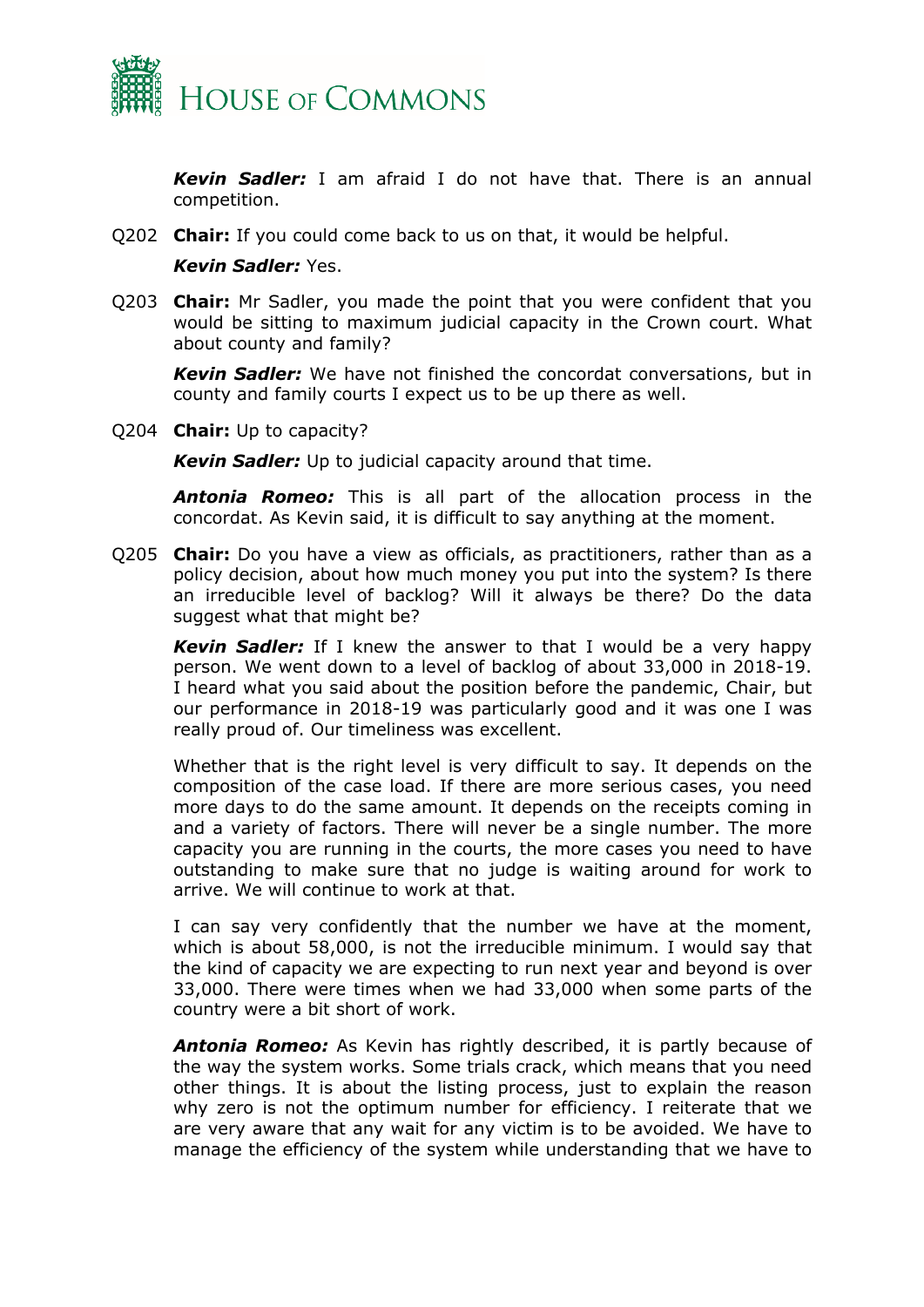

improve timeliness for individual victims who are having to wait, and we are totally committed to doing that.

if you will allow me to say this, what court staff have done, working with the judiciary and partners in the professions, to get the system back on track has been extraordinary. I want to thank them while we are in this forum.

Q206 **Chair:** That point is well made. When we have made visits, we have been struck by their hard work and the effort made by court staff. We have had a chance to see that at first hand.

You do not think that physical court capacity is a problem, but to what extent is maintenance of the courts getting in the way? We have talked in the past about a significant backlog of maintenance in some areas. We have talked about it in prisons in the past; it is undoubtedly an issue with courts. Do you have data that gives you any evidence as to the number of usable days in court that are lost because of maintenance problems? We have heard about holes in the roof or breakdowns in heating in courts, where judges cannot expect the parties to sit and so forth. What is the position on that?

*Antonia Romeo:* Shall I say something? Kevin is obviously the expert on this. During the pandemic, we could not use some courtrooms; they were not suitable because, for example, they were too small. We therefore have an increased number of Nightingale courts set up for that period. We now have 32 Nightingale courts for this financial year. As Kevin said earlier, the problem about maintenance is that, if you had more courtrooms and money to do more maintenance, you could take more out to do that maintenance, so to some extent it is a limiting factor. None the less, in principle, at the moment we are managing that within the money we have for maintenance and we are optimising the system, which has led us to the number of Nightingale courts that we have at the moment.

*Kevin Sadler:* We collect data regularly on the number of days we lose in the system. A lot of our maintenance has been geared to where we have particular pressure on court accommodation, Crown courts and so on. Sometimes we fix something and something further down the central heating line breaks because everything is working more efficiently. There continue to be challenges.

A particular focus over next year and the year after is to make sure that we can maintain Crown court capacity. We have had heating systems go in places like inner London and so on that have lost us days and we have had to rearrange. To add to Antonia's point, the resourcefulness of court staff means that we spend a lot of time effectively managing those problems and trying to keep everything going as best as possible, even if it does involve coats at times. We continue to focus on that as we move forward.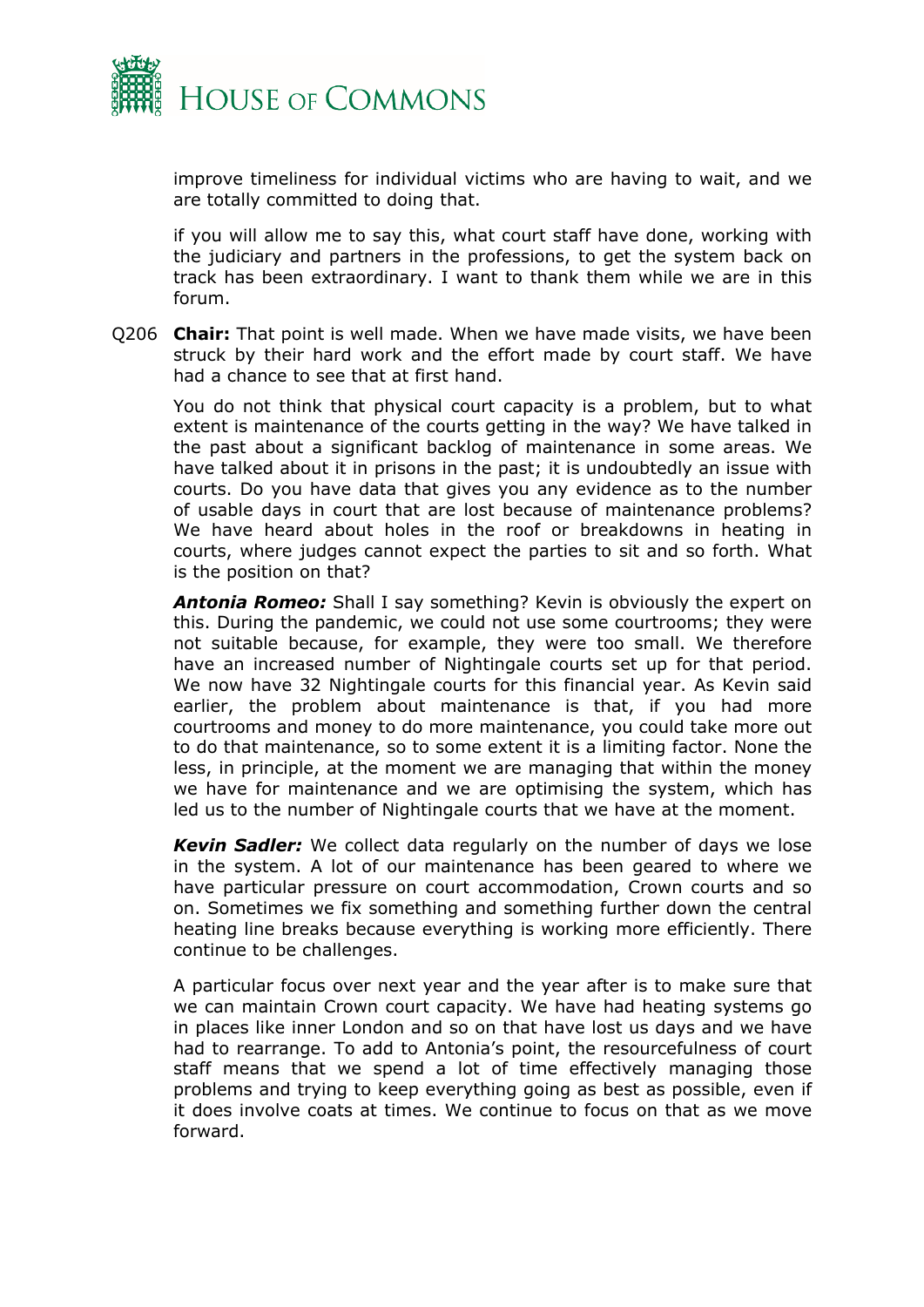

*Antonia Romeo:* One of the things we referred to earlier was positive lessons learned. The rolling out of the cloud video platform and the ability to do more work remotely has helped significantly. The more we can reduce our dependence on physical capacity, where appropriate, especially in the courtrooms that we need to maintain, the better, so using remote opportunities, where appropriate, is crucial as well.

Q207 **Chair:** Where does the physical condition of the court estate figure on the Department's risk register?

*Antonia Romeo:* Property was one of my five things. That is across the prison estate as well as the court estate.

Q208 **Chair:** The whole lot.

*Antonia Romeo:* It is about ensuring that we have enough money to do the maintenance that is required, but diverting where possible to other forms; for example, dispute resolution.

Q209 **Chair:** There is no doubt that it is a risk and one of the challenges.

#### *Antonia Romeo:* Yes.

Q210 **Chair:** We have quite a number of examples. There was a boom in Crown court building 20 or 30 years ago and some of those buildings are now getting to a stage where they are getting a bit tired.

*Kevin Sadler:* Indeed. Cardiff magistrates court is quite a modern building, yet its heating and ventilation systems have to be replaced after about 30 years.

Q211 **Chair:** There is a rolling programme for that, is there?

*Kevin Sadler:* Yes. We would like to make as much progress as possible with that rolling programme.

Q212 **Chair:** You mentioned the Nightingale courts, Ms Romeo. You have 32.

*Antonia Romeo:* We have 32 in Crown.

Q213 **Chair:** There are 32 in Crown, plus some doing civil and other things. The original planned lifespan and funding goes to the end of the month—the end of March '22. Is that realistic, or will we need them beyond that?

*Antonia Romeo:* Obviously, we will be funding some beyond that, but that is being determined with allocations and we are discussing it with Ministers at the moment.

Q214 **Chair:** And certainly as leases fall in.

*Antonia Romeo:* In some cases. A lot of the Nightingales were businesses that could not operate during the pandemic, so were very happy to allow us to use them as court bases. Not all of that will continue; it is a balance. If, for example, a particular one does not want to be a Nightingale court any more and we think we need it in that area,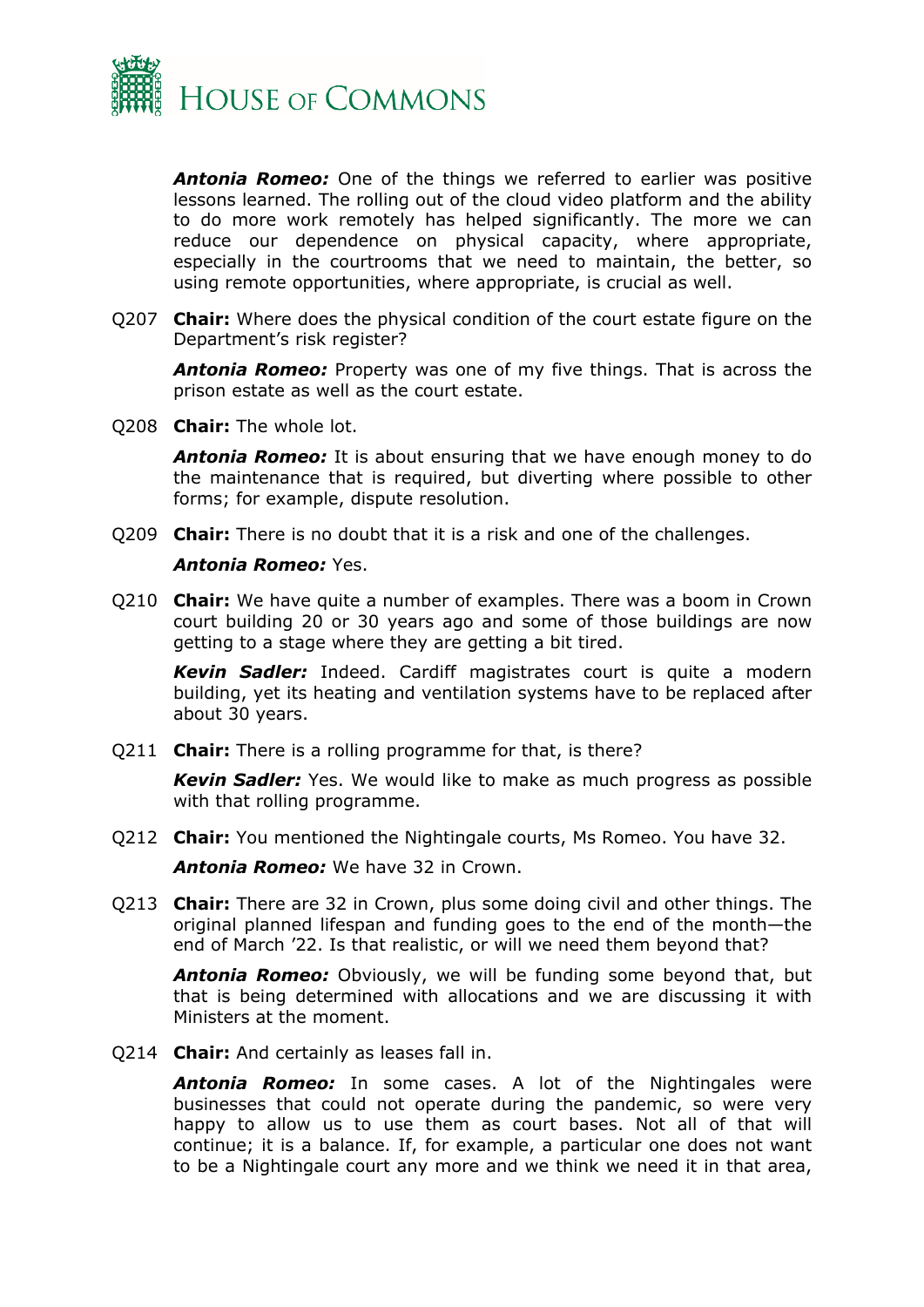

we will find somewhere else. That is the work Kevin and his team are doing at the moment.

Q215 **Chair:** Has the old Borough Crown court building been disposed of yet?

*Kevin Sadler:* I believe so.

Q216 **Chair:** The irony is that we closed Borough and promptly had to open up a Nightingale just down the road.

*Kevin Sadler:* We went through every single building that we still had on our books when doing the Nightingale programme and brought some back into use: Chichester, Telford and Cirencester, which was not on our books but was on the police commissioner's books. We went right through the ledger of unsold buildings and anything we could use with reasonable investment we brought back in.

Q217 **Chair:** Has it caused you to revisit the register of buildings that have been taken out of use and consider whether or not some of those should be brought back into use?

*Kevin Sadler:* Most of the buildings we closed were almost impossible to use when we closed them, to be frank. I think we have reached the limit of that. Subject to allocation decisions, we expect to continue with places like Chichester and Telford for a little while longer yet.

Q218 **Chair:** One matter that concerns us is whether that has affected people's access to courts of justice, particularly at magistrates level or the county court. Parties now have to travel quite a distance compared with the way it was. Have you revisited that in the light of the experience of parties, victims and practitioners?

*Kevin Sadler:* A lot of the places we closed were very close to another court, so we consolidated activity. I am comfortable that we are maintaining access to justice, and that the current court geography is really needed at the moment, given the capacity challenges we have. One of the things the pandemic has done is open the eyes of many users to the advantages of remote hearings. A number of barristers are quite pleased that they do not have to get up so early in the morning to travel to a court to do a very short hearing, for example, as a result of remote working. The opportunities for remote working do not replace courts, but they are providing greater flexibility and a better service for people.

Q219 **Dr Mullan:** While highlighting the benefits of remote hearings, a visit we made last week suggested that in some instances they can make things less efficient and not more efficient. Will the MOJ need to reissue guidance and make it clear that the expectation is for people to get back to normal? What is your take on that balance?

*Kevin Sadler:* The decision on whether an individual hearing is conducted remotely or physically is a judicial decision done in the interests of justice. Within the overall framework, the Lord Chief Justice has recently issued guidance in relation to the Crown court, to help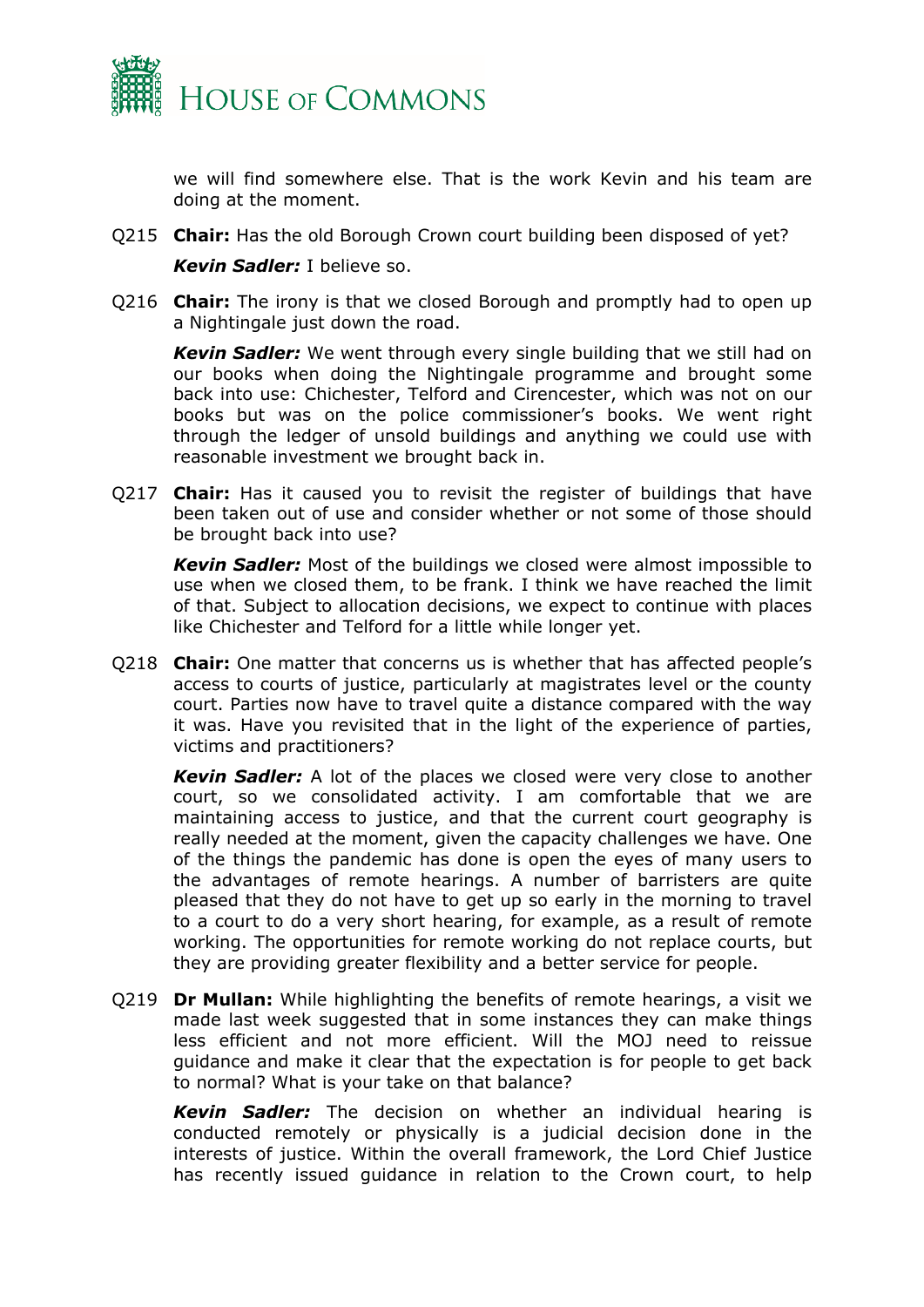

people make those individual decisions, which they make as effectively as possible.

We have had thousands of years of perfecting the art of coming together physically and engaging efficiently. We are still in the foothills of learning on virtual hearings and virtual working. There has been some useful research commissioned by us and others, done by Nuffield, to identify where it works well and where it does not. There is a growing understanding of how to make it as effective as possible. For difficult fact-finding hearings, trials and so on, we need people to come together to be as efficient as possible. For short hearings, directions and so on, we find them very effective. I was in Leicester talking to staff running the war pensions tribunal. They were finding virtual hearings really effective in providing the service they deliver.

**Dr Mullan:** Thank you.

Q220 **Angela Crawley:** Turning specifically to legal aid and the obvious constraints that you all faced under quite exceptional circumstances in the recent pandemic, we have seen a reduction in spending on legal aid of approximately £230 million in 2020-21. Has the demand for legal aid now picked up following that underspend? James, perhaps you would answer that first.

*James McEwen:* We are seeing legal aid come back to where it was pre-pandemic. The new volumes coming through that we have talked about will push more work into the system. I think that will be broadly welcomed by practitioners. We are consulting on the review of criminal legal aid, and the Government's response to that will look at some of the issues raised there. I think that will paint a picture over the course of the rest of the Parliament of increasing spend on legal aid.

Q221 **Angela Crawley:** You will know that there is already a lack of providers of legal aid. Recent stats suggest that there is an 8.5% decrease in criminal work and a 13.6% decrease in civil. How will you address that provision, because it will obviously impact on the backlog? I know that 194 criminal trials were abandoned in the last period. How do we address that issue?

*Antonia Romeo:* You are talking about a reduction in the quantum of legal aid spend.

Q222 **Angela Crawley:** Providers and the spend available.

*Antonia Romeo:* As James has just said, the forecast is that next year we will be back to normal levels. Having gone down significantly during the pandemic, it will come back. The Government have said they will respond this month to the criminal legal aid review by Sir Christopher Bellamy. That will determine both the quantum and the percentage increase, the potential fee changes. The important thing is that we are expecting sitting days to go up significantly. Sitting days represent work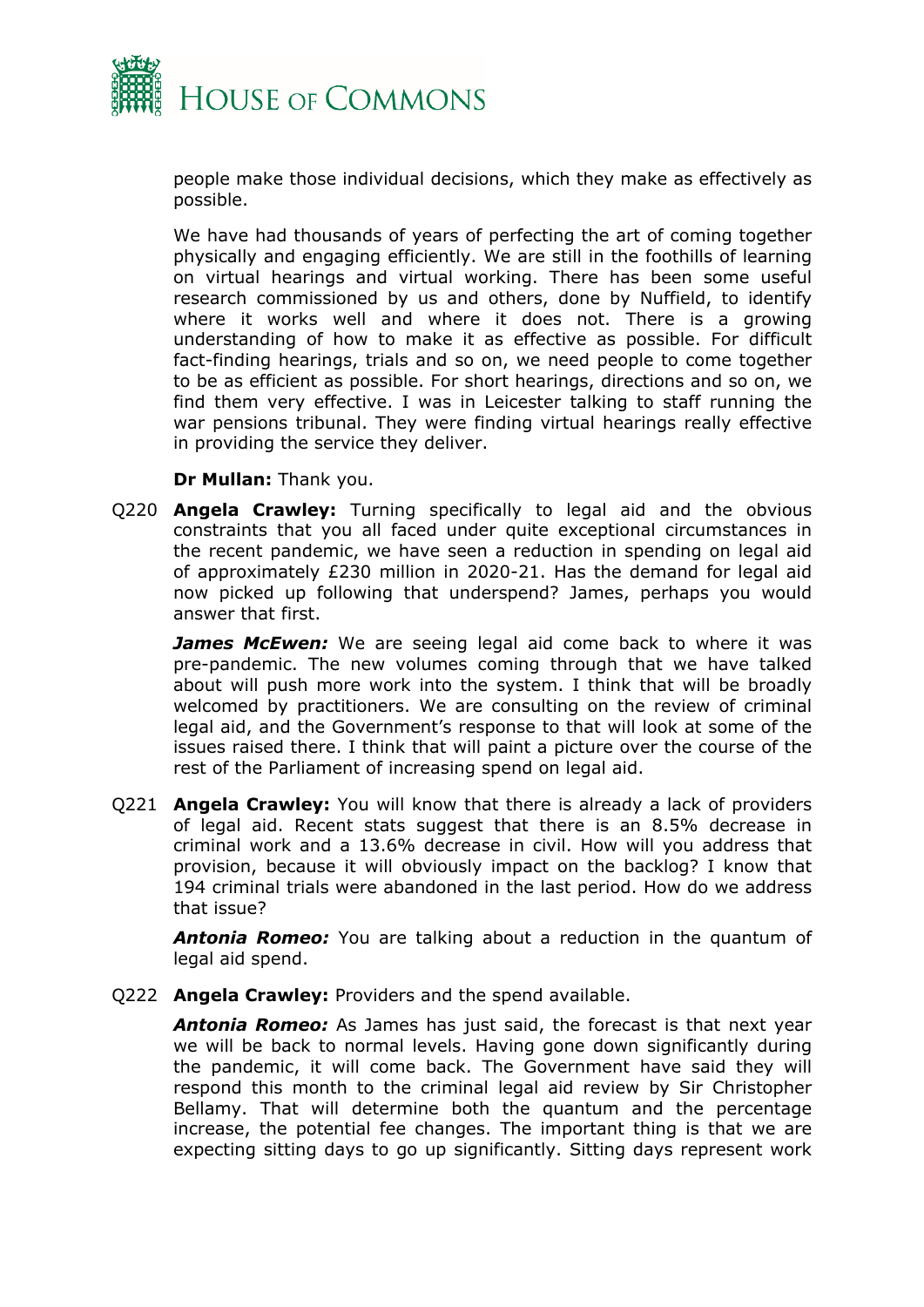

in this sense, so from a lower base last year and this year we expect sitting days to go up in the pattern I described earlier.

Q223 **Chair:** The other side of the coin is that we have pretty strong evidence, and nobody has ever contradicted it, about the reduction in the number of legal aid practitioners and solicitors firms as providers of legal aid. Does that concern you, given that one of your strategic objectives is access to the justice system? Does that reduction in the number of solicitors as the first point of call, who then instruct barristers, cause you concern that the level of funding is getting in the way of meeting your own strategic objectives?

**Antonia Romeo:** The crucial thing is that we have to have enough members of the professions to deliver the services that are required by people who want to use them. That will be part of the response to the Bellamy inquiry.

Q224 **Chair:** Can you help us as to when we are likely to have that response?

*Antonia Romeo:* I think it is mid-March.

Q225 **Chair:** Sir Christopher recommended minimum funding of £135 million per annum.

*Antonia Romeo:* Correct. That is what he recommended.

Q226 **Chair:** It depends on the decisions that are taken. I accept that they will be ministerial decisions and not yours, but as a matter of fact there is headroom in your allocation in the current spending round that would enable you to spend £135 million on legal aid, if that was the priority chosen by Ministers.

*Antonia Romeo:* That is correct. The prioritisation will determine but, as you rightly note, Ministers will make that decision.

**Chair:** They will make the decision, and if needed the money is there.

Q227 **Angela Crawley:** Turning to the drive to increase the workforce, how successful is the ongoing recruitment drive for the Ministry's workforce, and what steps are you taking to respond to the 2020 staff survey? The results show that there were high levels of dissatisfaction with pay and conditions among the workforce.

*Antonia Romeo:* As you will be aware, Ms Crawley, there are lots of different parts of our workforce. We recently had our pay business case approved. That has led to increased pay, particularly at low levels for some of our more junior staff across the core Ministry and Her Majesty's Courts and Tribunals Service. The latest staff survey results are not yet public, but we hope that would feed through. More importantly, we are interested in people being paid fairly and reasonably, and we think that the acceptance of our business case has helped with that.

I mentioned earlier the recruitment that we have done on the probation side, where we have a big campaign. We have about 90 campaigns at the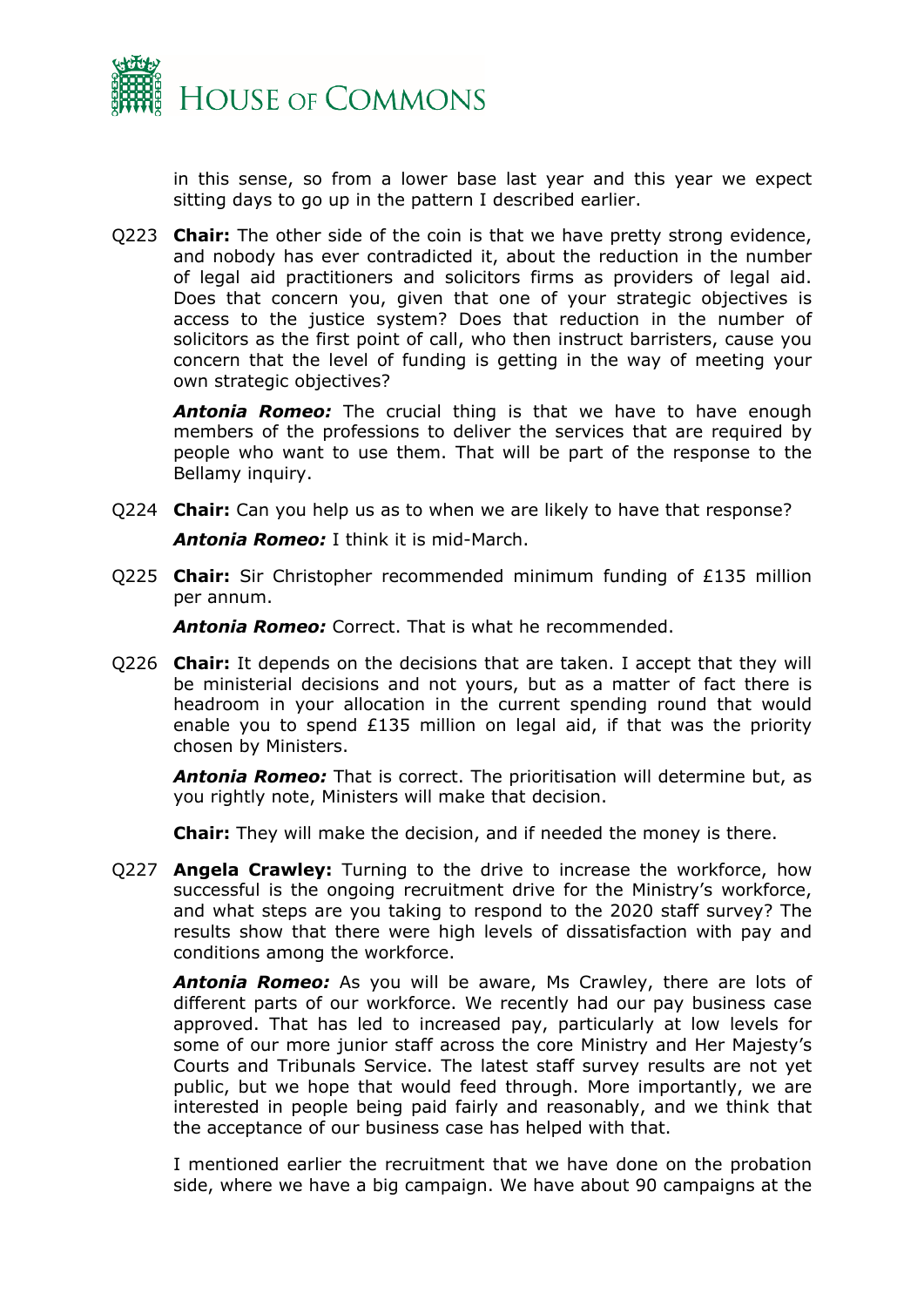

moment for prison staff. We need a lot of new staff to operate all the new prison places. We want to make sure that we have enough probation staff as well. Those are the campaigns we are running at the moment.

*Jo Farrar:* We have a large number of campaigns. We are recruiting for operational support grade prison officers more than at any time in the last five years. Last year, we had 60,000 applications for prison officers, so we are hopeful that these will be very fruitful and we can bring people into our service. We are doing a lot of local targeting, using data, to work out where people will travel to and where we should target our marketing to gain the maximum from that.

We are doing a lot on retention. The flip side of recruitment is making sure that we keep our hard-working staff. As the market opens up, there are lots of opportunities for prison officers—for example, more fast-track progression for prison officers to go into more senior positions. We have the apprenticeship scheme and training for work with specific cohorts of prisoners. All of that is aimed at helping people to feel that it is a job they really want to stay in.

Q228 **Angela Crawley:** I understand that you are using a considerable number of temporary staff while you work on the recruitment drive, but that your focus is of course to retain and promote as many full-time staff as possible within the MOJ. What work is being done to improve accuracy in forecasting demand for the criminal justice system to determine the level of resource needed?

*Antonia Romeo:* We have talked about this quite a lot already. Building capability on this has been a big priority for me. The Committee is welcome to come and have a look at our forecasting models. We have been significantly developing new models. It is partly about understanding the connection between the throughput from the courts to the prisons to set our prison capacity requirements, but it is also about getting further upstream to understand what the police are focusing on, and there we rely on data from the Home Office. We have a Home Officeled project going on at the moment looking at what the outcome of increased recruitment of police officers will be, and what that might mean for receipts into courts and flow into our system.

Q229 **Angela Crawley:** You have touched on this. What lessons do you feel you have learned from having to increase capacity quickly in the justice system in order to respond to the pandemic? Does the current system need to operate with excess capacity in order to meet the anticipated increases in future demand that you have outlined?

*Antonia Romeo:* When you refer to extra capacity, do you mean the need for more capacity in prisons?

Q230 **Angela Crawley:** Presumably, you will need more funding; you will always need more financial support to achieve that.